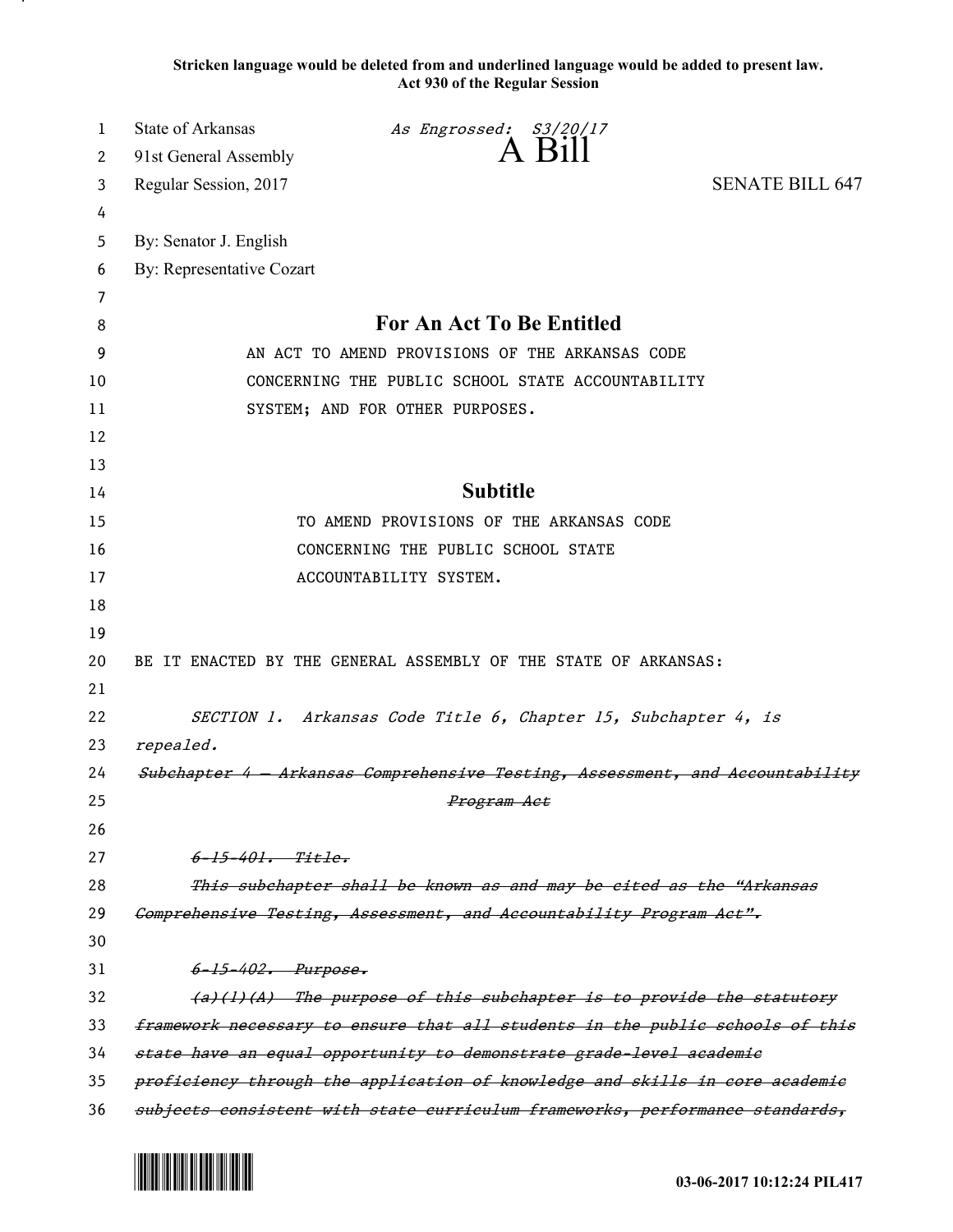| 1        | and assessments.                                                              |
|----------|-------------------------------------------------------------------------------|
| 2        | (B)(i) The State of Arkansas recognizes and declares that                     |
| 3        | students who are not performing at grade-level standards of academic          |
| 4        | proficiency are especially harmed by social promotion because they are not    |
| 5        | equipped with the necessary academic skills to be successful and productive   |
| 6        | members of society.                                                           |
| $\prime$ | (ii) For this reason, the Arkansas Comprehensive                              |
| 8        | Testing, Assessment, and Accountability Program will emphasize point in-time  |
| 9        | intervention and remediation upon the discovery that any student is not       |
| 10       | performing at grade level.                                                    |
| 11       | (G) The state is committed to all students having the                         |
| 12       | opportunity to perform at their age-appropriate grade level and beyond.       |
| 13       | (2)(A) This subchapter is constructed around a system that                    |
| 14       | includes statewide indicators, individual school improvement indicators, and  |
| 15       | a locally generated school accountability narrative.                          |
| 16       | (B) The total program shall be applied to each school in                      |
| 17       | the state public school system.                                               |
| 18       | (3) This subchapter is designed to be a multiyear commitment to               |
| 19       | assess the academic progress and performance of Arkansas's public school      |
| 20       | students, classrooms, schools, and school districts.                          |
| 21       | (4)(A) It shall also be the purpose of this subchapter to:                    |
| 22       | (i) Provide information needed to improve the public                          |
| 23       | schools by measuring annual learning gains of all students through            |
| 24       | longitudinal tracking and analysis of value-added computations of student     |
| 25       | gains against a national cohort to inform parents of the educational progress |
| 26       | of their public school children; and                                          |
| 27       | (ii) Inform the public of the performance of                                  |
| 28       | sehools.                                                                      |
| 29       | (B) The program shall be designed to:                                         |
| 30       | (i) Assess the annual learning gains of each student                          |
| 31       | toward achieving the academic content standards appropriate for the student's |
| 32       | <del>grade level;</del>                                                       |
| 33       | (ii) Provide data for building effective staff                                |
| 34       | development programs and school accountability and recognition;               |
| 35       | (iii) Identify the educational strengths and                                  |
| 36       | weaknesses of students and help the teacher tailor instruction to the needs   |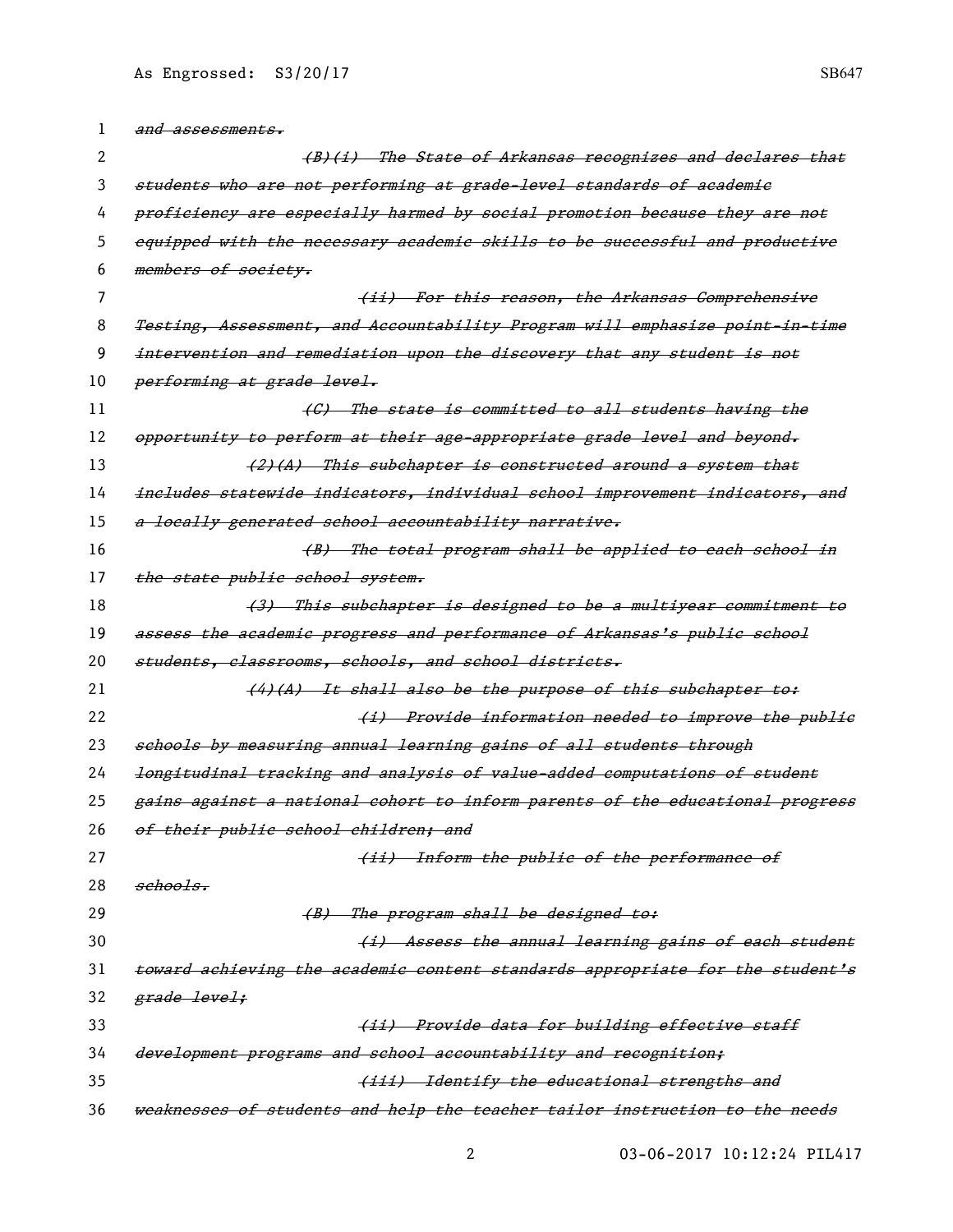| 1  | of the individual student;                                                    |
|----|-------------------------------------------------------------------------------|
| 2  | (iv) Assess how well academic goals and performance                           |
| 3  | standards are met at the classroom, school, school district, and state        |
| 4  | levels;                                                                       |
| 5  | (v) Provide information to aid in the evaluation and                          |
| 6  | development of educational programs and policies;                             |
| 7  | (vi) Provide information on the performance of                                |
| 8  | Arkansas students compared with other students from across the United States; |
| 9  | and                                                                           |
| 10 | (vii) Identify best practices and schools that are                            |
| 11 | in need of improving their practices.                                         |
| 12 | (b) The purposes of the assessment and accountability program                 |
| 13 | developed under this subchapter shall be to:                                  |
| 14 | (1) Improve student learning and classroom instruction;                       |
| 15 | (2) Provide public accountability by:                                         |
| 16 | (A) Mandating expected achievement levels;                                    |
| 17 | (B) Reporting on school and school district performance;                      |
| 18 | and                                                                           |
| 19 | (C) Applying a framework for state action for a school or                     |
| 20 | school district that fails expected achievement levels as defined in the      |
| 21 | Arkansas Comprehensive Testing, Assessment, and Accountability Program rules  |
| 22 | and regulations; and                                                          |
| 23 | (3) Provide evaluation data of school and school district                     |
| 24 | performance in order to assist policymakers at all levels in decision making, |
| 25 | (e) The priorities of the assessment and accountability program               |
| 26 | developed pursuant to the provisions of this subchapter shall include:        |
| 27 | (1) All students to have an opportunity to demonstrate increased              |
| 28 | learning and completion at all levels, to graduate from high school, and to   |
| 29 | enter postsecondary education or the workforce without remediation:           |
| 30 | (2) Students to demonstrate that they meet the expected academic              |
| 31 | standards consistently at all levels of their education;                      |
| 32 | (3) Academic standards for every level of the grades                          |
| 33 | kindergarten through twelve (K-12) education system to be aligned and         |
| 34 | education financial resources to be aligned with student performance          |
| 35 | expectations at each level of the grades kindergarten through twelve (K-12)   |
| 36 | education system; and                                                         |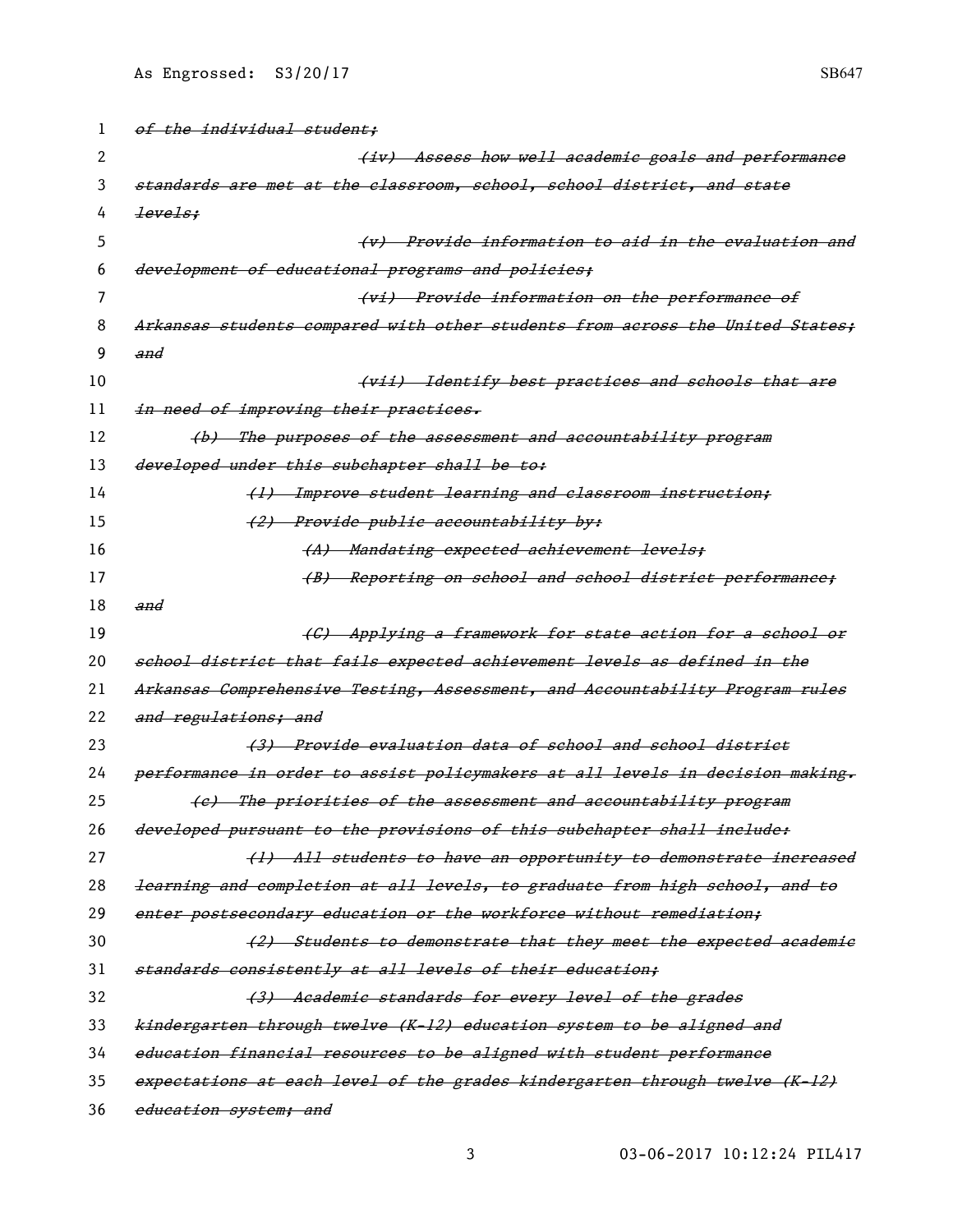| 1  | (4) The quality of educational leadership at all levels of                    |
|----|-------------------------------------------------------------------------------|
| 2  | grades kindergarten through twelve (K-12) education to be improved.           |
| 3  |                                                                               |
| 4  | 6-15-403. Authority of State Board of Education.                              |
| 5  | (a) The State Board of Education through the Department of Education          |
| 6  | shall:                                                                        |
| 7  | (1) Develop a single comprehensive testing, assessment, and                   |
| 8  | aecountability program which utilizes the most current and effective testing, |
| 9  | evaluation, and assessment research information designed to achieve the       |
| 10 | following purposes set forth in this subchapter:                              |
| 11 | (A) Set clear academic standards that are periodically                        |
| 12 | reviewed and revised:                                                         |
| 13 | (B) Establish professional development;                                       |
| 14 | (C) Establish expected achievement levels;                                    |
| 15 | (D) Report on student achievement and other indicators;                       |
| 16 | (E) Provide evaluation data:                                                  |
| 17 | (F) Recognize academic excellence and failure;                                |
| 18 | (G) Apply awards and sanctions; and                                           |
| 19 | (H) Comply with current federal and state law and state                       |
| 20 | board rules and regulations;                                                  |
| 21 | (2) Promulgate rules and regulations as may be necessary to                   |
| 22 | develop and implement the comprehensive testing, assessment, and              |
| 23 | accountability program;                                                       |
| 24 | (3) Employ staff and enter into contracts as may be necessary<br>tθ           |
| 25 | earry out the provisions of this subchapter;                                  |
| 26 | (4) Classify school services, designate the licensure subject                 |
| 27 | areas, establish competencies, including the use of technology to enhance     |
| 28 | student learning and licensure requirements for all school-based personnel,   |
| 29 | and prescribe rules in accordance with initial, standard, and provisional     |
| 30 | <del>licenses:</del>                                                          |
| 31 | (5) Identify critical teacher shortage areas; and                             |
| 32 | (6) Collect and maintain the management information databases                 |
| 33 | for all components of the public kindergarten through grade twelve (K-12)     |
| 34 | education system.                                                             |
| 35 | (b) To transition to and implement the Common Core State Standards,           |
| 36 | the State Board of Education may:                                             |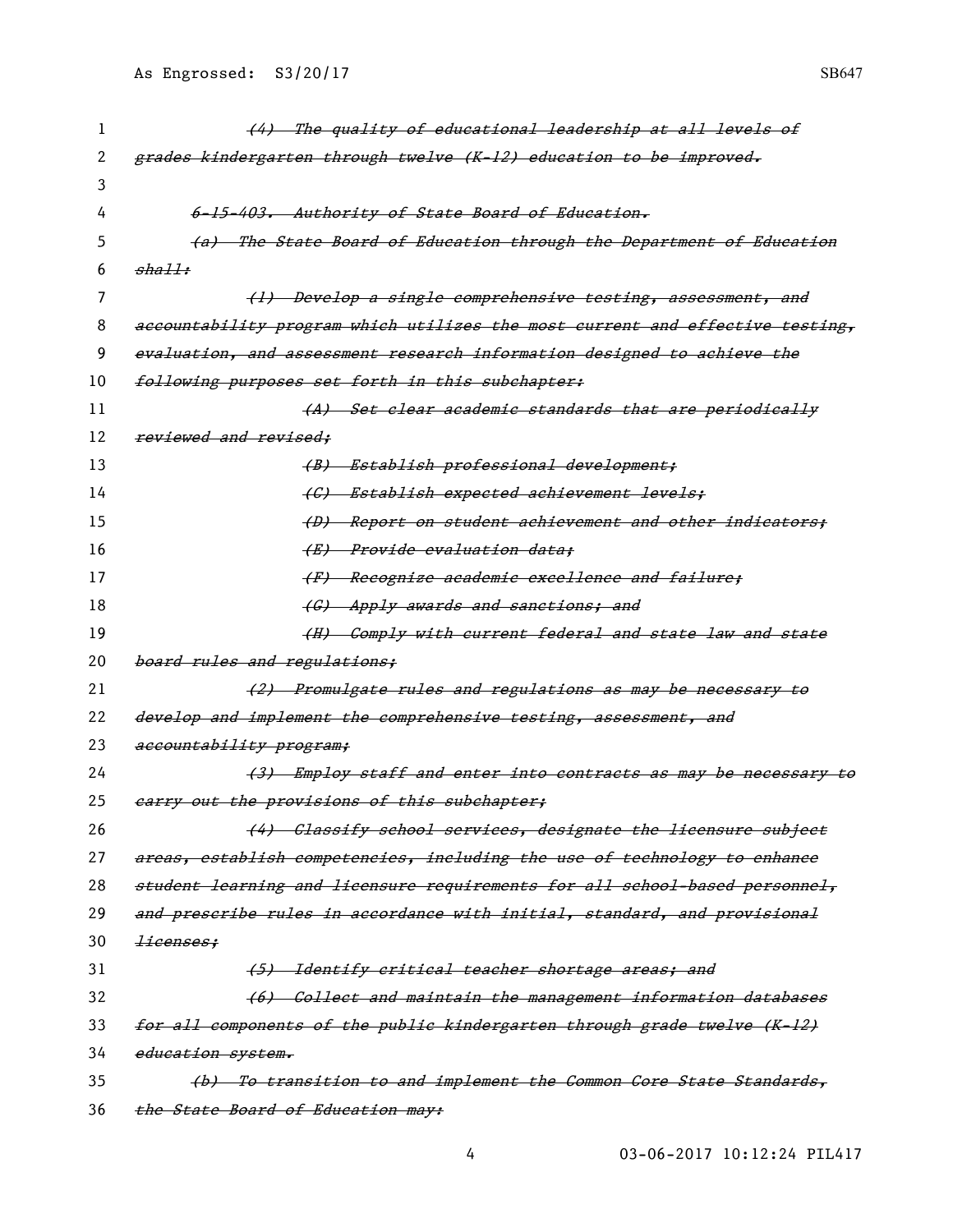| 1  | (1) Modify curriculum and assessment requirements;                                 |
|----|------------------------------------------------------------------------------------|
| 2  | (2) Adopt new curriculum and assessment requirements; and                          |
| З  | (3) Direct the Department of Education to:                                         |
| 4  | (A) Propose to the state board rules and procedures; and                           |
| 5  | (B) Develop the professional development needed to train                           |
| 6  | educators on the transition and implementation.                                    |
| 7  |                                                                                    |
| 8  | 6-15-404. Program implementation.                                                  |
| 9  | (a)(1) The State Board of Education shall establish clear, specifie,               |
| 10 | and challenging academic content standards which define what students shall        |
| 11 | know and be able to do in each content area.                                       |
| 12 | (2) Instruction in all public schools shall be based on these                      |
| 13 | academic content standards.                                                        |
| 14 | (b) The state board shall establish a schedule for periodic review and             |
| 15 | <del>revision of academic content standards to ensure that Arkansas academic</del> |
| 16 | content standards are rigorous and equip students to compete in the global         |
| 17 | <del>workforce.</del>                                                              |
| 18 | (e) The state board shall include the following elements in the                    |
| 19 | <del>periodie review and revision of Arkansas academic content standards:</del>    |
| 20 | (1) External review by outside content standards experts;                          |
| 21 | (2) Review and input by higher education, workforce education,                     |
| 22 | and community members;                                                             |
| 23 | (3) Study and consideration of academic content standards from                     |
| 24 | across the nation and the international level as appropriate;                      |
| 25 | (4) Study and consideration of evaluation from national groups                     |
| 26 | or organizations as appropriate;                                                   |
| 27 | (5) Revisions by committees of Arkansas teachers and                               |
| 28 | instructional supervisor personnel from public schools, assisted by teachers       |
| 29 | from institutions of higher education; and                                         |
| 30 | (6) Public dissemination of revised academic content standards                     |
| 31 | at the state board meeting and Department of Education website.                    |
| 32 | (d) The state board shall establish a clear, concise system of                     |
| 33 | reporting the academic performance of each school on the state mandated            |
| 34 | assessments that conforms with the requirements of the No Child Left Behind        |
| 35 | Act of 2001, 20 U.S.C. § 6301 et seq.                                              |
| 36 | (e)(1) The state board shall develop and the department shall                      |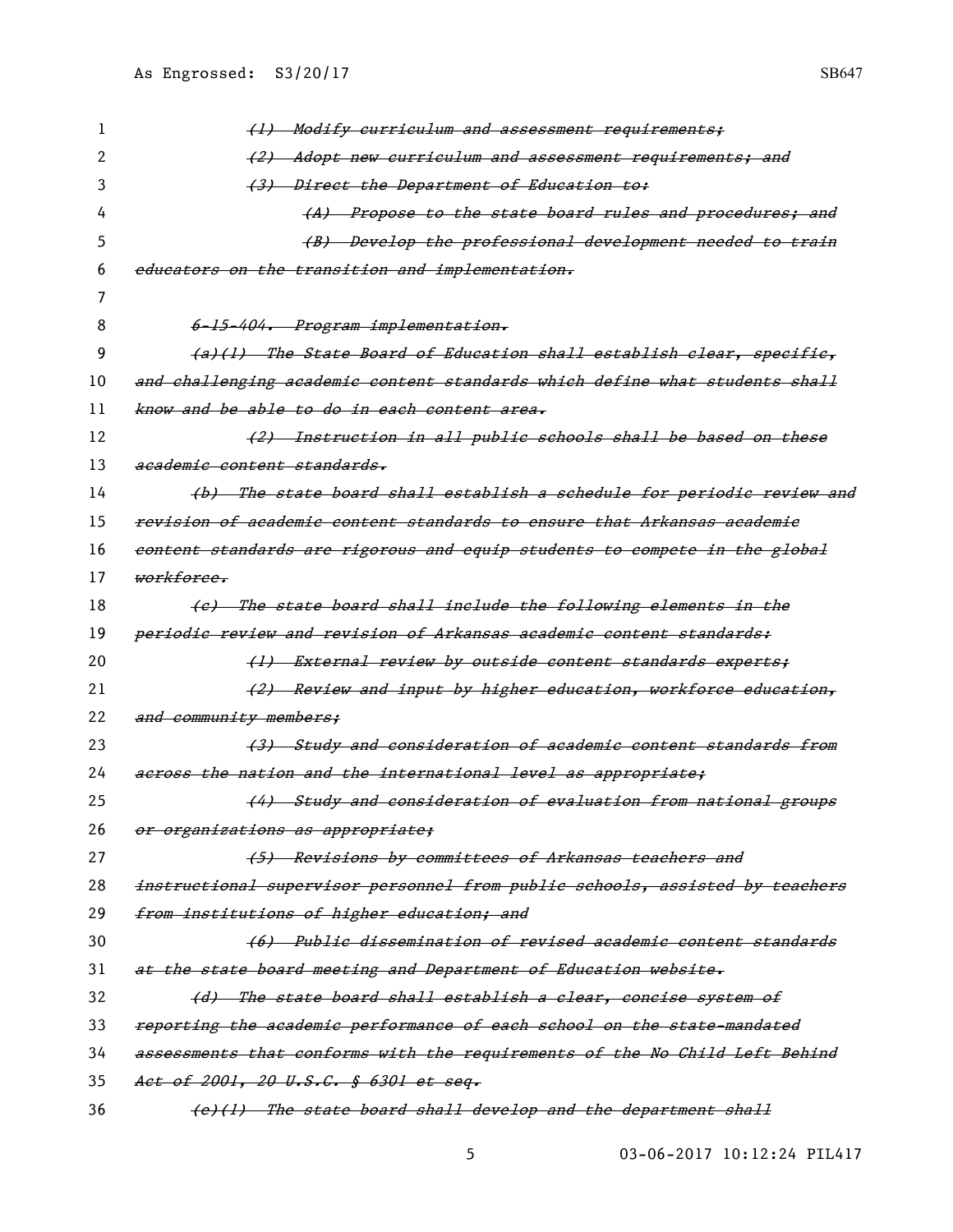| 1  | implement a developmentally appropriate uniform school readiness sereening to |
|----|-------------------------------------------------------------------------------|
| 2  | validate a child's school readiness as part of a comprehensive evaluation     |
| 3  | <i>design.</i>                                                                |
| 4  | (2) Beginning with the 2004-2005 school year, the department                  |
| 5  | shall require that all school districts administer the uniform school         |
| 6  | readiness sereening to each kindergarten student in the school district       |
| 7  | school system upon the student's entry into kindergarten.                     |
| 8  | (3) Children who enter public school for the first time in first              |
| 9  | grade must be administered the uniform school readiness screening developed   |
| 10 | for use in the first grade.                                                   |
| 11 | $(f)$ (1) The department shall select a developmentally appropriate           |
| 12 | assessment to be administered to all students in first grade and second grade |
| 13 | in reading and mathematics.                                                   |
| 14 | (2) Professional development activities shall be tied to the                  |
| 15 | comprehensive school improvement plan and designed to increase student        |
| 16 | learning and achievement.                                                     |
| 17 | (3) Longitudinal and trend data collection shall be maintained                |
| 18 | for the purposes of improving student and school performance.                 |
| 19 | (4)(A) A public school or public school district classified as                |
| 20 | in "school improvement" shall develop and file with the department a          |
| 21 | comprehensive school improvement plan designed to ensure that all students    |
| 22 | demonstrate proficiency on all portions of state-mandated assessments.        |
| 23 | (B) The comprehensive school improvement plan shall                           |
| 24 | include strategies to address the achievement gap existing for any            |
| 25 | identifiable group or subgroup as identified in the Arkansas Comprehensive    |
| 26 | Testing, Assessment, and Accountability Program and the gap of that subgroup  |
| 27 | from the academic standard.                                                   |
| 28 | $\{g\}$ (1) The department shall develop and implement an assessment          |
| 29 | program that is valid, reliable, and vertically scaled for public school      |
| 30 | students in grades three through eight (3-8), which measures application of   |
| 31 | knowledge and skills in reading and writing literacy and mathematies.         |
| 32 | (2) Science, civies, and government shall be measured on a                    |
| 33 | schedule as determined by the state board.                                    |
| 34 | (h)(l) The State of Arkansas shall participate in the administration          |
| 35 | of the National Assessment of Educational Progress examinations.              |
| 36 | (2)(A) Any student failing to achieve the established standard                |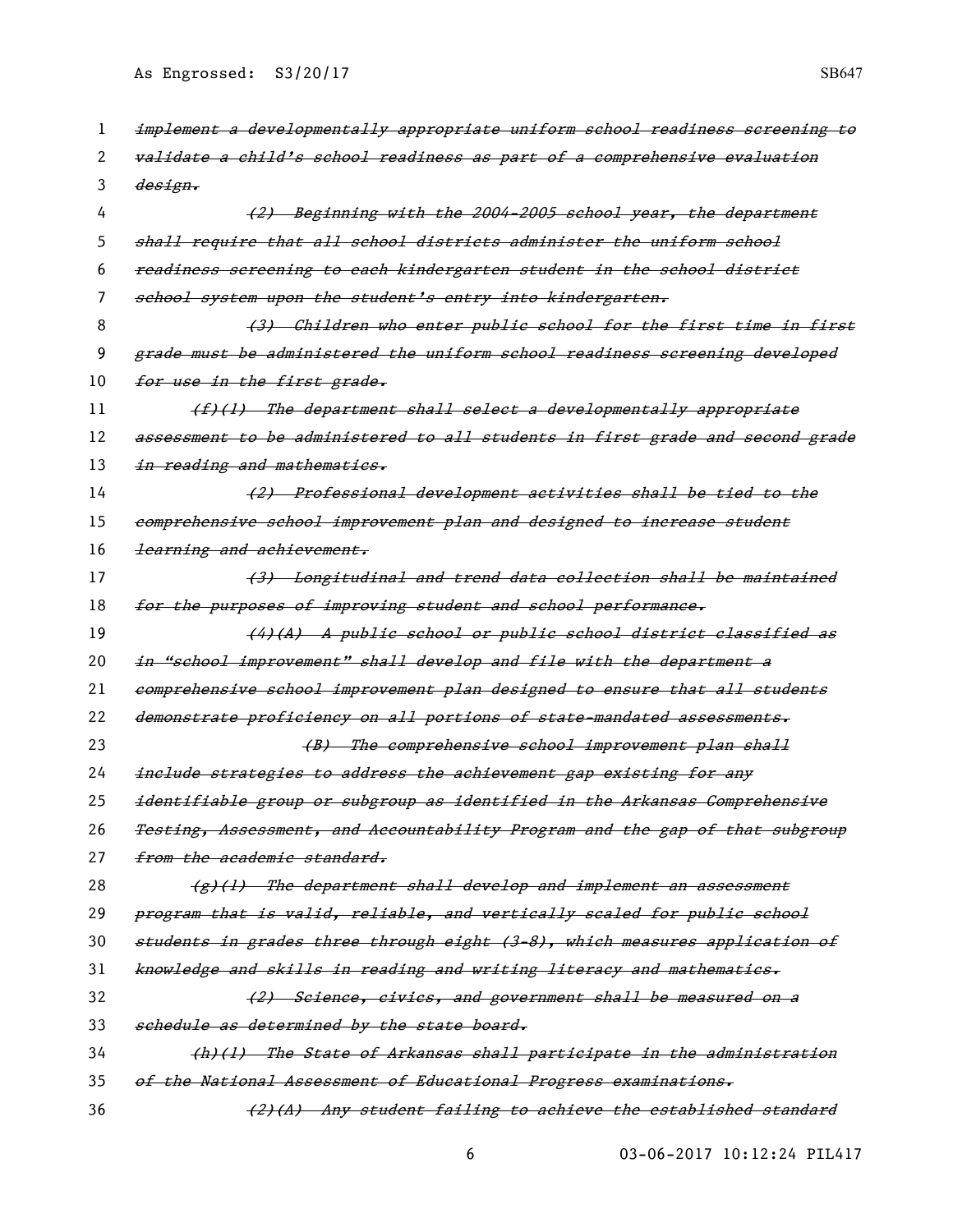| 1  | on the Arkansas Comprehensive Assessment Program examinations shall be        |
|----|-------------------------------------------------------------------------------|
| 2  | evaluated by school personnel, who shall jointly develop with the student's   |
| 3  | parents an academic improvement plan to assist the student in achieving the   |
| 4  | expected standard in subject areas in which performance is deficient.         |
| 5  | (B) The academic improvement plan shall describe the                          |
| 6  | parent's role and responsibilities as well as the consequences for the        |
| 7  | student's failure to participate in the plan.                                 |
| 8  | (i)(l) Each school shall develop one (l)                                      |
| 9  | comprehensive, long-range school improvement plan focused on student          |
| 10 | achievement which shall be reported to the public.                            |
| 11 | (2)(A)(i) Any school that fails to achieve expected levels of                 |
| 12 | student performance on the Arkansas Comprehensive Assessment Program          |
| 13 | examinations and related indicators, as defined in this subchapter, shall     |
| 14 | participate in a school improvement plan accepted by the department.          |
| 15 | (ii) This improvement plan shall assist those                                 |
| 16 | students performing below grade level in achieving the expected standard.     |
| 17 | (B) Progress on improved achievement shall be included as                     |
| 18 | part of the school's annual report and the school district's annual report to |
| 19 | the public.                                                                   |
| 20 | (1)(1) The department and the local school districts shall annually           |
| 21 | compile and disseminate to the public results of all required examinations.   |
| 22 | (2) The results of end of course testing shall become a part of               |
| 23 | each student's transcript or permanent record and shall be recorded on these  |
| 24 | documents in a manner prescribed by the state board.                          |
| 25 | (k)(l) Parents, students, families, educational institutions, and             |
| 26 | communities are collaborative partners in education, and each plays an        |
| 27 | important role in the success of individual students. Therefore, the State of |
| 28 | Arkansas cannot be the guarantor of each individual student's success.        |
| 29 |                                                                               |
|    | (2) The goals of Arkansas's grades kindergarten through twelve                |
| 30 | (K-12) educational system are not guarantees that each individual student     |
| 31 | will succeed or that each individual school will perform at the level         |
| 32 | indicated in the goals.                                                       |
| 33 |                                                                               |
| 34 | 6-15-405. [Repealed.]                                                         |
| 35 |                                                                               |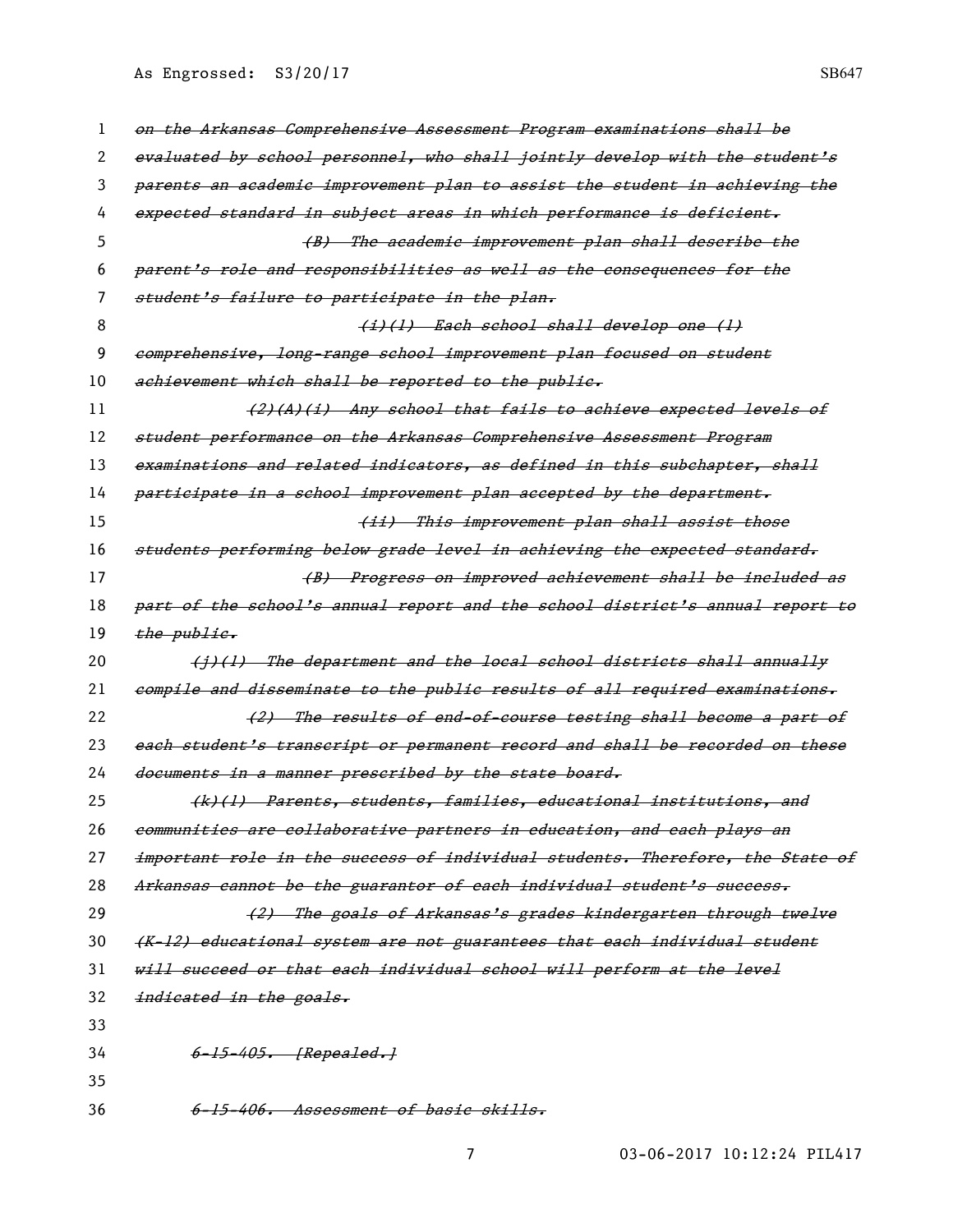| 1  | The comprehensive testing, assessment, and accountability program to be       |
|----|-------------------------------------------------------------------------------|
| 2  | developed by the Department of Education and approved by the State Board of   |
| 3  | Education shall include, but is not limited to, the following components or   |
| 4  | <i>eharacteristics:</i>                                                       |
| 5  | (1) Assessment of academic achievement at grade levels selected               |
| 6  | to be tested by the department;                                               |
| 7  | (2) Longitudinal and trend data collection for the purposes of                |
| 8  | improving student and school performance;                                     |
| 9  | (3) A variety of assessment methods;                                          |
| 10 | (4) Construction of a database composed of academic performance               |
| 11 | indicators that shall apply to every school and school district in the state  |
| 12 | that will allow the department, over time, to identify those schools and      |
| 13 | school districts that are performing at or below proficient levels            |
| 14 | established under this subchapter;                                            |
| 15 | (5) Meaningful comparisons of Arkansas students with those of                 |
| 16 | other states, regions, and the nation through the National Assessment of      |
| 17 | Educational Progress examination and other examinations; and                  |
| 18 | (6) Review and assistance to the department in developing the                 |
| 19 | comprehensive testing, assessment, and accountability program by a panel of   |
| 20 | external psychometric experts.                                                |
| 21 |                                                                               |
| 22 | 6-15-407. Basic competency tests generally.                                   |
| 23 | (a) The "Arkansas Comprehensive Testing, Assessment, and                      |
| 24 | Accountability Program" means a system of measurement and reporting designed  |
| 25 | to ensure that all students in the public schools of this state demonstrate   |
| 26 | academic achievement through the application of knowledge and skills in core  |
| 27 | aeademie subjects consistent with state curriculum frameworks and performanee |
| 28 | standards.                                                                    |
| 29 | (b) Neither the program nor any other assessment or testing procedure         |
| 30 | used in the public schools shall test or assess students' religious beliefs,  |
| 31 | political beliefs, ethics, attitudes, or values.                              |
| 32 | (e) Publie school testing or assessment of student self-esteem, mental        |
| 33 | health, emotional health, or home or family life shall not be permitted.      |
| 34 | (d) The nonacademic assessment of student conduct for the purpose of          |
| 35 | encouraging good behavior and decorum at school shall be permitted.           |
| 36 |                                                                               |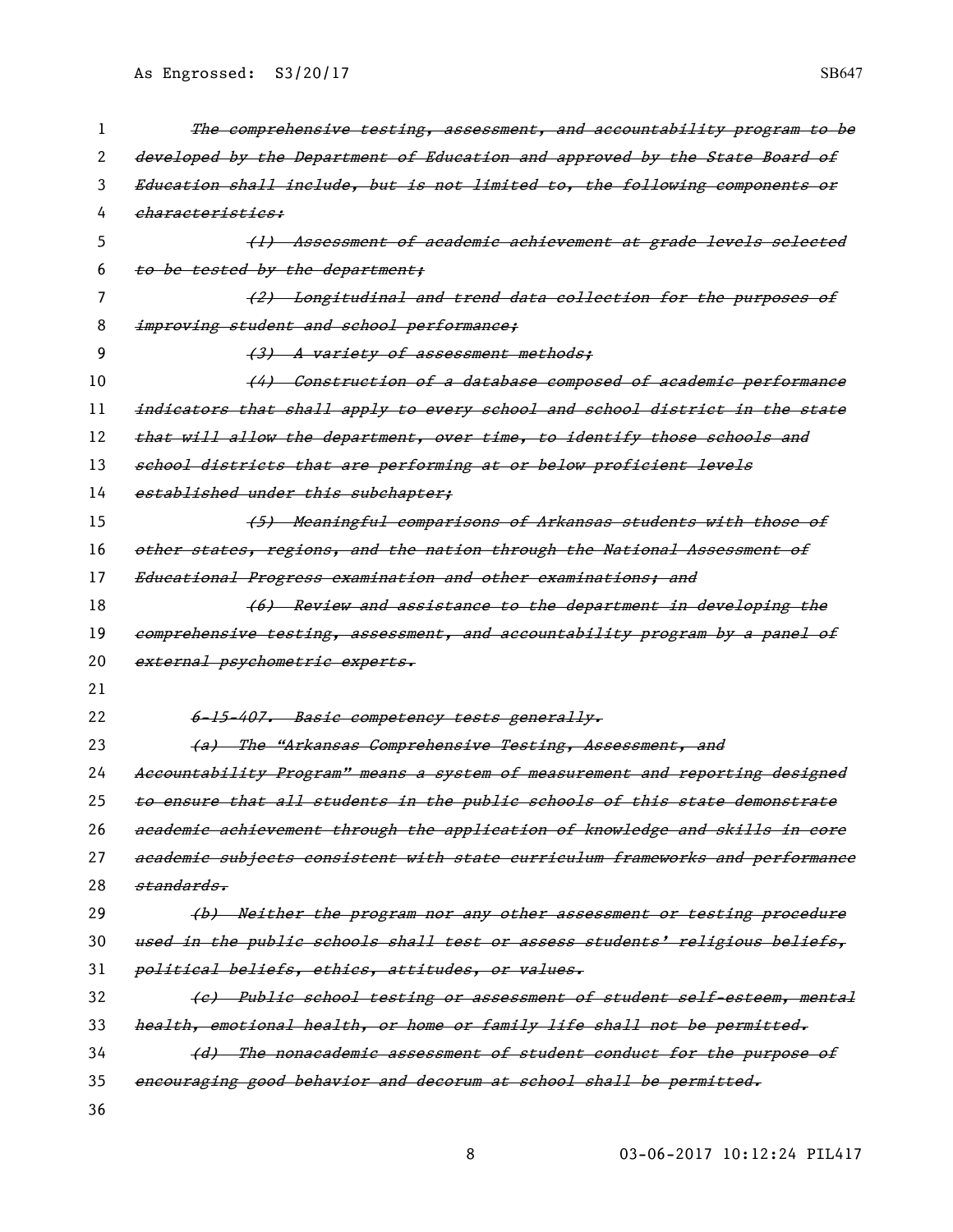1 6-15-408 - 6-15-413. [Repealed.] 2 3 6-15-414. Testing additional grade levels. 4 At the direction of the State Board of Education, the Department of 5 Education shall cause assessment instruments to be administered at additional 6 grade levels as may be necessary to measure educational achievement in the 7 *public schools of this state.* 8 9 6-15-415. Public availability of test instruments and scores. 10 (a) Any material containing the identifiable scores of individual 11 students on any test taken pursuant to the provisions of this subchapter 12 shall not be considered a public record within the meaning of the Freedom of 13 Information Act of 1967, § 25-19-101 et seq., and shall not be disseminated 14 or otherwise made available to the public by any member of the State Board of 15 Education, any employee of the Department of Education, any member of the 16 board of directors of a school district, any employee of a school district, 17 or any other person, except as permitted under the provisions of the Family 18 Educational Rights and Privacy Act of 1974, 20 U.S.C. § 1232g. 19 (b) All analyses, reports, and compilations of test scores which do 20 not contain personal and identifiable education information shall be 21 considered a public record within the meaning of the Freedom of Information 22 Act of 1967, § 25-19-101 et seg. 23 (e) In order to protect the validity and reliability of the basic 24 competency tests, the test instruments shall not be made available to the 25 general public. 26 27 6-15-416 - 6-15-418. [Repealed.] 28 29 6-15-419. Definitions. 30 The following definitions shall apply in this subchapter and in § 6-15- 31 2001 et seq., § 6-15-2101 et seq., §§ 6-15-2301, 6-15-2401, and 6-18-227: 32 (1) "ACT" means the ACT assessment for college placement 33 administered by ACT, Inc.: 34 (2) "Academic content standards" means standards that are 35 approved by the State Board of Education and that set the skills to be taught

36 and mastery level for each grade and content area;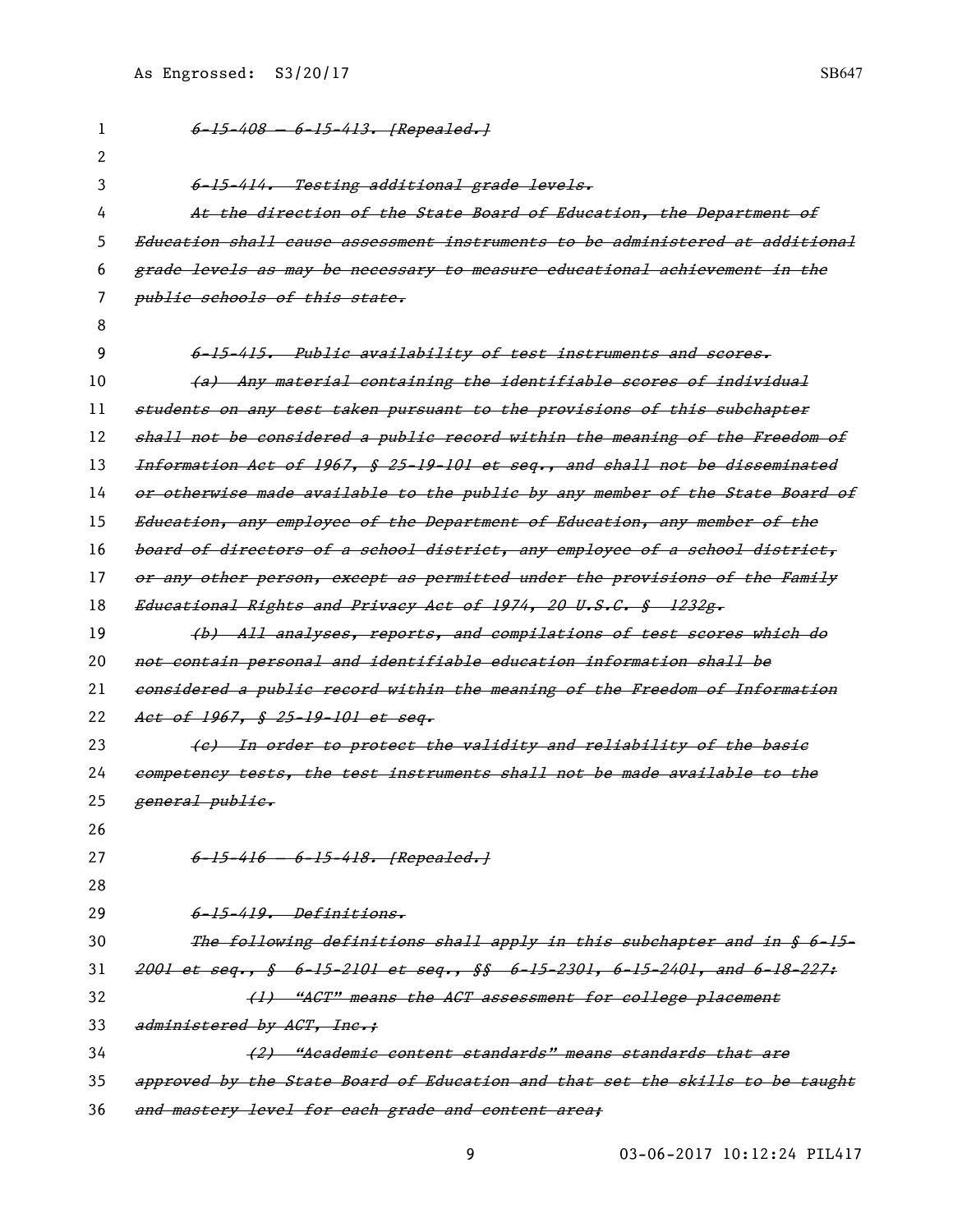| 1  | (3)(A) "Academic improvement plan" means a plan detailing                     |
|----|-------------------------------------------------------------------------------|
| 2  | supplemental or intervention and remedial instruction, or both, in deficient  |
| 3  | academic areas for any student who is not proficient on a portion or portions |
| 4  | of the state-mandated Arkansas Comprehensive Assessment Program.              |
| 5. | $(B)(i)$ Such a plan shall be created and implemented by                      |
| 6  | appropriate teachers, counselors, and any other pertinent school personnel.   |
| 7  | (ii) All academic improvement plans shall be                                  |
| 8  | reviewed annually and revised to ensure an opportunity for student            |
| 9  | demonstration of proficiency in the targeted academic areas on the next       |
| 10 | state-mandated Arkansas Comprehensive Assessment Program.                     |
| 11 | (iii) A cumulative review of all academic                                     |
| 12 | improvement plans shall be part of the data used by the school in creating    |
| 13 | and revising its comprehensive school improvement plan.                       |
| 14 | (iv) All academic improvement plans shall be subject                          |
| 15 | to review by the Department of Education.                                     |
| 16 | (C) In any instance in which a student with disabilities                      |
| 17 | identified under the Individuals with Disabilities Education Act, 20 U.S.C. § |
| 18 | 1400 et seq., has an individualized education program that already addresses  |
| 19 | any academic area or areas in which the student is not proficient on state-   |
| 20 | mandated assessments, the individualized education program shall serve to     |
| 21 | meet the requirement of an academic improvement plan;                         |
| 22 | (4) "Adequate yearly progress" means the level of academic                    |
| 23 | improvement required of public schools or school districts on the state-      |
| 24 | mandated assessments and other indicators as required in the Arkansas         |
| 25 | Comprehensive Testing, Assessment, and Accountability Program, which shall    |
| 26 | comply with the Elementary and Secondary Education Act of 1965, Pub. L. No.   |
| 27 | 89-10, as reauthorized in the No Child Left Behind Act of 2001, 20 U.S.C. §   |
| 28 | $6301$ et seq.;                                                               |
| 29 | (5) "Advanced placement test" means the test administered by the              |
| 30 | College Board for a high-school-level preparatory course that incorporates    |
| 31 | the topics specified by the College Board on its standard syllabus for a      |
| 32 | given subject area and is approved by the College Board;                      |
| 33 | (6) "Annexation" means the joining of an affected school                      |
| 34 | district or part of the school district with a receiving district under § 6-  |
| 35 | 13-1401 et seq. or § 6-13-1601 et seq.;                                       |
| 36 | (7) "Annual performance" means the level of academic achievement              |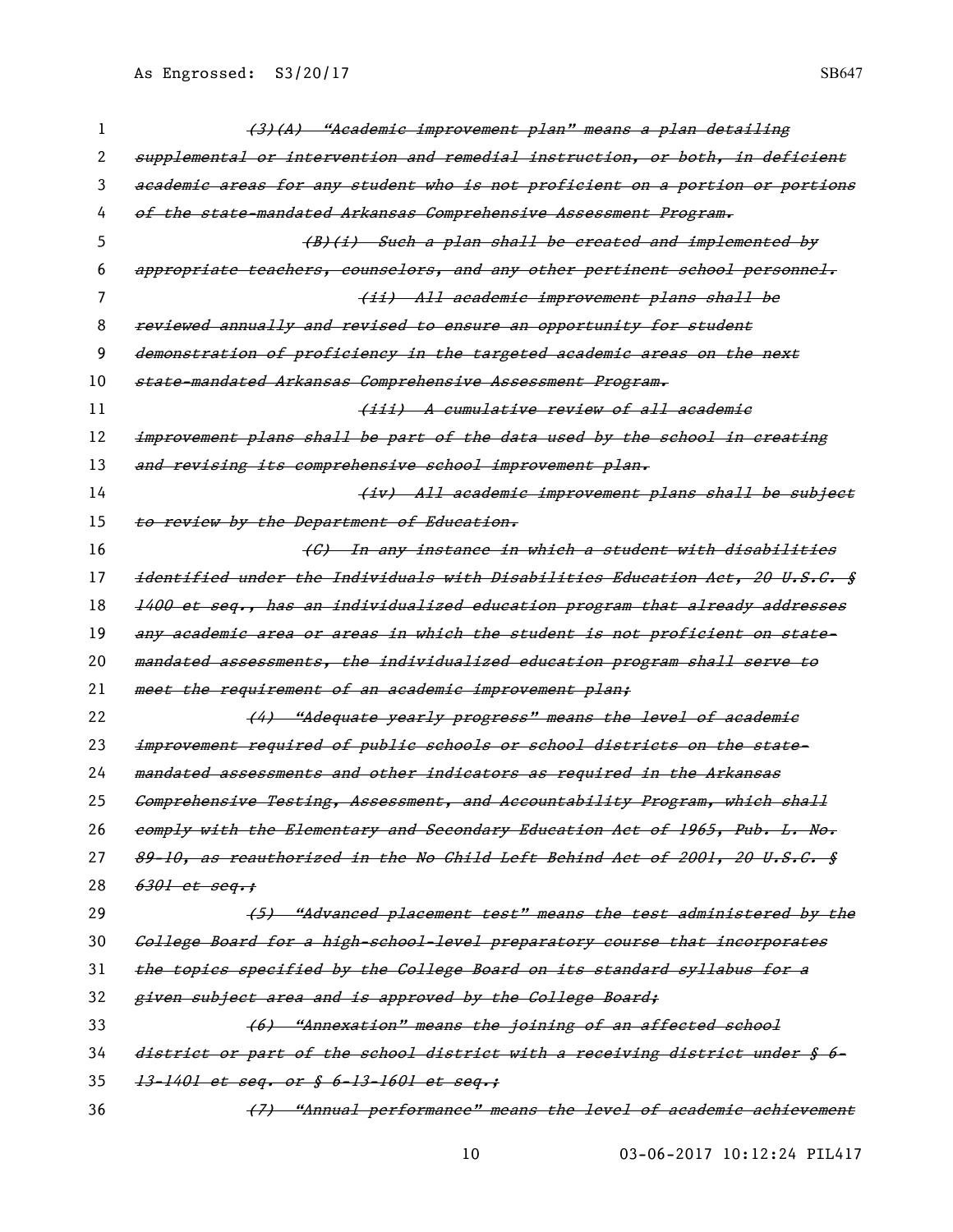| 1  | required of public schools or school districts as measured by assessments and |
|----|-------------------------------------------------------------------------------|
| 2  | other criteria required under the rules of the State Board of Education;      |
| 3  | (8) "Annual student academic growth" means calculating a                      |
| 4  | student's academic progress from one school year to the next, as measured by  |
| 5  | assessments and other criteria required by rule of the State Board of         |
| 6  | Education.                                                                    |
| 7  | (9) "Arkansas Comprehensive Assessment Program" means the                     |
| 8  | testing component of the Arkansas Comprehensive Testing, Assessment, and      |
| 9  | Accountability Program, which shall consist of:                               |
| 10 | (A) Developmentally appropriate assessments in                                |
| 11 | kindergarten through grade twelve (K-12), as determined by the state board;   |
| 12 | (B) Any other assessments as required by the state board;                     |
| 13 | (C) Other assessments that are based on researched best                       |
| 14 | practices as determined by qualified experts that would be in compliance with |
| 15 | federal and state law: and                                                    |
| 16 | (D) End-of-course examinations for designated grades and                      |
| 17 | content areas:                                                                |
| 18 | (10) "Arkansas Comprehensive Testing, Assessment, and                         |
| 19 | Accountability Program" means a system of measurement and reporting designed  |
| 20 | to ensure that all students in the public schools of this state demonstrate   |
| 21 | academic achievement through the application of knowledge and skills in core  |
| 22 | academic subjects consistent with state curriculum frameworks and performance |
| 23 | standards:                                                                    |
| 24 | (11) "College and career readiness measurement" means a set of                |
| 25 | eriterion-referenced measurements of a student's acquisition of the knowledge |
| 26 | and skills the student needs to be successful in future endeavors, including  |
| 27 | eredit-bearing, first-year courses at a postsecondary institution, such as a  |
| 28 | two-year or four-year college, trade school, or technical school, or to       |
| 29 | embark on a career;                                                           |
| 30 | (12) "Comprehensive school improvement plan" means the                        |
| 31 | individual school's comprehensive plan based on priorities indicated by       |
| 32 | assessment and other pertinent data and designed to provide an opportunity    |
| 33 | for all students to demonstrate proficiency on all portions of the state-     |
| 34 | mandated Arkansas Comprehensive Assessment Program;                           |
| 35 | (13) "Consolidation" means the joining of two (2) or more school              |
| 36 | districts or parts of the school districts to create a new single school      |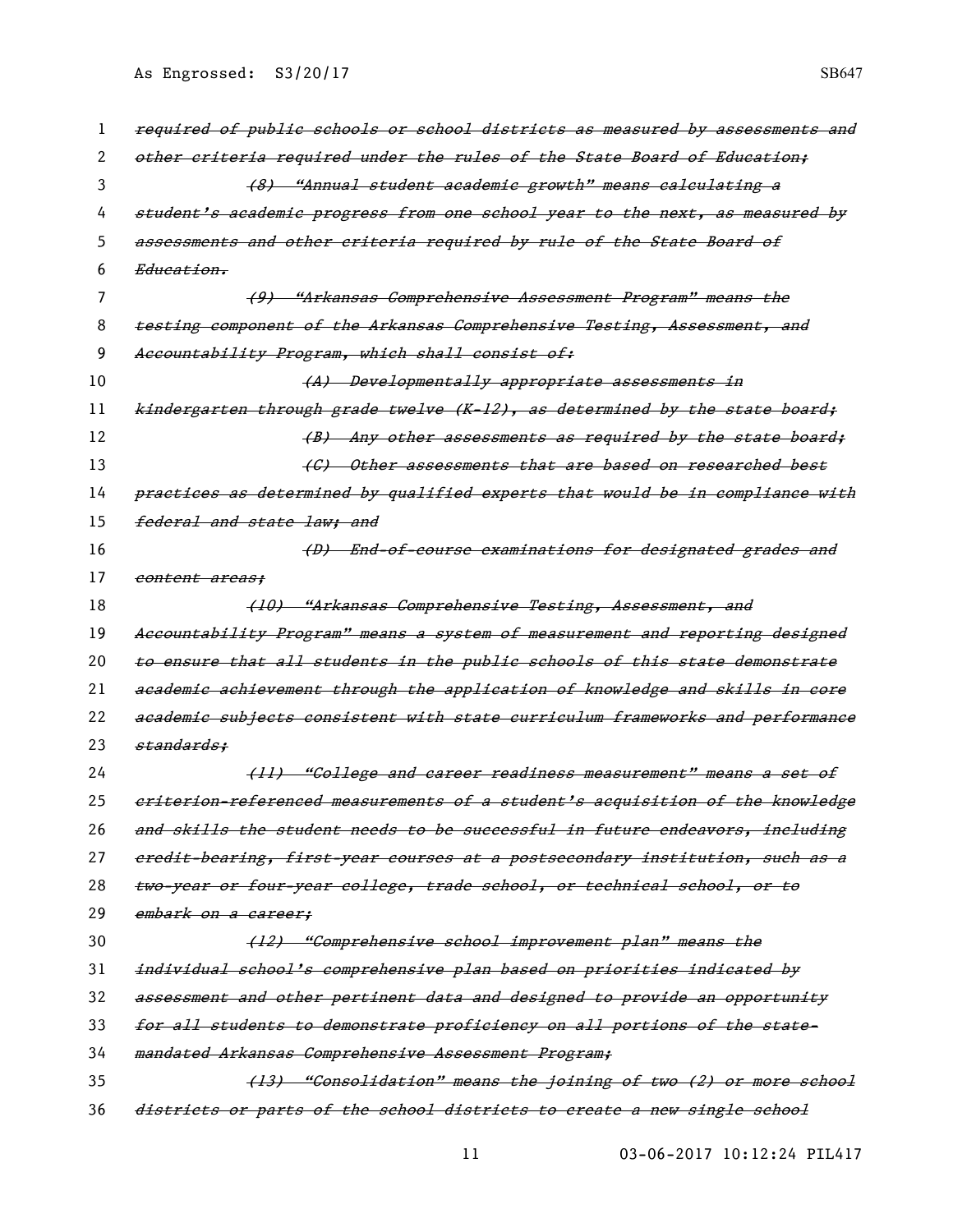| 1  | district under $$6-13-1401$ et seq. or $$6-13-1601$ et seq.;                  |
|----|-------------------------------------------------------------------------------|
| 2  | (14)(A) "District improvement plan" means a districtwide plan                 |
| 3  | coordinating the actions of the various comprehensive school improvement      |
| 4  | plans within a school district.                                               |
| 5  | (B) The main focus of the district improvement plan shall                     |
| 6  | be to ensure that all students demonstrate proficiency on all portions of the |
| 7  | state-mandated Arkansas Comprehensive Assessment Program;                     |
| 8  | (15)(A) "Early intervention" means short-term, intensive,                     |
| 9  | foeused, individualized instruction developed from ongoing, daily, systematie |
| 10 | diagnosis that occurs while a child is in the initial, kindergarten through   |
| 11 | grade one (K-1) stages of learning early reading, writing, and mathematical   |
| 12 | strategies to ensure acquisition of the basic skills and to prevent the child |
| 13 | from developing poor problem-solving habits that become difficult to change.  |
| 14 | (B) The goal is to maintain a student's ability to                            |
| 15 | <del>function proficiently at grade level;</del>                              |
| 16 | (16) "End-of-course assessment" means a criterion-referenced                  |
| 17 | assessment taken during a course of study set by the State Board of           |
| 18 | Education:                                                                    |
| 19 | (A) To determine whether a student demonstrates, according                    |
| 20 | to a requisite seale seore established by rule of the state board, attainment |
| 21 | of sufficient knowledge and skills to indicate a necessary and satisfactory   |
| 22 | mastery of the subject level content in that end-of-course assessment; and    |
| 23 | (B) For which failure to meet that requisite scale score                      |
| 24 | reguires sufficient remediation before a student is entitled to receive full  |
| 25 | academic credit for the course:                                               |
| 26 | (17) "Grade inflation rate" means the statistical gap between                 |
| 27 | actual grades assigned for core classes at the secondary level and student    |
| 28 | performance on corresponding subjects on nationally normed college entrance   |
| 29 | exams such as the ACT;                                                        |
| 30 | (18) "Grade level" means performing at the proficient or                      |
| 31 | advanced level on state-mandated Arkansas Comprehensive Assessment Program    |
| 32 |                                                                               |
| 33 | tests:                                                                        |
|    | (19) "High school" means grades nine through twelve (9-12);                   |
| 34 | (20) "International Baccalaureate assessment" means an                        |
| 35 | assessment administered by the International Baccalaureate Organization for a |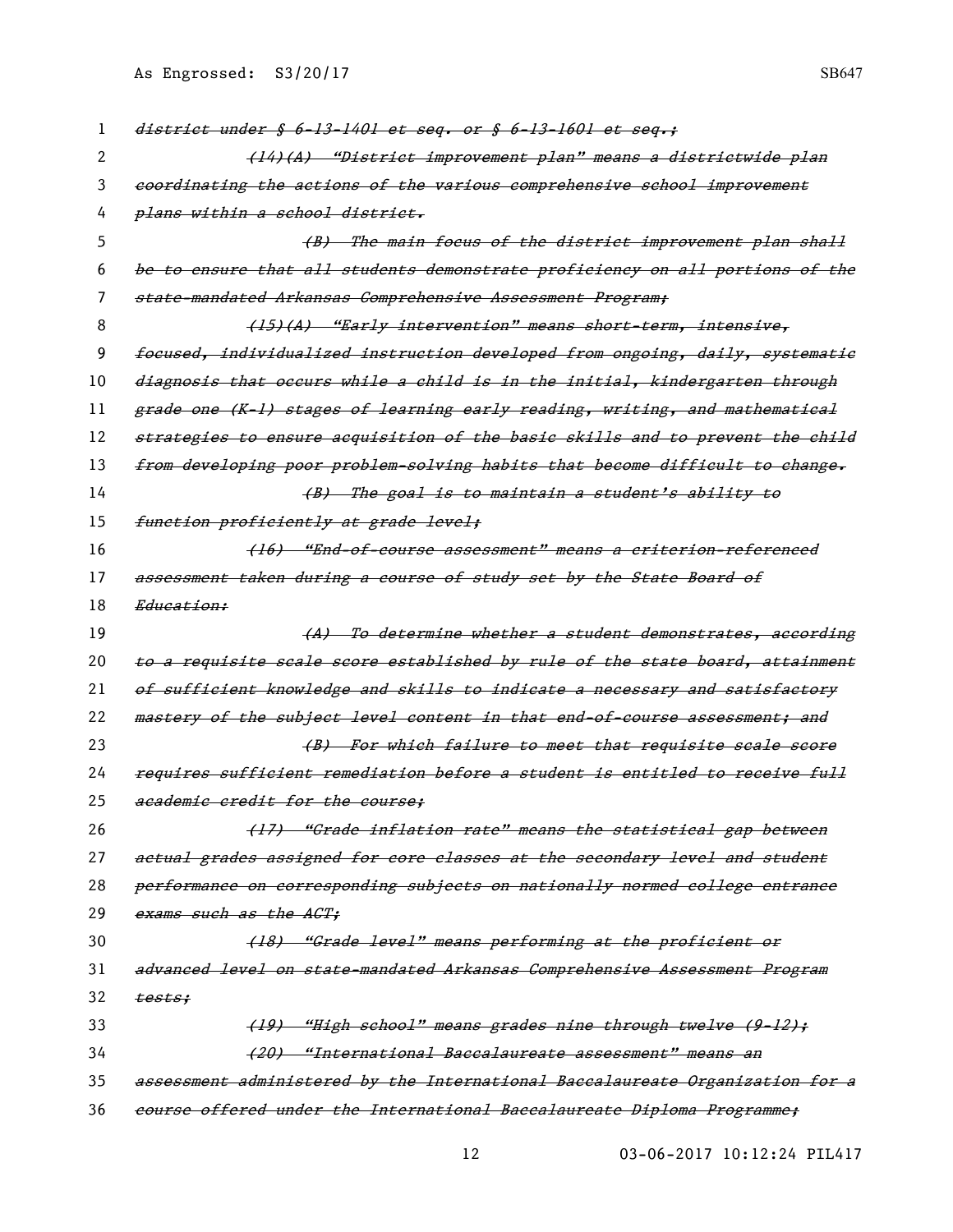| 1  | (21) "Longitudinal tracking" means tracking individual student                |
|----|-------------------------------------------------------------------------------|
| 2  | yearly academic achievement gains based on scheduled and annual assessments:  |
| 3  | (22) "Middle level" means grades five through eight (5–8);                    |
| 4  | (23) "No Child Left Behind Act" means the No Child Left Behind                |
| 5  | Act of 2001, 20 U.S.C. § 6301 et seq., signed into federal law on January 8,  |
| 6  | 2002:                                                                         |
| 7  | (24) "Parent" means:                                                          |
| 8  | (A) A parent, parents, legal guardian, a person standing                      |
| 9  | in loco parentis, or legal representative, as appropriate, of a student; or   |
| 10 | (B) The student if the student is eighteen (18) years of                      |
| 11 | age or older;                                                                 |
| 12 | <del>(25) "Point-in-time intervention and remediation" means</del>            |
| 13 | intervention and remediation applied during the academic year upon the        |
| 14 | discovery that a student is not performing at grade level;                    |
| 15 | <del>(26) "Primary" means kindergarten through grade four (K-4);</del>        |
| 16 | <del>(27) "Public school" means those schools or school districts</del>       |
| 17 | ereated pursuant to this title of the Arkansas Gode and subject to the        |
| 18 | Arkansas Comprehensive Testing, Assessment, and Accountability Program except |
| 19 | specifically excluding those schools or educational programs created by or    |
| 20 | receiving authority to exist under § 6-15-501, § 9-28-205, § 12-29-301 et     |
| 21 | seq., or other provisions of Arkansas law;                                    |
| 22 | (28) "Public school in school improvement" or "school in need of              |
| 23 | immediate improvement" means any public school or public school district      |
| 24 | identified as failing to meet certain established levels of academic          |
| 25 | achievement on the state-mandated augmented, criterion-referenced, or norm-   |
| 26 | referenced assessments as required by the state board in the program;         |
| 27 | (29) "Reconstitution" means a reorganization intervention in the              |
| 28 | administrative unit or governing body of a public school district, including  |
| 29 | without limitation the suspension, reassignment, replacement, or removal of a |
| 30 | eurrent superintendent or the suspension, removal, or replacement of some or  |
| 31 | all of the current school district board members, or both;                    |
| 32 | (30)(A)(i) "Remediation" means a process of using diagnostic                  |
| 33 | instruments to provide corrective, specialized, supplemental instruction to   |
| 34 | help a student in grades two through four (2-4) overcome academic             |
| 35 | deficiencies.                                                                 |
| 36 | (ii) For students in grades five through twelve (5-                           |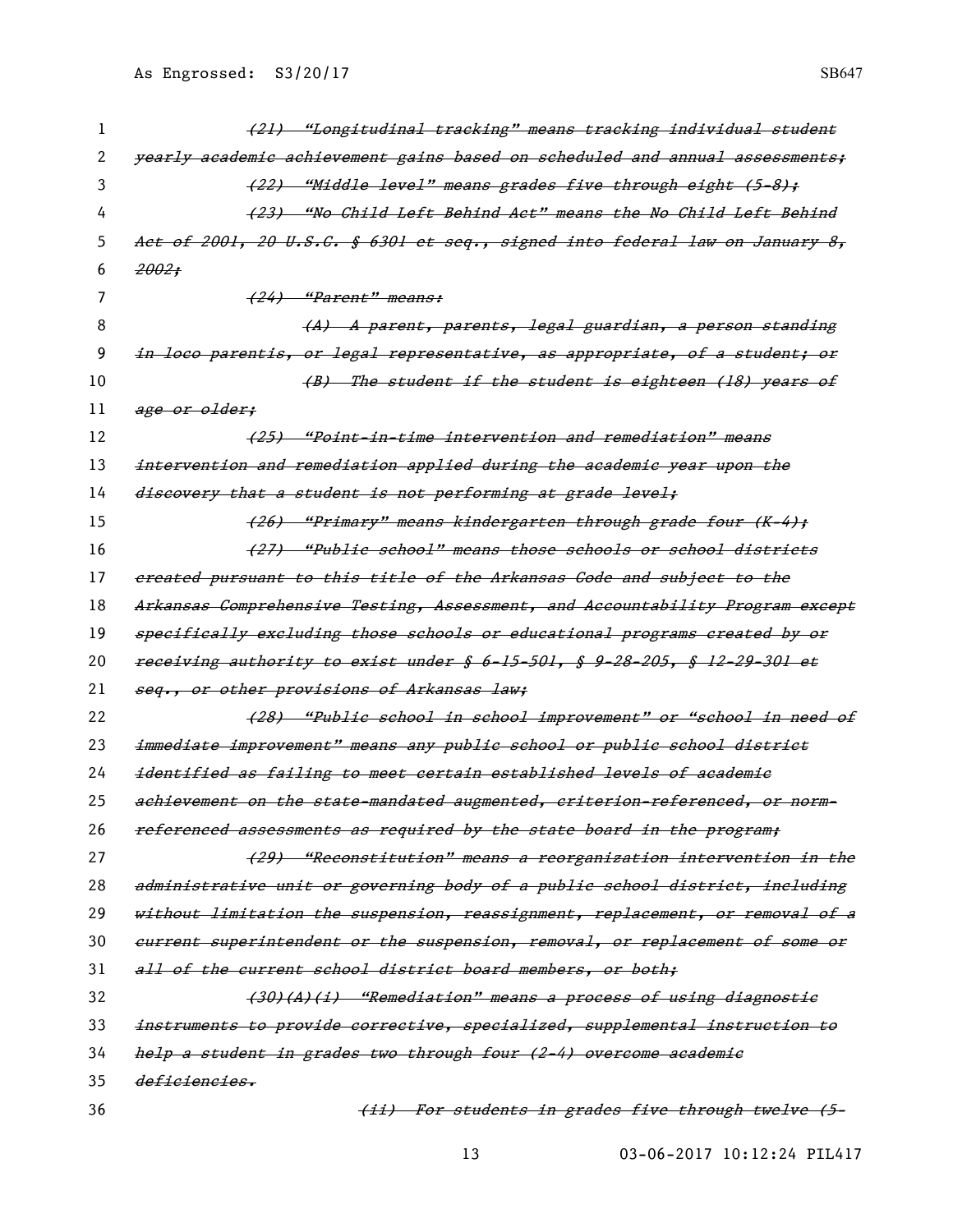| 1  | 12), remediation shall be a detailed, sequential set of instructional        |
|----|------------------------------------------------------------------------------|
| 2  | strategies implemented to remedy any academic deficiencies indicated by      |
| 3  | below-basie or basie performance on the state-mandated augmented, criterion- |
| 4  | referenced, or norm-referenced assessments,                                  |
| 5  | (B) Remediation shall not interfere with or inhibit                          |
| 6  | student mastery of current grade level academic learning expectations;       |
| 7  | (31) "SAT" means the college entrance examination known as the               |
| 8  | "Scholastic Assessment Test" administered by the College Board;              |
| 9  | (32) "School or school district in academic distress" means a                |
| 10 | publie school or school district failing to meet the minimum level of        |
| 11 | academic achievement on the state-mandated assessments as required by the    |
| 12 | state board in the program;                                                  |
| 13 | (33) "School improvement plan" means the individual school's                 |
| 14 | comprehensive plan based on priorities indicated by assessment and other     |
| 15 | pertinent data and designed to ensure that all students demonstrate          |
| 16 | proficiency on all portions of the state-mandated Arkansas Comprehensive     |
| 17 | Assessment Program examinations;                                             |
| 18 | (34) "Social promotion" means the passage or promotion from one              |
| 19 | (1) grade to the next of a student who has not demonstrated knowledge or     |
| 20 | skills required for grade-level academic proficiency;                        |
| 21 | (35) "Uniform school readiness screening" means uniform,                     |
| 22 | objective evaluation procedures that are geared to either kindergarten or    |
| 23 | first grade, as appropriate, and developed by the state board and            |
| 24 | specifically formulated for children entering public school for the first    |
| 25 | time; and                                                                    |
| 26 | (36) "Value-added computations of student gains" means the                   |
| 27 | statistical analyses of the educational impact of the school's instructional |
| 28 | delivery system on individual student learning, using a comparison of        |
| 29 | previous and posttest student achievement gains against a national cohort.   |
| 30 |                                                                              |
| 31 | 6-15-420. Remediation and intervention.                                      |
| 32 | <u>In order for students to be academically prepared to achieve</u>          |
| 33 | proficiency in English language arts and mathematics, the Department of      |
| 34 | Education shall require each public school serving students in kindergarten  |
| 35 | through grade four (K-4) to develop, select, and implement ongoing, informal |
| 36 | assessments corresponding to the Common Core State Standards.                |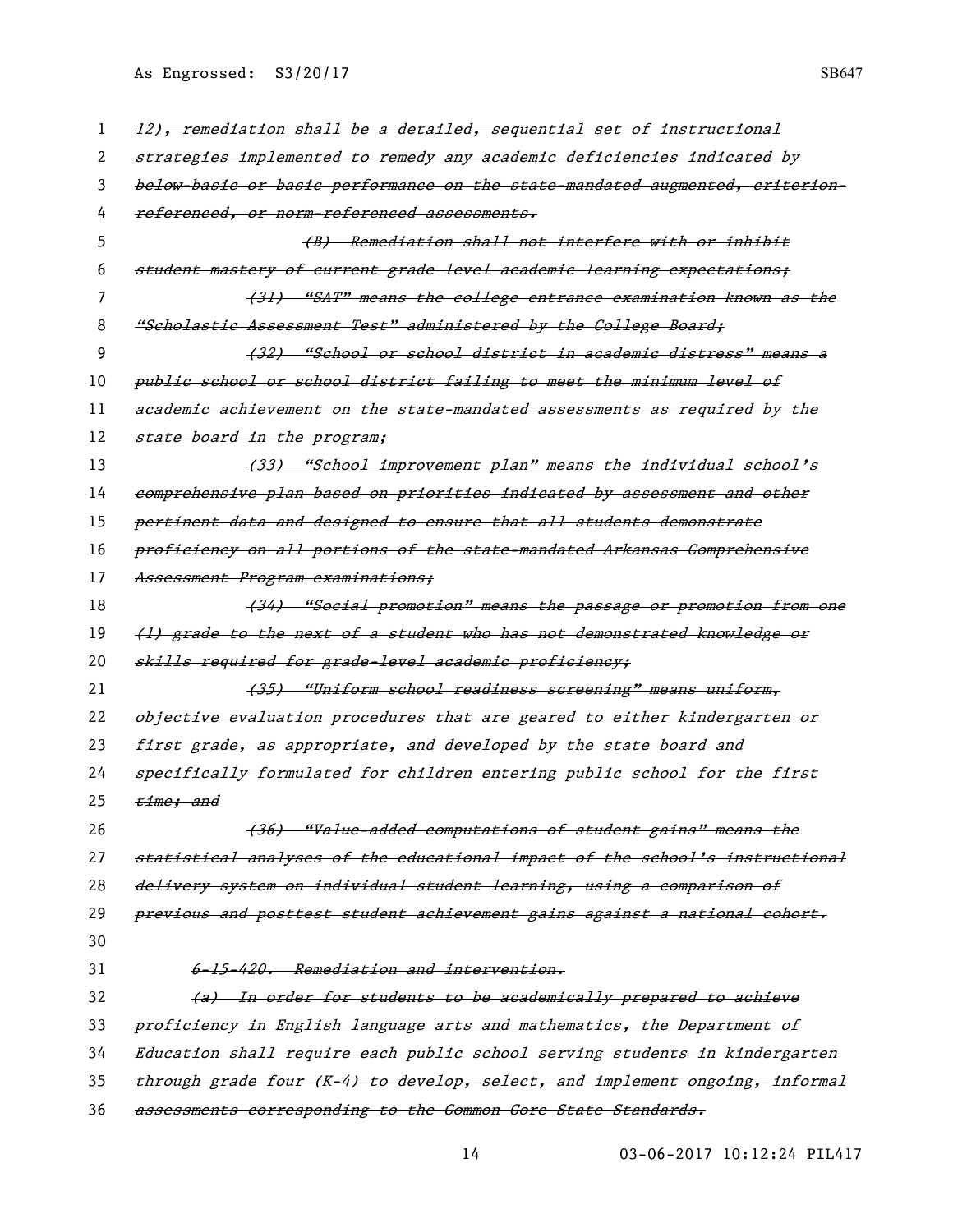| 1  | (b)(l)(A) Any student in kindergarten through grade one (K-l) failing        |
|----|------------------------------------------------------------------------------|
| 2  | to perform at the proficient level in reading and writing literacy or        |
| 3  | mathematics shall be evaluated as early as possible within each of the       |
| 4  | kindergarten through grade one (K-1) academic years.                         |
| 5  | (B) Those students shall be evaluated by personnel with                      |
| 6  | expertise in reading and writing literacy or mathematics who shall develop   |
| 7  | and implement an academic improvement plan, using early intervention         |
| 8  | strategies sanctioned by the department, to assist the student in achieving  |
| 9  | the expected standard.                                                       |
| 10 | (2) Any student in grades two through four (2-4) failing to                  |
| 11 | perform at the proficient level in reading and writing literacy or           |
| 12 | mathematics shall be evaluated by personnel with expertise in reading and    |
| 13 | writing literacy or mathematics who shall develop and implement an academic  |
| 14 | improvement plan, using remediation strategies sanetioned by the department, |
| 15 | to assist the student in achieving the expected standard,                    |
| 16 | (e)(1) Upon completion of the intervention and remediation plans in          |
| 17 | subdivisions (b)(l) and (2) of this section, those schools that fail to      |
| 18 | achieve expected levels of student performance at the primary level on       |
| 19 | augmented, eriterion-referenced, or norm-referenced assessments, as defined  |
| 20 | in this subchapter, shall participate in a comprehensive school improvement  |
| 21 | plan accepted by the department.                                             |
| 22 | (2)(A) This plan shall be part of each school's long-range                   |
| 23 | comprehensive school improvement plan and shall be reported to the public.   |
| 24 | (B) Progress on improved achievement shall be included as                    |
| 25 | part of the school and school district's annual report to the publie.        |
| 26 | (d)(1) As part of the Arkansas Comprehensive Testing, Assessment, and        |
| 27 | Aecountability Program, the department shall ensure that each school and     |
| 28 | school district establishes a plan to assess whether children in the middle- |
| 29 | level and high school grades are performing at proficient levels in reading  |
| 30 | and writing literacy, mathematies, and, as funds are available, other core   |
| 31 | academic subjects.                                                           |
| 32 | (2) Each school and school district shall use multiple                       |
| 33 | assessment measures, which shall include, but not be limited to, state-      |
| 34 | mandated assessments.                                                        |
| 35 | (e) Any student failing to demonstrate a proficient level of                 |
| 36 | achievement in reading and writing literacy, mathematics, or, as funds are   |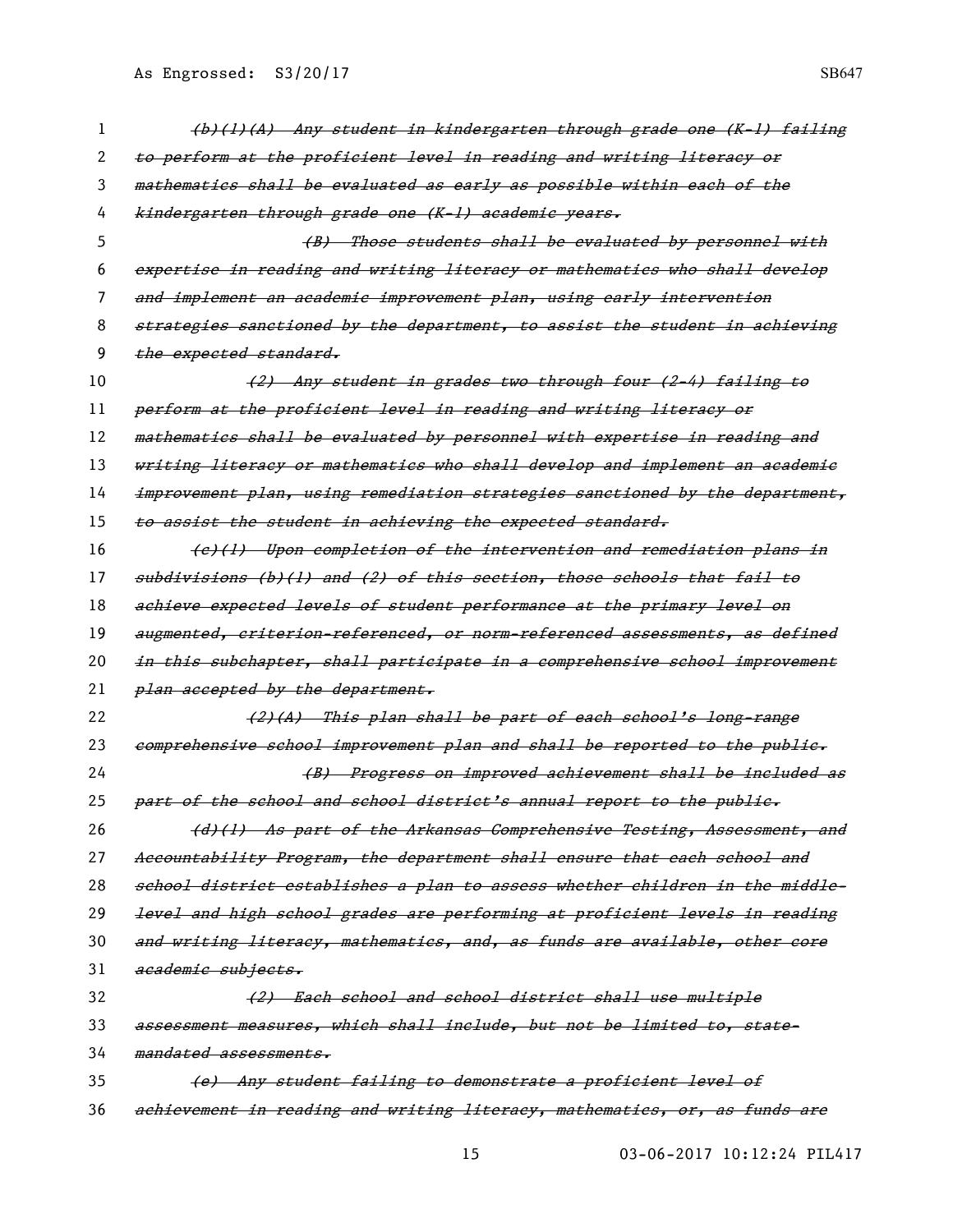| 1  | available, other core academic subjects shall participate in an individual    |
|----|-------------------------------------------------------------------------------|
| 2  | academic improvement plan specifically designed to achieve proficient-level   |
| 3  | performance standards in these areas.                                         |
| 4  |                                                                               |
| 5  | 6-15-421. Awards and sanctions.                                               |
| 6  | The Department of Education is authorized to develop and<br><del>(a)</del>    |
| 7  | implement, contingent upon appropriation and funding being provided by the    |
| 8  | General Assembly, a program of rewards to recognize individual schools that   |
| 9  | demonstrate exceptional performance in levels of student achievement and to   |
| 10 | recognize schools that demonstrate significant improvement in student         |
| 11 | achievement.                                                                  |
| 12 | (b)(1)(A) Each school that does not attain the expected levels of             |
| 13 | student performance on state-mandated indicators and individual school        |
| 14 | improvement indicators shall be designated by one (1) of several levels of    |
| 15 | sanction.                                                                     |
| 16 | (B) Each level of sanction shall determine specific                           |
| 17 | interventions to be provided to the students of public schools or public      |
| 18 | school districts by the department.                                           |
| 19 | (2) The levels of sanetion developed under The Omnibus Quality                |
| 20 | Education Act of 2003, Acts 2003, No. 1467, shall be incorporated into the    |
| 21 | existing comprehensive school improvement plan.                               |
| 22 | (c) The State Board of Education shall develop a clear, concise system        |
| 23 | of reporting the academic performance of each public school on the state-     |
| 24 | mandated assessments, developmentally appropriate assessments for grades      |
| 25 | kindergarten through two (K-2), benehmark examinations, and end-of-course     |
| 26 | examinations, which conforms with current state and federal law.              |
| 27 | (d)(l)(A) Within thirty (30) days of a student's completing a course          |
| 28 | for which the state board has adopted an end of course assessment, the school |
| 29 | district shall provide the Division of Public School Accountability of the    |
| 30 | Department of Education with each student's name, identification number, and  |
| 31 | <del>grade in the course.</del>                                               |
| 32 | (B) The division shall:                                                       |
| 33 | (i) Match each student's end-of-course test score                             |
| 34 | with the letter grade received in the corresponding course;                   |
| 35 | (ii) Report each student's end-of-course test score                           |
| 36 | matched with the letter grade the student received in the corresponding       |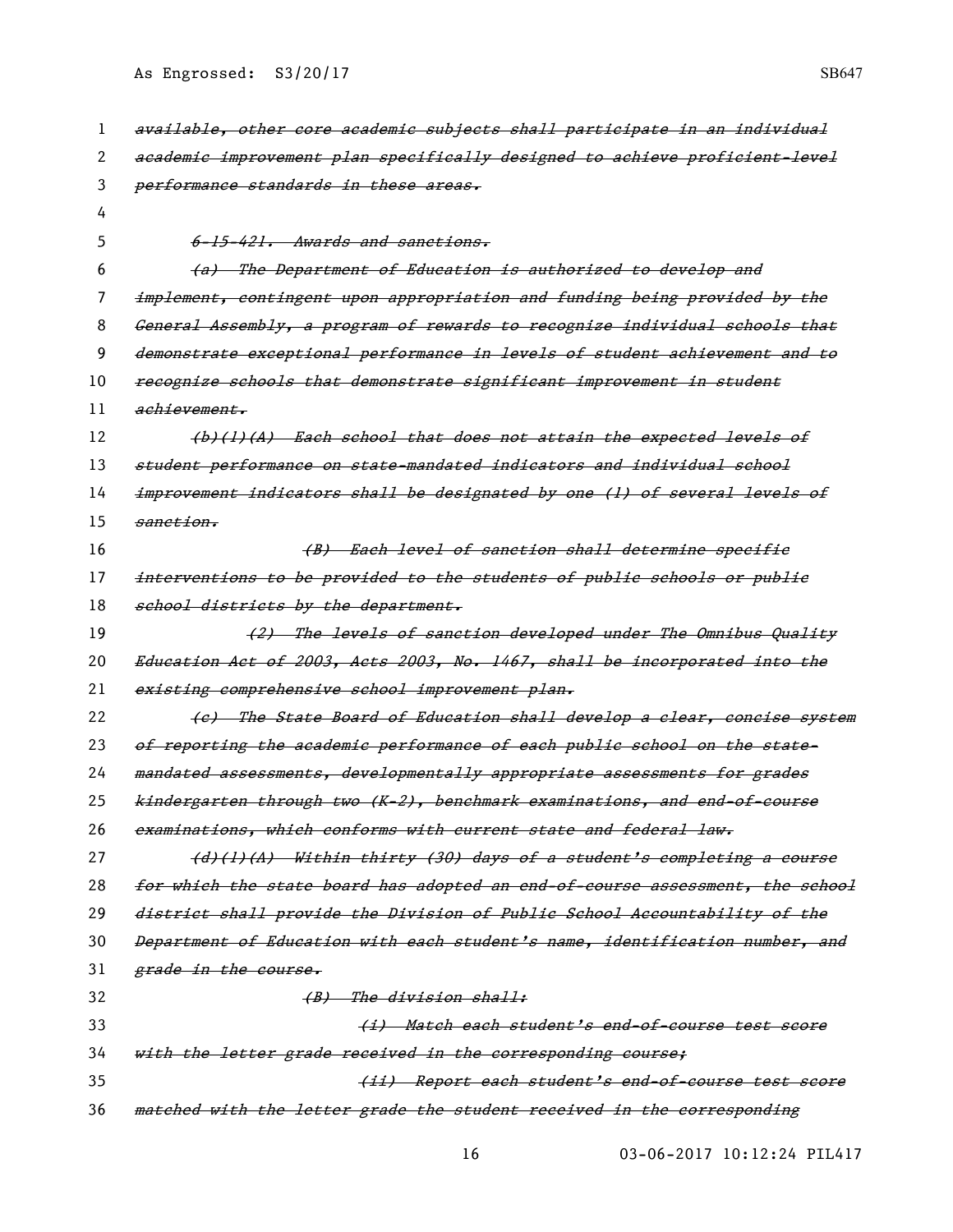| 1  | course to the school district:                                                           |
|----|------------------------------------------------------------------------------------------|
| 2  | (iii) Create a report of the percentage of students                                      |
| 3  | who received a letter grade of "B" or above in the corresponding course and              |
| 4  | <del>passed the end-of-course assessment on his or her first attempt; and</del>          |
| 5  | (iv) Create a report of the percentage of students                                       |
| 6  | who received a letter grade of "B" or above in the corresponding course and              |
| 7  | did not pass the end of course assessment on the first attempt.                          |
| 8  | (2)(A) No later than December 1 of each year, the division shall                         |
| 9  | report to the state board and the General Assembly the name, address, and                |
| 10 | superintendent of any high school in which more than twenty percent (20%) of             |
| 11 | the students received a letter grade of "B" or above but did not pass the                |
| 12 | end-of-course assessment on the first attempt.                                           |
| 13 | (B) The report shall indicate by high school the number of                               |
| 14 | students receiving a letter grade of "B" or above in the corresponding course            |
| 15 | who did not pass the end-of-course assessment on the first attempt, provided             |
| 16 | such disclosure is not in conflict with applicable federal or state law.                 |
| 17 | (3) The department shall:                                                                |
| 18 | (A) Investigate the elassroom practices of any school                                    |
| 19 | district in which more than twenty percent (20%) of the students received a              |
| 20 | <del>letter grade of "B" or above but did not pass the end-of-course assessment on</del> |
| 21 | the first attempt; and                                                                   |
| 22 | (B) Make in written form to the superintendent and local                                 |
| 23 | school district board of directors any recommendations or changes that would             |
| 24 | improve elassroom instruction and student performance on end-of-course                   |
| 25 | assessments.                                                                             |
| 26 | (4) As a part of the school improvement plan pursuant to § 6-15-                         |
| 27 | 2201, the state board shall ensure that each school district and high school             |
| 28 | develops strategies to improve student readiness for the public postsecondary            |
| 29 | level based on annual analysis of the feedback report data.                              |
| 30 | (5) The department shall biennially recommend to the General                             |
| 31 | Assembly statutory changes to reduce the incidence of postsecondary                      |
| 32 | remediation in mathematies, reading, and writing for recent high school                  |
| 33 | graduates who enroll in an institution of higher education.                              |
| 34 | (e) The state board, through the department, is hereby authorized to                     |
| 35 | promulgate rules and regulations as may be necessary to carry out the                    |
| 36 | provisions of this subchapter.                                                           |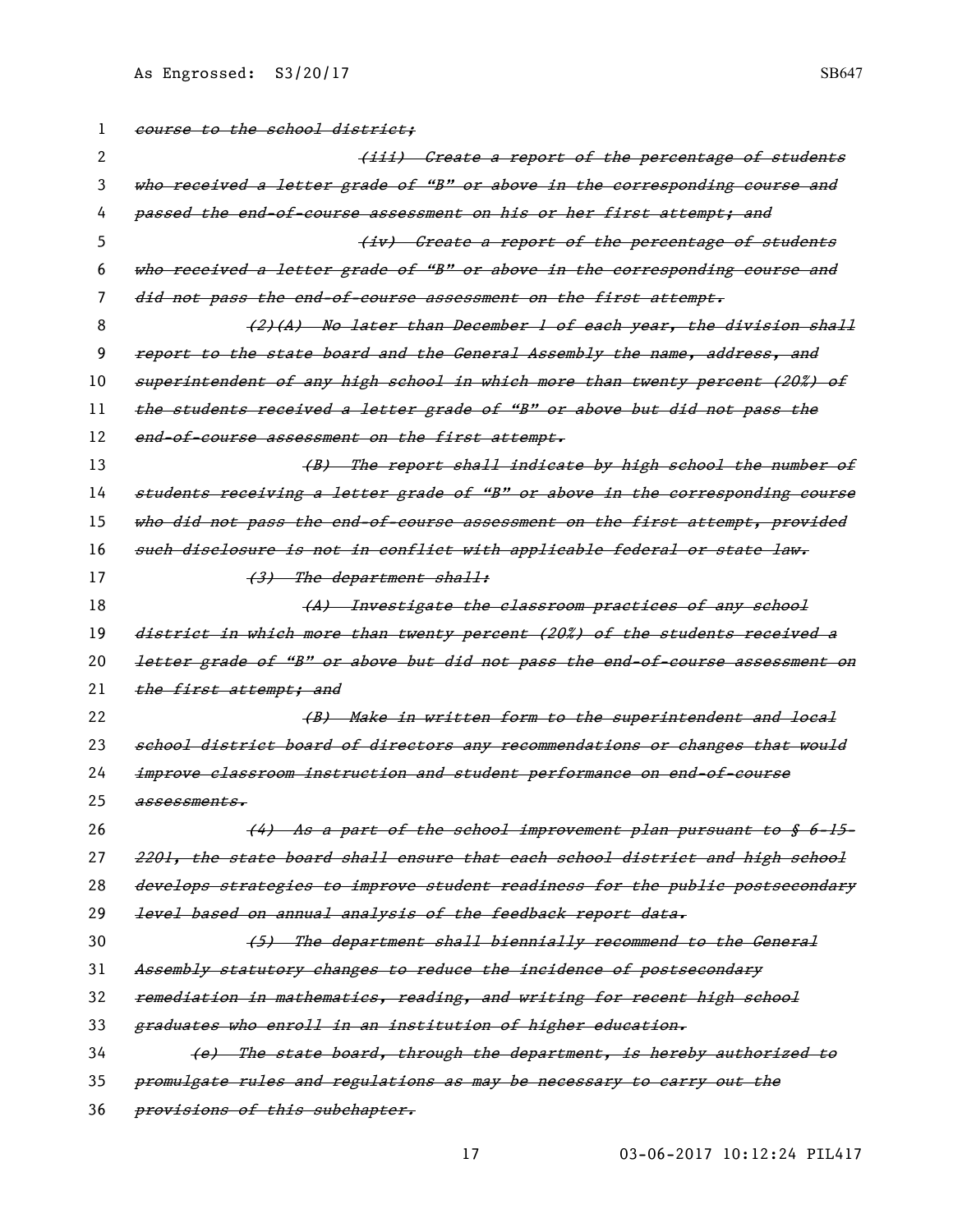| 1  |                                                                               |
|----|-------------------------------------------------------------------------------|
| 2  | 6-15-422. Comprehensive Testing, Assessment, and Accountability               |
| 3  | <del>Program progress report.</del>                                           |
| 4  | The Department of Education shall report to the members of the House          |
| 5  | Committee on Education and the Senate Committee on Education on the progress  |
| 6  | of the Arkansas Comprehensive Testing, Assessment, and Accountability         |
| 7  | Program. The report shall be due on September 1, 1999, and annually           |
| 8  | thereafter,                                                                   |
| 9  |                                                                               |
| 10 | 6-15-423. [Repealed.]                                                         |
| 11 |                                                                               |
| 12 | $6 - 15 - 424$ . Rules.                                                       |
| 13 | The State Board of Education shall establish rules as may be necessary        |
| 14 | to require the Department of Education to implement a program for             |
| 15 | identifying, evaluating, assisting, and addressing public schools or public   |
| 16 | school districts failing to meet established levels of academic achievement   |
| 17 | on the state-mandated assessments as required in the Arkansas Comprehensive   |
| 18 | Testing, Assessment, and Accountability Program.                              |
| 19 |                                                                               |
| 20 | 6-15-425. School improvement or academic distress.                            |
| 21 | A public school or school district identified by the Department of            |
| 22 | Education as failing to meet established levels of academic achievement shall |
| 23 | be classified as being in:                                                    |
| 24 | (1) School improvement as required by the Arkansas Comprehensive              |
| 25 | Testing, Assessment, and Accountability Program, § 6-15-401 et seq., rules    |
| 26 | and regulations;                                                              |
| 27 | (2) Academic distress as required under §§ 6-15-428 - 6-15-431;               |
| 28 | $\theta$ r                                                                    |
| 29 | (3) Both, as required by the applicable program rules and                     |
| 30 | regulations.                                                                  |
| 31 |                                                                               |
| 32 | 6-15-426. School improvement.                                                 |
| 33 | (a) The State Board of Education shall develop a single comprehensive         |
| 34 | testing, assessment, and accountability program which shall identify and      |
| 35 | address all public schools or public school districts in school improvement   |
| 36 | or academic distress and shall be incorporated into the Arkansas              |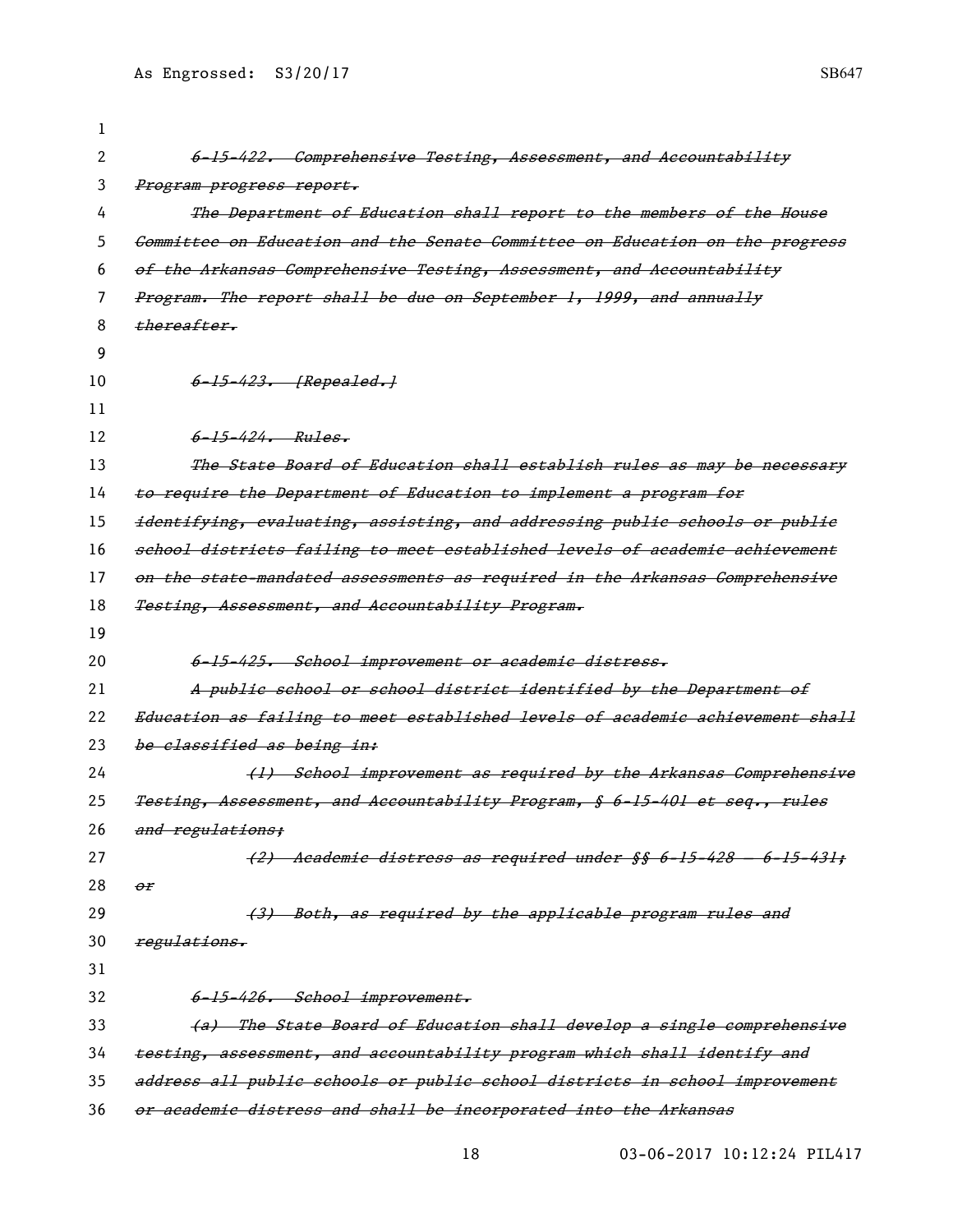| 1  | Comprehensive Testing, Assessment, and Accountability Program rules and       |
|----|-------------------------------------------------------------------------------|
| 2  | regulations which shall comply with the Elementary and Secondary Education    |
| 3  | Aet of 1965, Pub. L. No. 89-10, as reauthorized by the No Child Left Behind   |
| 4  | Act of 2001, 20 U.S.C. § 6301 et seq.                                         |
| 5  | (b) The school district board president and the superintendent of a           |
| 6  | public school or school district identified by the Department of Education as |
| 7  | being elassified as in school improvement shall be notified of the            |
| 8  | elassification in writing by the department via certified mail, return        |
| 9  | receipt requested, and the school district shall have a right of appeal       |
| 10 | pursuant to the program rules and regulations which shall comply with the No  |
| 11 | Child Left Behind Act of 2001, 20 U.S.C. § 6301 et seq.                       |
| 12 | (e) The single comprehensive testing, assessment, and accountability          |
| 13 | program shall require that any public school or school district in school     |
| 14 | improvement that fails to make adequate yearly progress as required in the    |
| 15 | single comprehensive testing, assessment, and accountability program may,     |
| 16 | after being afforded all due process rights and in a timely manner required   |
| 17 | under the No Child Left Behind Aet of 2001, 20 U.S.C. § 6301 et seg., be      |
| 18 | advanced by the state board to the corrective action or restructuring phase   |
| 19 | of the single comprehensive testing, assessment, and accountability program   |
| 20 | adopted in the single comprehensive testing, assessment, and accountability   |
| 21 | program rules and regulations.                                                |
| 22 | (d) Any public school or school district classified in school                 |
| 23 | improvement shall comply with all requirements placed on a public school or   |
| 24 | school district under the single comprehensive testing, assessment, and       |
| 25 | aecountability program rules and regulations as required by the No Child Left |
| 26 | Behind Act of 2001, 20 U.S.C. § 6301 et seq.                                  |
| 27 | (e) Each public school or school district shall develop and file with         |
| 28 | the department a comprehensive school improvement plan which shall be         |
| 29 | reviewed by the department and shall be designed to ensure that all students  |
| 30 | have an opportunity to obtain an adequate education and demonstrate           |
| 31 | proficiency on all portions of the state-mandated assessments.                |
| 32 | $(f)$ (1) The comprehensive school improvement plan shall be based on an      |
| 33 | analysis of student performance data and other relevant data that provide a   |
| 34 | plan of action to address deficiencies in student performance and any         |
| 35 | academic achievement gap evidenced in the Arkansas Comprehensive Testing,     |
| 36 | Assessment, and Accountability Program.                                       |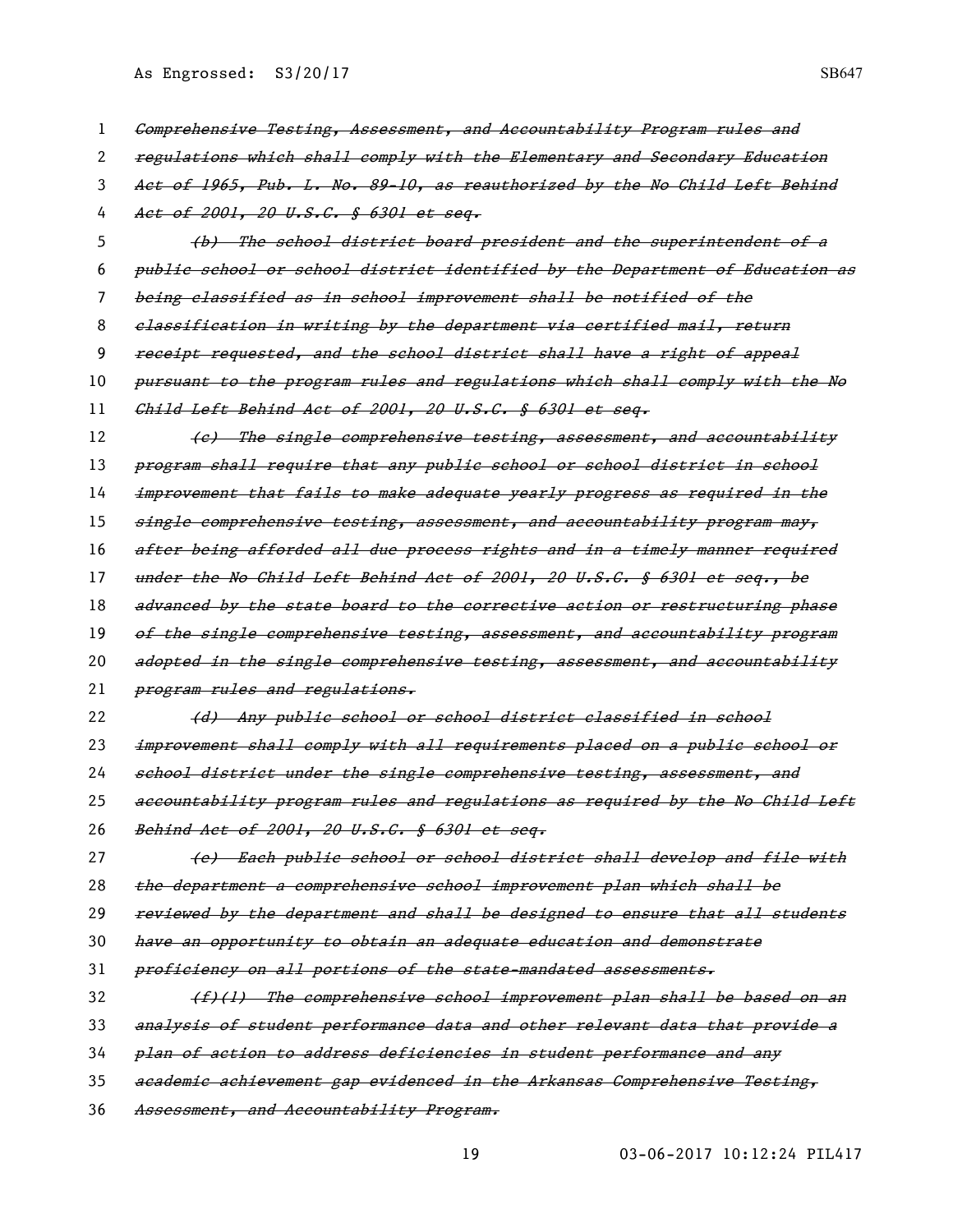| 1  | (2) The comprehensive school improvement plan shall include a                 |
|----|-------------------------------------------------------------------------------|
| 2  | general description of the public school or school district's use of          |
| 3  | eategorical funding for:                                                      |
| 4  | (A) Alternative learning environments;                                        |
| 5  | (B) Professional development;                                                 |
| 6  | (C) English-language learners; and                                            |
| 7  | (D) National school lunch students, as defined by § 6-20-                     |
| 8  | $2303(12)(A)$ .                                                               |
| 9  | (g) Any public school or school district classified as in school              |
| 10 | improvement under § 6-15-425 shall, with the assistance of the department,    |
| 11 | develop and file with the department a revised comprehensive school           |
| 12 | improvement plan meeting the requirements of this section and containing any  |
| 13 | additional requirements determined necessary by the department to ensure that |
| 14 | all students in the public school or school district have an opportunity to   |
| 15 | demonstrate proficiency on all portions of the state-mandated assessments.    |
| 16 | (h) At the end of each school year, the school district shall assess          |
| 17 | the effectiveness of an intervention or other action included in the          |
| 18 | eomprehensive school improvement plan in improving student performance and    |
| 19 | include the assessment in the comprehensive school improvement plan for the   |
| 20 | following school year.                                                        |
| 21 | (i)(l) The department shall monitor each publie                               |
| 22 | school's and school district's compliance regarding its comprehensive school  |
| 23 | improvement plan.                                                             |
| 24 | $(A)$ [Repealed.]                                                             |
| 25 | $(B)$ [Repealed.]                                                             |
| 26 | (2) As part of the monitoring process under this subsection, the              |
| 27 | department shall evaluate the research eited by the public school or school   |
| 28 | district in its comprehensive school improvement plan in support of the       |
| 29 | proposed interventions and actions to assess its independence and empirical   |
| 30 | support for the effectiveness of the single comprehensive testing,            |
| 31 | assessment, and accountability program.                                       |
| 32 | (3) The department shall use the information obtained through                 |
| 33 | monitoring comprehensive school improvement plans under this section to:      |
| 34 | (A) Determine the compliance of the public school or                          |
| 35 | school district with this subchapter;                                         |
| 36 | (B) Evaluate whether the assessment conducted by the                          |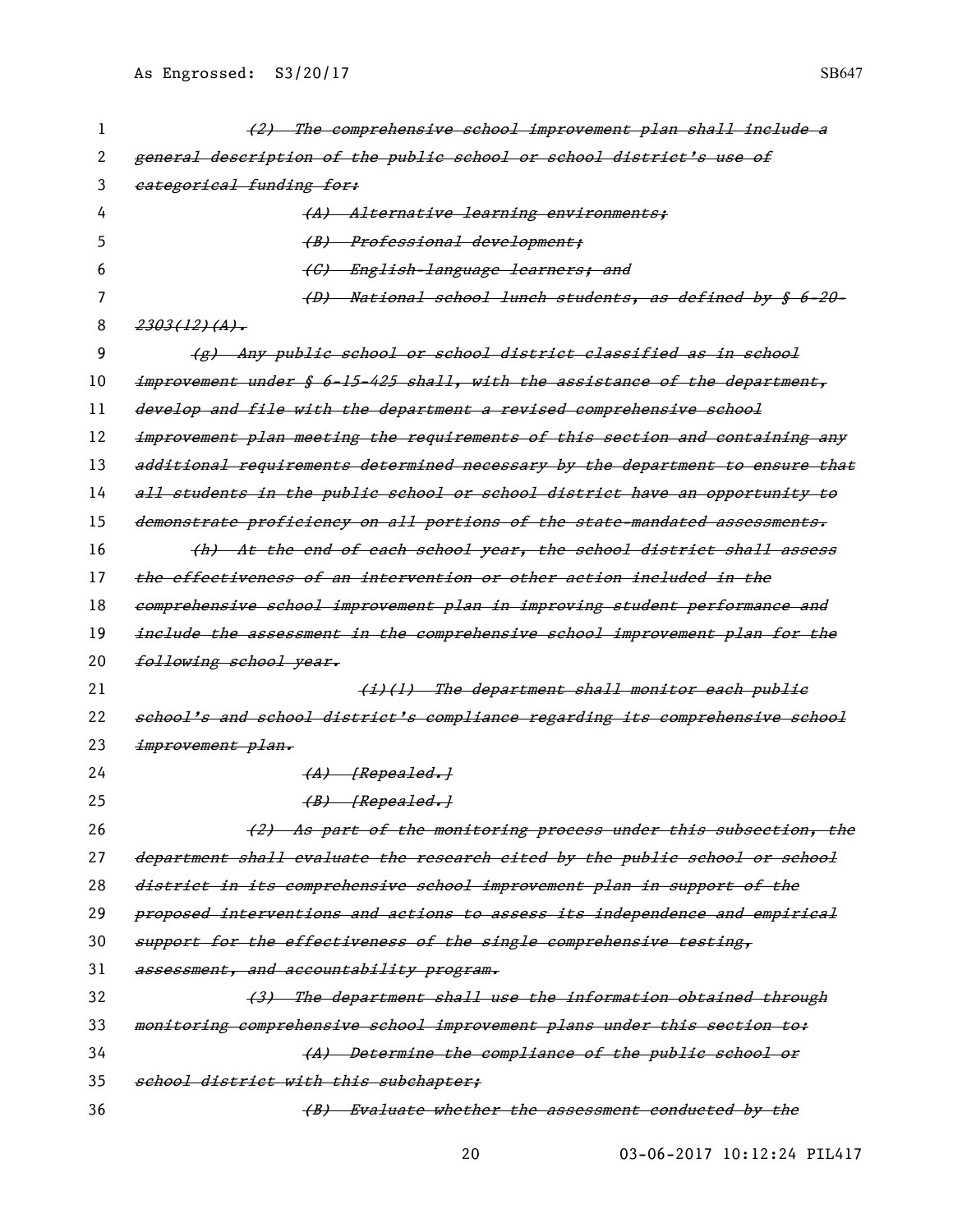| 1  | public school or school district under subsection (h) of this section was     |
|----|-------------------------------------------------------------------------------|
| 2  | conducted properly; and                                                       |
| 3  | (C) Assess the areas in which the public school or school                     |
| 4  | district needs to revise its plan.                                            |
| 5  | (j) The state board shall incorporate the provisions of subsections           |
| 6  | (f) (i) of this section into its rules for comprehensive school improvement   |
| 7  | plans and may amend those rules in the same manner as provided by law for     |
| 8  | other rules established by the state board.                                   |
| 9  |                                                                               |
| 10 | 6-15-427. School district testing programs.                                   |
| 11 | (a) Each school district board of directors shall annually provide a          |
| 12 | written evaluation of student performance and achievement within each school  |
| 13 | of the school district.                                                       |
| 14 | (b) This evaluation and suggested measures to improve performance             |
| 15 | shall be presented in a publie hearing in the same locality as the school     |
| 16 | district and submitted with comments made at the public hearing to the        |
| 17 | Department of Education.                                                      |
| 18 |                                                                               |
| 19 | <del>6-15-428. Academic distress identification, notification,</del>          |
| 20 | elassification, and appeal.                                                   |
| 21 | (a) The school district board president and superintendent of a school        |
| 22 | district in which the school district or a public school is identified by the |
| 23 | Department of Education as being in academic distress shall be notified in    |
| 24 | writing by the department via certified mail, return receipt requested, and   |
| 25 | shall have a right of appeal to the State Board of Education,                 |
| 26 | (b) Any school district identified or in which a public school is             |
| 27 | identified in academic distress may appeal to the state board by filing a     |
| 28 | written appeal with the Commissioner of Education via certified mail, return  |
| 29 | receipt requested, within thirty (30) calendar days of receipt of the written |
| 30 | notice of academic distress status from the department.                       |
| 31 | (e)(1) The state board shall hear the appeal of the school district           |
| 32 | within sixty (60) days of receipt of the written appeal in the commissioner's |
| 33 | office.                                                                       |
| 34 | (2) The state board's determination shall be final except that a              |
| 35 | school district may appeal to Pulaski County Circuit Court under the Arkansas |
| 36 | Administrative Procedure Act, § 25-15-201 et seq.                             |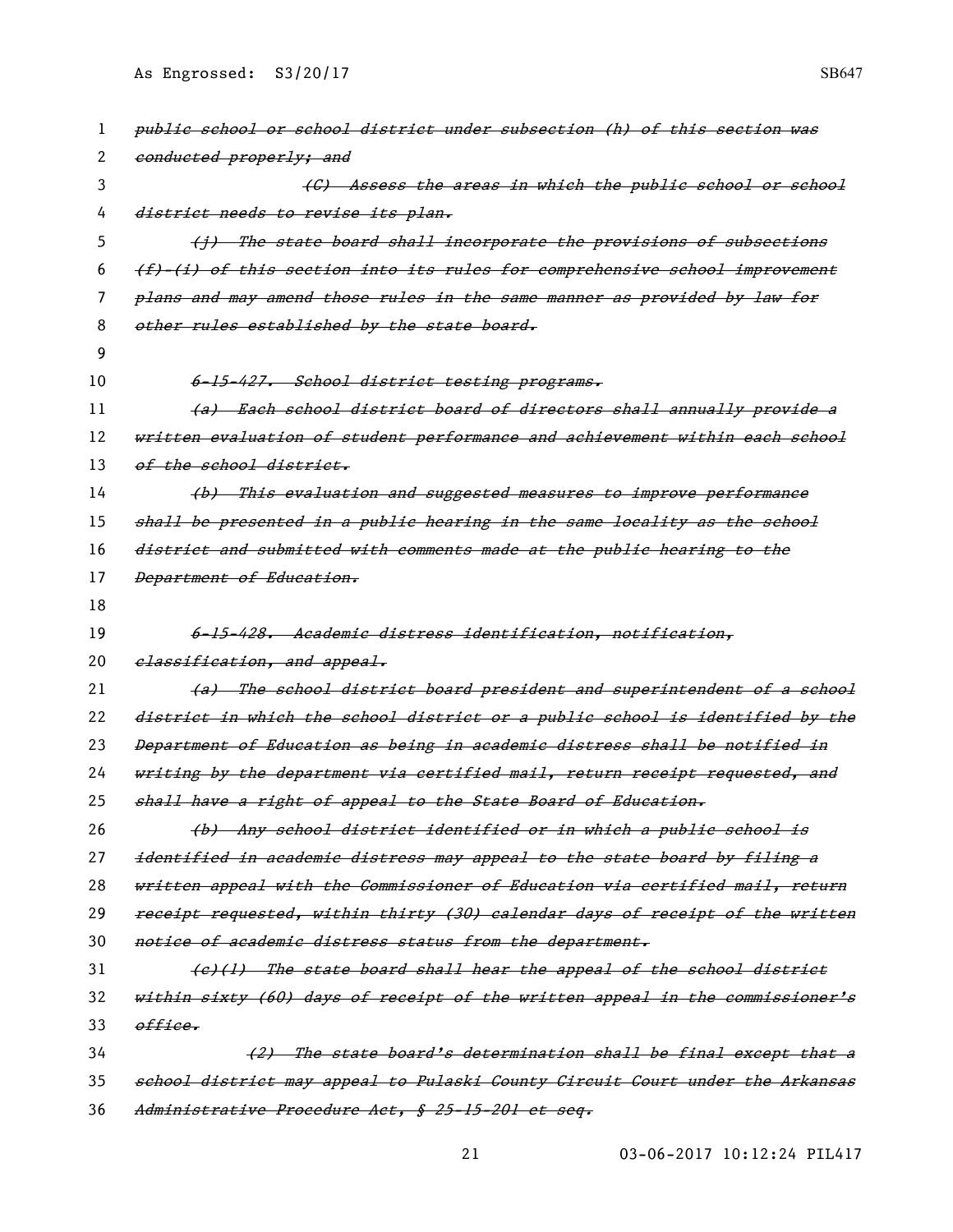| 1  | (d) A school district or public school identified by the department as                  |
|----|-----------------------------------------------------------------------------------------|
| 2  | being in academic distress shall be classified as a school district or publie           |
| 3  | school in academic distress upon final determination by the state board,                |
| 4  |                                                                                         |
| 5  | 6-15-429. Academic distress - Required action.                                          |
| 6  | (a) Except as provided under subdivision (b)(3)(B) of this section and                  |
| 7  | <u> § 6-15-430(d), a public school or school district identified as in "academic</u>    |
| 8  | distress" shall have no more than five (5) consecutive school years from the            |
| 9  | date of classification of academic distress status to be removed from                   |
| 10 | academic distress status.                                                               |
| 11 | (b)(1) The State Board of Education may at any time take enforcement                    |
| 12 | action on any school district in academic distress status, including without            |
| 13 | <del>limitation annexation, consolidation, or reconstitution of a school district</del> |
| 14 | pursuant to § 6-13-1401 et seq. and the authority of this subehapter.                   |
| 15 | (2) The state board may take enforcement action at any time on a                        |
| 16 | <del>public school in academic distress under this subchapter.</del>                    |
| 17 | (3)(A) Except as provided under subdivision (b)(3)(B) of this                           |
| 18 | section and § 6-15-430(d), a public school or school district shall not be              |
| 19 | allowed to remain in academic distress status for a time period greater than            |
| 20 | five (5) consecutive school years from the date of classification of academic           |
| 21 | distress status.                                                                        |
| 22 | (B) The state board may grant additional time for a public                              |
| 23 | school or school district to remove itself from academic distress by issuing            |
| 24 | a written finding supported by a majority of the state board explaining in              |
| 25 | detail that the public school or school district could not remove itself from           |
| 26 | academic distress during the relevant time period due to impossibility caused           |
| 27 | by external forces beyond the control of the public school or school                    |
| 28 | <del>district.</del>                                                                    |
| 29 | (e) If a publie school or school district classified as being in                        |
| 30 | academic distress fails to be removed from academic distress status within              |
| 31 | the allowed five year time period and has not been granted additional time              |
| 32 | under subdivision (b)(3)(B) of this section, the state board shall annex,               |
| 33 | consolidate, or reconstitute the public school or school district before July           |
| 34 | 1 of the next school year.                                                              |
| 35 |                                                                                         |
| 36 | State Board of Education authority over public school or<br><del>6-15-430.</del>        |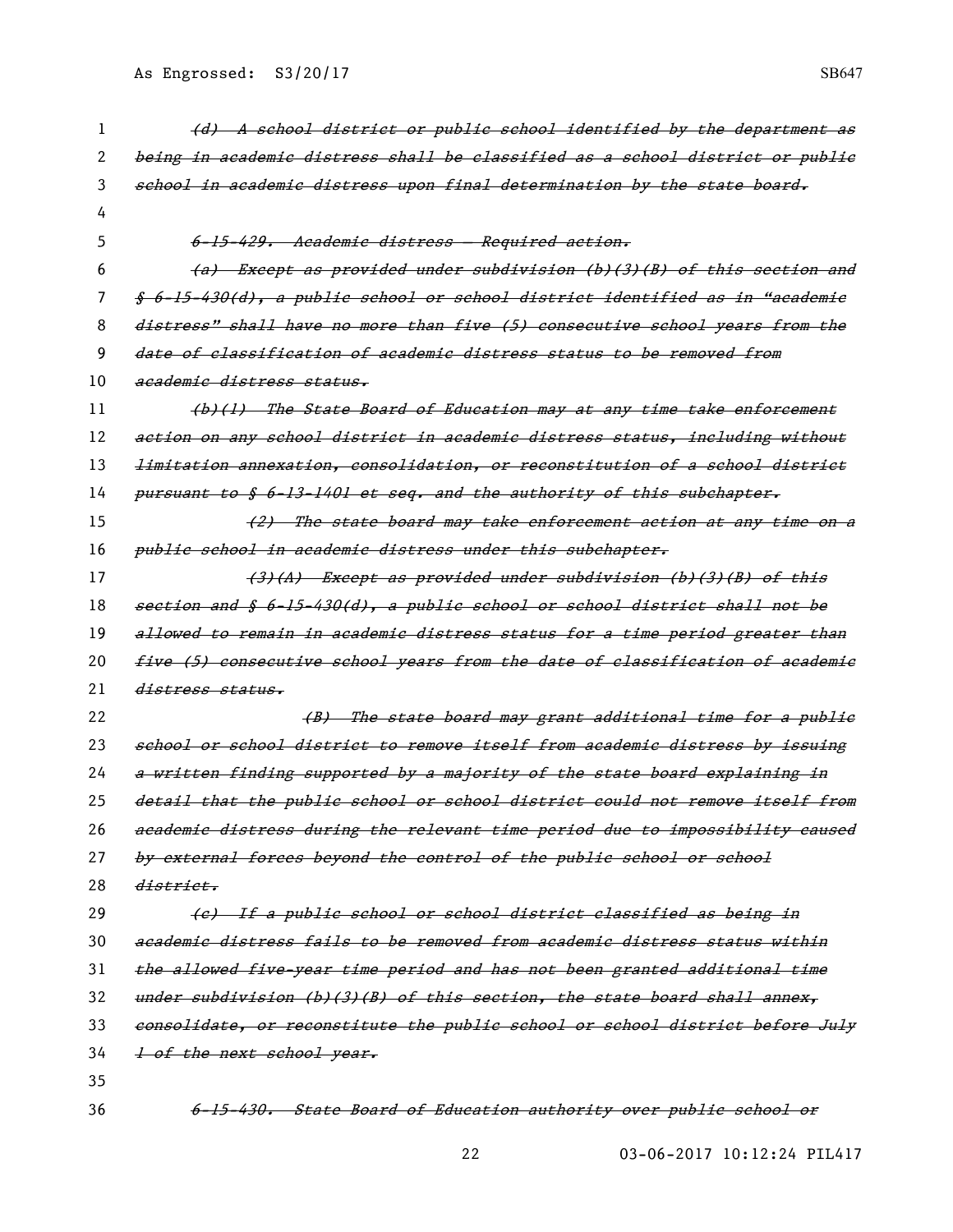| 1  | school district in academic distress.                                         |
|----|-------------------------------------------------------------------------------|
| 2  | (a) If a school district is classified as being in academic distress,         |
| 3  | the State Board of Education may:                                             |
| 4  | (1) Remove permanently, reassign, or suspend on a temporary                   |
| 5  | basis the superintendent of the school district and:                          |
| 6  | (A) Appoint an individual in place of the superintendent                      |
| 7  | to administratively operate the school district under the supervision and     |
| 8  | approval of the Commissioner of Education; and                                |
| 9  | (B) Compensate from school district funds the individual                      |
| 10 | appointed to operate the school district;                                     |
| 11 | (2) Suspend or remove some or all of the current board of                     |
| 12 | directors and call for the election of a new board of directors for the       |
| 13 | school district, in which case the school district shall reimburse the county |
| 14 | board of election commissioners for election costs as otherwise required by   |
| 15 | $\pm a$ w:                                                                    |
| 16 | (3) Require the school district to operate without a board of                 |
| 17 | directors under the supervision of the superintendent or an individual or     |
| 18 | panel appointed by the Commissioner of Education;                             |
| 19 | (4) Waive the application of Arkansas law, with the exception of              |
| 20 | The Teacher Fair Dismissal Act of 1983, § 6-17-1501 et seq., and the Public   |
| 21 | School Employee Fair Hearing Act, § 6-17-1701 et seq., or the corresponding   |
| 22 | state board rules and regulations;                                            |
| 23 | (5) Require the annexation, consolidation, or reconstitution of               |
| 24 | the school district:                                                          |
| 25 | (6) In the absence of a board of directors, direct the                        |
| 26 | commissioner to assume all authority of the board of directors as may be      |
| 27 | necessary for the day to day governance of the school district;               |
| 28 | (7) Return the administration of the school district to the                   |
| 29 | former board of directors or to a newly elected board of directors if.        |
| 30 | (A) The Department of Education certifies in writing to                       |
| 31 | the state board and to the school district that the school district has       |
| 32 | corrected all issues that caused the classification of academic distress: and |
| 33 | (B) The state board determines that the school district                       |
| 34 | has corrected all issues that caused the classification of academic distress; |
| 35 | and                                                                           |
| 36 | (8) Take any other necessary and proper action, as determined by              |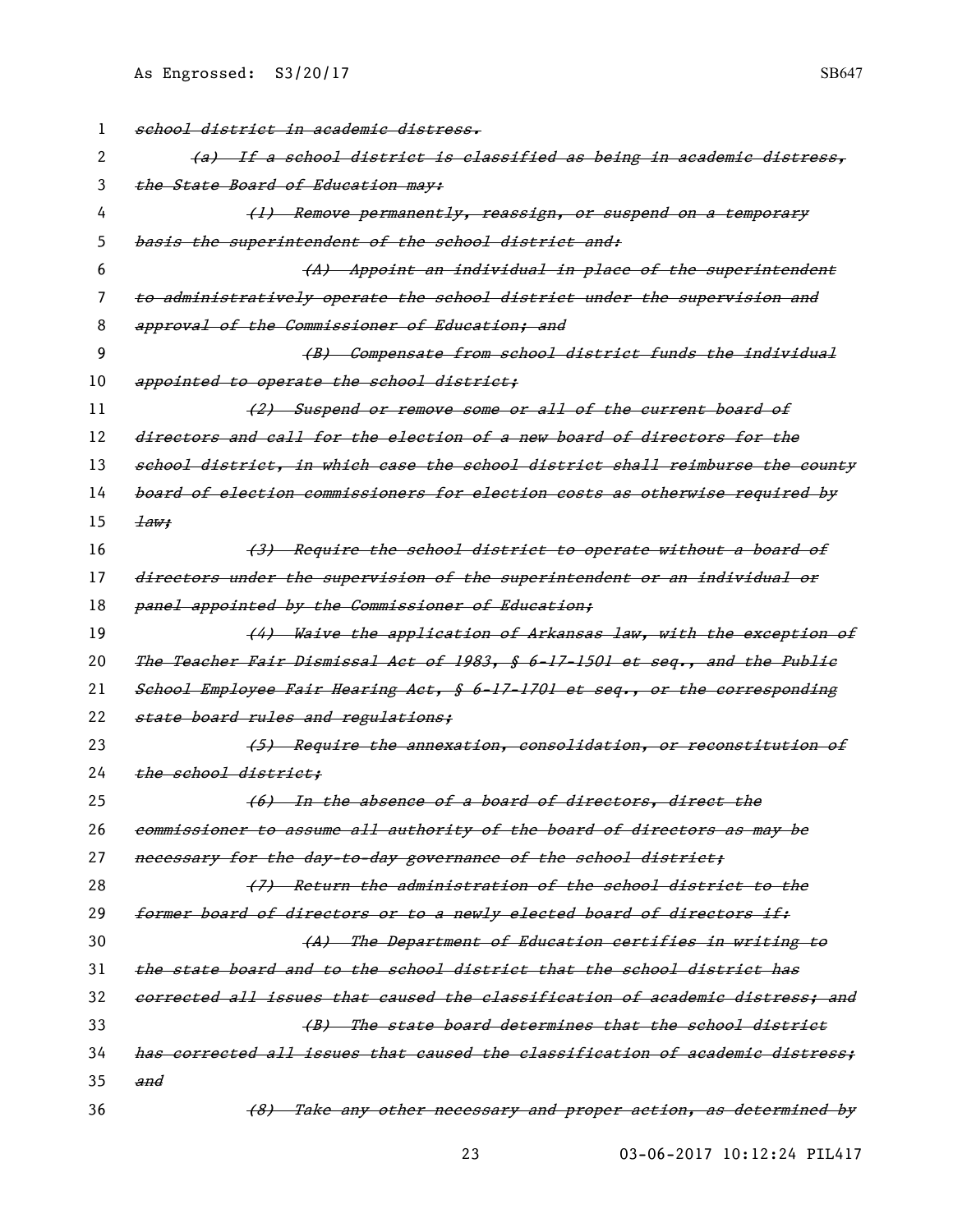| 1  | the state board, that is allowed by law.                                      |
|----|-------------------------------------------------------------------------------|
| 2  | (b) If a public school is classified as being in academic distress,           |
| 3  | the state board may:                                                          |
| 4  | (1) Require the reorganization of the public school or                        |
| 5  | reassignment of the administrative, instructional, or support staff of the    |
| 6  | publie school;                                                                |
|    | (2) Require the public school to institute and fully implement a              |
| 8  | student curriculum and professional development for teachers and              |
| 9  | administrators that are based on state academic content and achievement       |
| 10 | standards, with the cost to be paid by the school district in which the       |
| 11 | public school is located;                                                     |
| 12 | (3) Require the principal of the public school to relinquish all              |
| 13 | authority with respect to the public school;                                  |
| 14 | (4) Waive the application of Arkansas law or the corresponding                |
| 15 | state board rules, with the exception of:                                     |
| 16 | (A) The Teacher Fair Dismissal Act of 1983, § 6-17-1501 et                    |
| 17 | <del>seq.; and</del>                                                          |
| 18 | (B) The Publie School Employee Fair Hearing Act, § 6-17-                      |
| 19 | $1701$ et seq.;                                                               |
| 20 | <del>(5) Under The Teacher Fair Dismissal Act of 1983, § 6-17-1501 et</del>   |
| 21 | seg., reassign or remove some or all of the licensed personnel of the public  |
| 22 | school and replace them with licensed personnel assigned or hired under the   |
| 23 | supervision of the commissioner;                                              |
| 24 | (6) Remove the public school from the jurisdiction of the school              |
| 25 | district in which the public school is located and establish alternative      |
| 26 | public governance and supervision of the public school;                       |
| 27 | (7) Require closure or dissolution of the public school;                      |
| 28 | (8)(A) Remove permanently, reassign, or suspend on a temporary                |
| 29 | basis the superintendent of the school district in which the public school is |
| 30 | <del>located.</del>                                                           |
| 31 | (B) If the state board takes an action under subdivision                      |
| 32 | (b)(8)(A) of this section, it may appoint an individual in place of the       |
| 33 | superintendent to administratively operate the school district under the      |
| 34 | supervision and approval of the commissioner and compensate the appointed     |
| 35 | individual;                                                                   |
| 36 | (9) Take one (1) or more of the actions under subsection (a) of               |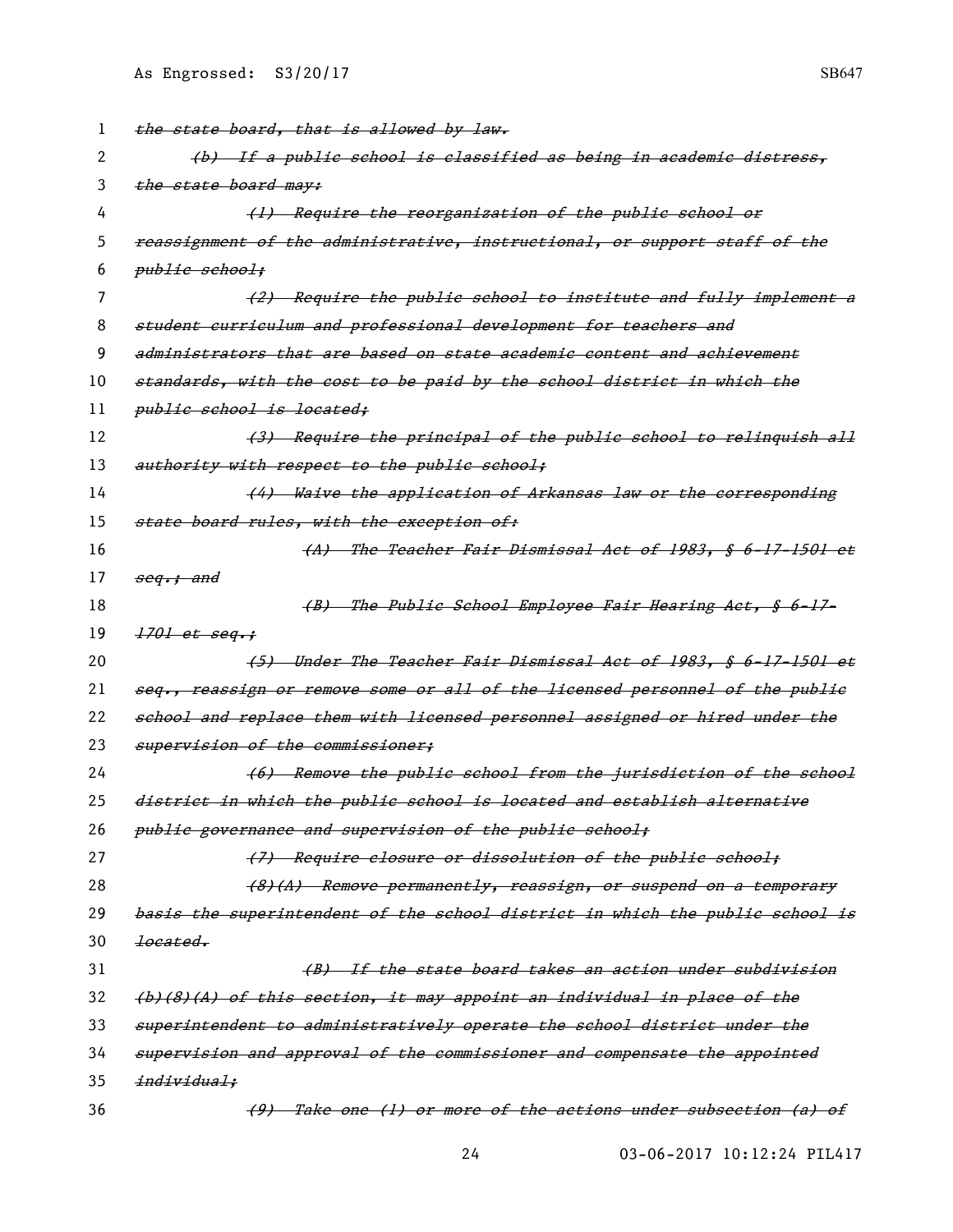| 1  | this section concerning the public school district where the school is         |
|----|--------------------------------------------------------------------------------|
| 2  | <del>located:</del>                                                            |
| 3  | (10) Return the administration of the school district to the                   |
| 4  | former board of directors or to a newly elected board of directors if:         |
| 5  | (A) The department certifies in writing to the state board                     |
| 6  | and to the school district that the public school has corrected all issues     |
| 7  | that caused the classification of academic distress and that no public school  |
| 8  | within the school district is classified as being in academic distress; and    |
| 9  | (B) The state board determines the public school has                           |
| 10 | corrected all issues that caused the classification of academic distress and   |
| 11 | that no public school within the school district is classified as being in     |
| 12 | academic distress: and                                                         |
| 13 | (11) Take any other appropriate action allowed by law that the                 |
| 14 | state board determines is needed to assist and address a public school         |
| 15 | classified as being in academic distress.                                      |
| 16 | (e)(1) A student attending a public school or school district                  |
| 17 | elassified as being in academic distress is automatically eligible and         |
| 18 | entitled pursuant to the Arkansas Opportunity Public School Choice Act of      |
| 19 | 2004, § 6-18-227, to transfer to another public school or public school        |
| 20 | district not in academic distress during the time period that the resident     |
| 21 | public school or public school district is classified as being in academic     |
| 22 | distress.                                                                      |
| 23 | (2) The cost of transporting the student from the resident                     |
| 24 | district to the nonresident district shall be the cost of the resident         |
| 25 | district under the Arkansas Opportunity Public School Choice Act of 2004, §    |
| 26 | $6 - 18 - 227$                                                                 |
| 27 | (d) If the state board or the commissioner assumes authority over a            |
| 28 | <del>public school district in academic distress under subsection (a) or</del> |
| 29 | subsection (b) of this section, the state board may pursue the following       |
| 30 | process for returning a public school district to the local control of its     |
| 31 | residents:                                                                     |
| 32 | (1) During the second school year following a public school's or               |
| 33 | school district's classification of academic distress status, the state board  |
| 34 | shall determine the extent of the public school's or school district's         |
| 35 | progress toward correcting all criteria for being classified as in academic    |
| 36 | <del>distress:</del>                                                           |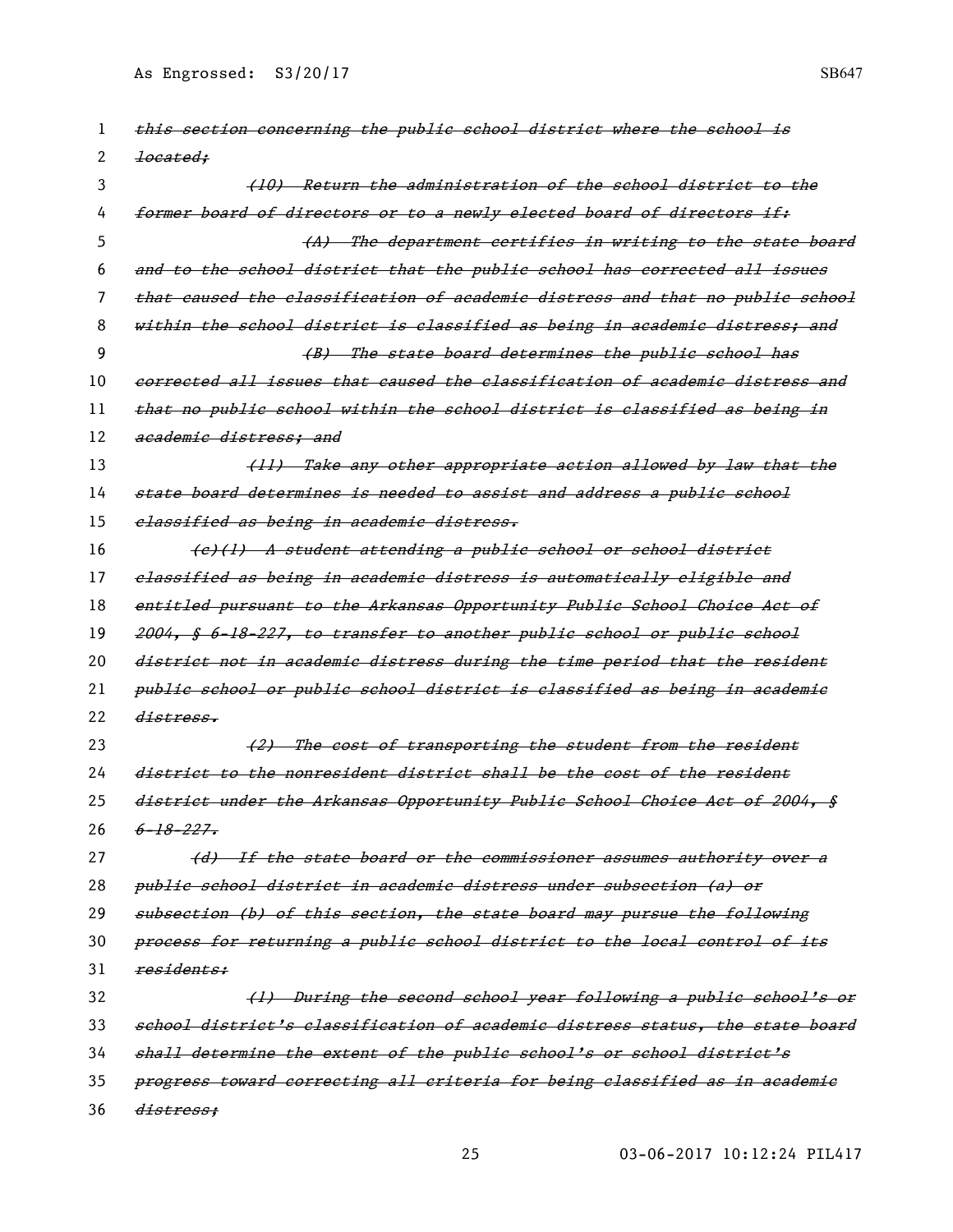| $\mathbf{I}$ | (2)(A) If the state board determines that sufficient progress                 |
|--------------|-------------------------------------------------------------------------------|
| 2            | has been made by a public school or school district in academic distress      |
| 3            | toward correcting all issues that caused the classification of academic       |
| 4            | distress, but the public school or school district has not yet resolved all   |
| 5            | issues that caused the classification of academic distress, the commissioner, |
| 6            | with the approval of the state board, may appoint a community advisory board  |
| 7            | of either five (5) or seven (7) members to serve under the supervision and    |
| 8            | direction of the commissioner.                                                |
| 9            | (B) The members of the community advisory board shall be                      |
| 10           | residents of the school district and shall serve on a voluntary basis without |
| 11           | <del>compensation.</del>                                                      |
| 12           | (C) The department shall cause to be provided to the                          |
| 13           | eommunity advisory board technical assistance and training in, at a minimum,  |
| 14           | the areas required in § 6-13-629.                                             |
| 15           | (D) The duties of a community advisory board inelude                          |
| 16           | <del>without limitation:</del>                                                |
| 17           | (i) Meeting monthly during a regularly scheduled                              |
| 18           | publie meeting with the state-appointed administrator regarding the progress  |
| 19           | of the public school or school district toward correcting all issues that     |
| 20           | caused the classification of academic distress:                               |
| 21           | (ii) Seeking community input from the residents of                            |
| 22           | the school district regarding the progress of the public school or school     |
| 23           | district toward correcting all issues that caused the classification of       |
| 24           | academic distress:                                                            |
| 25           | (iii) Conducting hearings and making recommendations                          |
| 26           | to the commissioner regarding personnel and student discipline matters under  |
| 27           | the appropriate district policies;                                            |
| 28           | (iv) Working to build community capacity for the                              |
| 29           | continued support of the school district; and                                 |
| 30           | (v) Submitting quarterly reports to the commissioner                          |
| 31           | and the state board regarding the progress of the public school or school     |
| 32           | district toward correcting all issues that caused the classification of       |
| 33           | academic distress.                                                            |
| 34           | (E) The members of the community advisory board shall                         |
| 35           | serve at the pleasure of the commissioner until:                              |
| 36           | (i) The school district is returned to local control                          |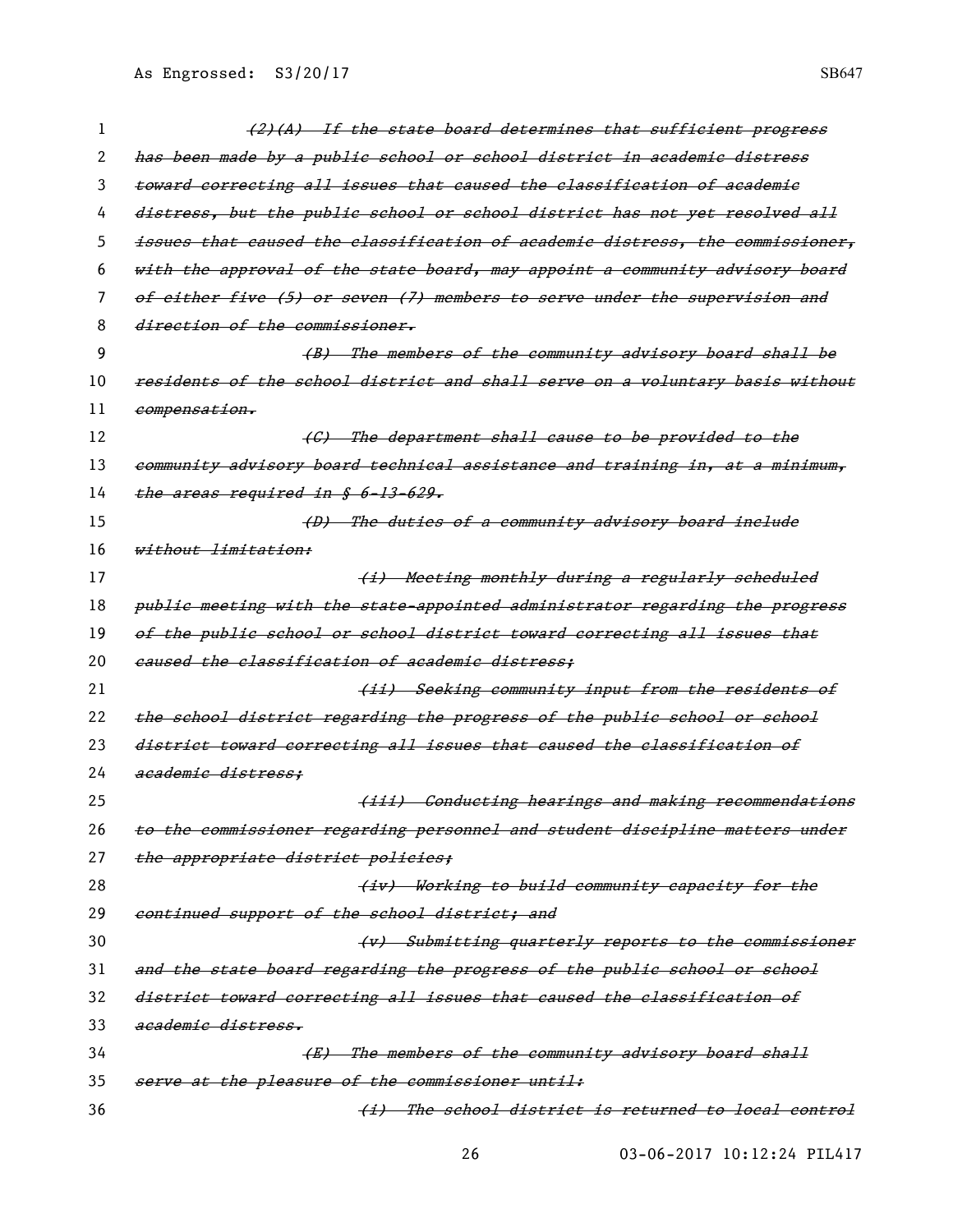| 1  | and a permanent board of directors is elected and qualified; or               |
|----|-------------------------------------------------------------------------------|
| 2  | <del>(ii) The state board annexes, consolidates, or</del>                     |
| 3  | reconstitutes the school district under this section or under another         |
| 4  | provision of law;                                                             |
| 5  | (3)(A) By April 1 of each year following the appointment of a                 |
| 6  | eommunity advisory board under subdivision (d)(2) of this section, the state  |
| 7  | board shall determine the extent of the public school's or school district's  |
| 8  | progress toward correcting all issues that caused the classification of       |
| 9  | academic distress and shall:                                                  |
| 10 | <del>(i) Allow the community advisory board to remain in</del>                |
| 11 | place for one (1) additional year;                                            |
| 12 | <del>(ii) Return the school district to local control by</del>                |
| 13 | ealling for the election of a newly elected board of directors if:            |
| 14 | (a) The department certifies in writing to the                                |
| 15 | state board and to the school district that the public school or school       |
| 16 | district has corrected all issues that caused the classification of academic  |
| 17 | distress and that no public school within the school district is classified   |
| 18 | as being in academic distress; and                                            |
| 19 | (b) The state board determines the public                                     |
| 20 | school or school district has corrected all issues that caused the            |
| 21 | elassification of academic distress and that no public school within the      |
| 22 | school district is classified as being in academic distress; or               |
| 23 | (iii) Annex, consolidate, or reconstitute the school                          |
| 24 | district pursuant to this title.                                              |
| 25 | (B) If the state board calls for an election of a new                         |
| 26 | school district board of directors, the school district shall reimburse the   |
| 27 |                                                                               |
| 28 | county board of election commissioners for election costs as otherwise        |
|    | required by law.                                                              |
| 29 | (4)(A) If the state board calls for an election of a new school               |
| 30 | district board of directors pursuant to subdivision (d)(3)(A)(ii) of this     |
| 31 | section, the commissioner, with the approval of the state board, may appoint  |
| 32 | an interim board of directors to govern the school district until a permanent |
| 33 | school district board of directors is elected and qualified.                  |
| 34 | (B) The interim board of directors shall consist of either                    |
| 35 | five (5) or seven (7) members.                                                |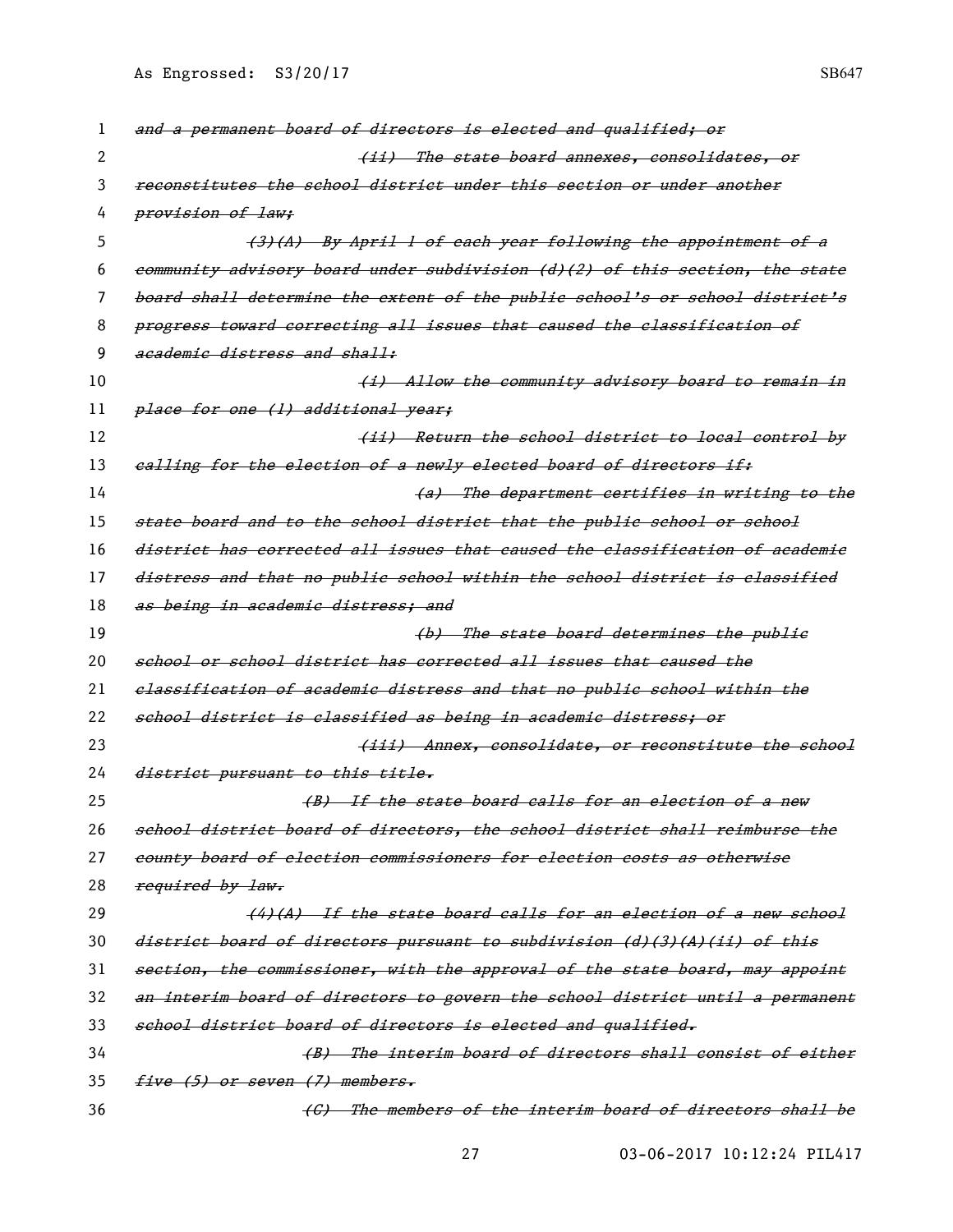| 1  | residents of the school and otherwise eligible to serve as school district    |
|----|-------------------------------------------------------------------------------|
| 2  | board members under applicable law.                                           |
| 3  | (D) The members of the interim board of directors shall                       |
| 4  | serve on a voluntary basis without compensation.                              |
| 5  | (e)(1) If, by the end of the fifth school year following the public           |
| 6  | school's or school district's classification of academic distress status, the |
| 7  | publie school or school district in academic distress has not corrected all   |
| 8  | issues that caused the classification of academic distress, the state board,  |
| 9  | after a public hearing, shall consolidate, annex, or reconstitute the school  |
| 10 | district under this section.                                                  |
| 11 | (2) The state board may grant additional time for a public                    |
| 12 | school or school district to remove itself from academic distress by issuing  |
| 13 | a written finding supported by a majority of the state board explaining in    |
| 14 | detail that the public school or school district could not remove itself from |
| 15 | academic distress during the relevant time period due to impossibility caused |
| 16 | by external forces beyond the control of the public school or school          |
| 17 | <del>district.</del>                                                          |
| 18 | (f) Nothing in this section shall be construed to prevent the                 |
| 19 | department or the state board from taking any of the actions listed in this   |
| 20 | section at any time to address public schools and school districts in         |
| 21 | academic distress.                                                            |
| 22 |                                                                               |
| 23 | 6-15-431. Academic distress rules and regulations.                            |
| 24 | (a) The State Board of Education shall promulgate rules and                   |
| 25 | regulations as necessary to identify, evaluate, assist, and address public    |
| 26 | schools and school districts determined to be in academic distress.           |
| 27 | (b) The academic distress rules and regulations shall be incorporated         |
| 28 | as part of the Arkansas Comprehensive Testing, Assessment, and Accountability |
| 29 | Program rules and regulations.                                                |
| 30 | (e) The state board may adopt by rule, criteria that permit the               |
| 31 | following entities to be exempt from the identification and classification of |
| 32 | academic distress:                                                            |
| 33 | (1) A public school that is designated solely as an alternative               |
| 34 | learning environment;                                                         |
| 35 | (2) An open-enrollment public charter school whose mission and                |
| 36 | enrollment are primarily focused on students who have dropped out of high     |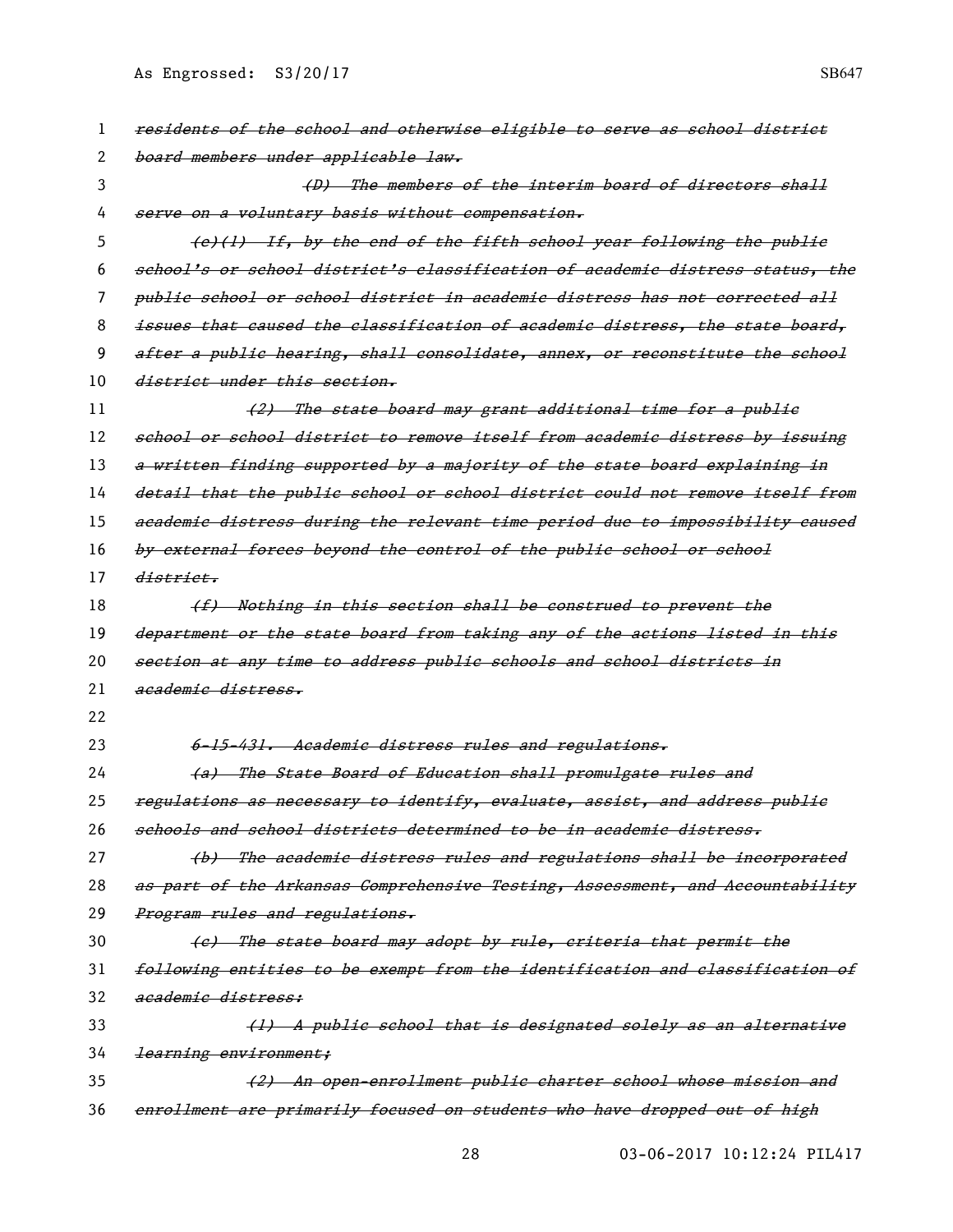| 1  | school or are identified as at risk of dropping out of school;                |
|----|-------------------------------------------------------------------------------|
| 2  | (3) A conversion public charter school whose mission and                      |
| 3  | enrollment are primarily focused on students who have dropped out of high     |
| 4  | school or are identified as at risk of dropping out of school;                |
| 5  | (4) The Arkansas School for the Blind; and                                    |
| 6  | (5) The Arkansas School for the Deaf.                                         |
| 7  | (d) The criteria adopted by the state board under subsection (c) of           |
| 8  | this section shall include the method to measure student academic performance |
| 9  | for a student who attends an entity identified under subsection (e) of this   |
| 10 | section to meet the requirements of state or federal law or regulation.       |
| 11 |                                                                               |
| 12 | 6-15-432. Unsafe school choice program.                                       |
| 13 | (a) Any student that becomes the vietim of a violent criminal offense         |
| 14 | while in or on the grounds of an Arkansas public elementary, secondary, or    |
| 15 | publie charter school or who is attending a persistently dangerous publie     |
| 16 | school shall be allowed to attend a safe public school within the local       |
| 17 | educational agency pursuant to rules and regulations established by the State |
| 18 | Board of Education and the requirements of the No Child Left Behind Act of    |
|    |                                                                               |
| 19 | 2001, 20 U.S.C. § 6301 et seq                                                 |
| 20 | (b) The state board shall promulgate rules and regulations, as                |
| 21 | necessary, to administer this section.                                        |
| 22 |                                                                               |
| 23 | 6-15-433. Statewide assessment program.                                       |
| 24 | (a) Upon approval by the State Board of Education or as required by           |
| 25 | law, the Department of Education shall implement a statewide program of       |
| 26 | educational assessment that provides information for the improvement of the   |
| 27 | operation and management of the public schools and tests the requisite        |
| 28 | knowledge and skills of students.                                             |
| 29 | (b) Pursuant to the statewide assessment program, the department              |
| 30 | shall:                                                                        |
| 31 | (1) Determine and designate the appropriate offices within the                |
| 32 | department which shall report to the state board and shall be responsible for |
| 33 | determining each school's improvement and performance levels;                 |
| 34 | (2) Develop and implement a uniform system of indicators to                   |
| 35 | describe the performance of public school students and the characteristics of |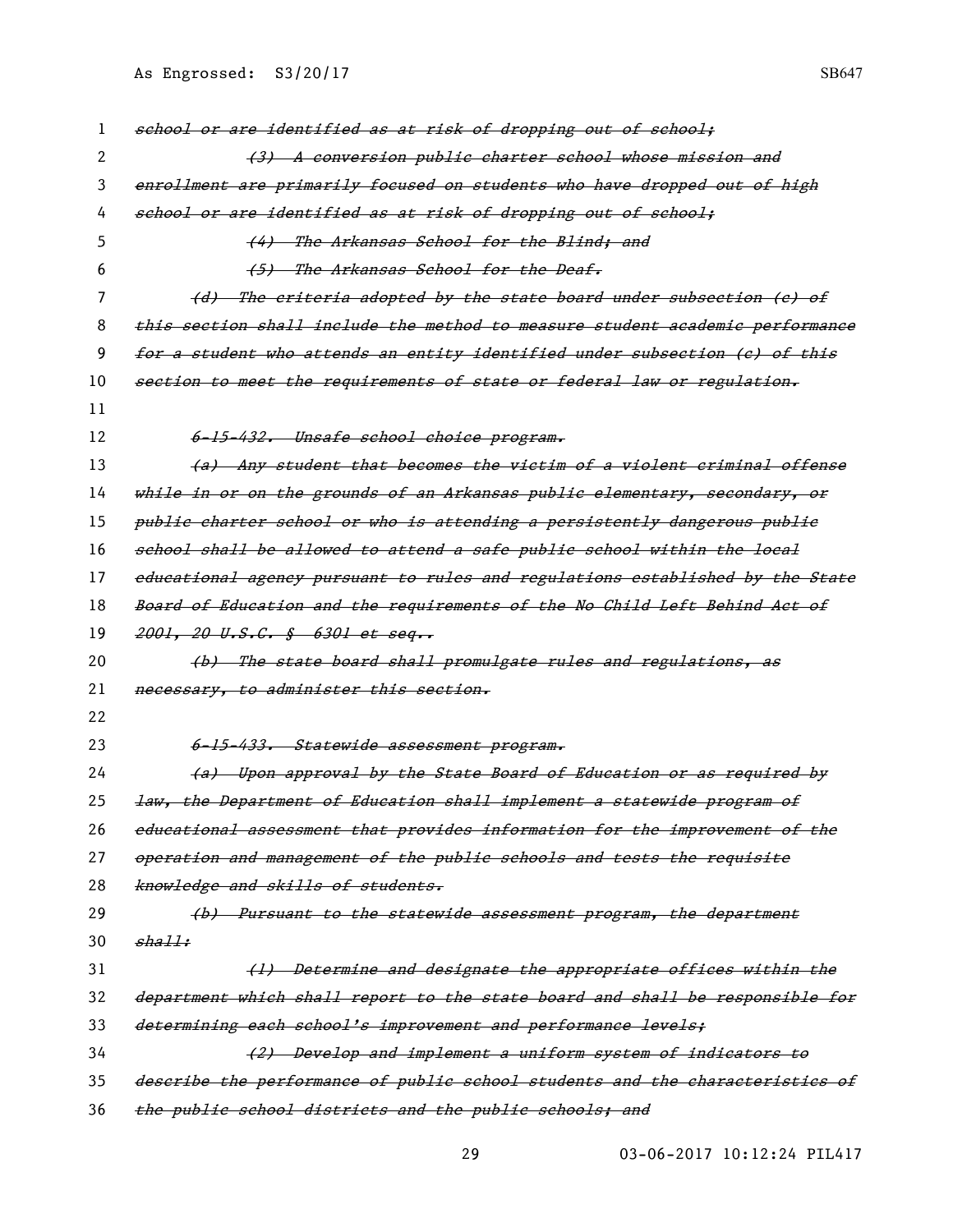| 1  | (3)(A) Implement student achievement assessment as part of the                |
|----|-------------------------------------------------------------------------------|
| 2  | statewide assessment program, to be administered annually to measure English  |
| 3  | language arts and mathematics, and includes:                                  |
| 4  | (i) Developmentally appropriate measurements or                               |
| 5  | assessments for kindergarten through grade two (K-2);                         |
| 6  | <del>(ii) Either:</del>                                                       |
| 7  | (a) Developmentally appropriate assessments in                                |
| 8  | kindergarten through grade twelve (K-12), as determined by the state board    |
| 9  | and as required by law; or                                                    |
| 10 | (b) Other assessments that are based on                                       |
| 11 | researched best practices as determined by qualified experts that would be in |
| 12 | compliance with federal and state law;                                        |
| 13 | (iii) College and career readiness measurements in                            |
| 14 | English language arts and mathematies as determined by state board rules;     |
| 15 | (iv) End-of-course assessments administered for                               |
| 16 | other content course subject areas as determined by state board rule; and     |
| 17 | (v) Any other assessments required by the state                               |
| 18 | <del>board.</del>                                                             |
| 19 | (B) Seienee, eivies, and government shall be measured on a                    |
| 20 | schedule as determined by the state board.                                    |
| 21 | (e) The testing program shall be designed so that:                            |
| 22 | $(1)$ $(1)$ $(1)$ The tests measure student skills and competencies           |
| 23 | adopted by the state board as specified in § 6-15-404(a).                     |
| 24 | (ii) The tests shall measure and report student                               |
| 25 | achievement levels in reading, writing, and mathematics, including            |
| 26 | longitudinal tracking of the same students, as well as an analysis of value-  |
| 27 | added computations of student achievement gains against a national cohort.    |
| 28 | (B) The department shall provide for the tests to be                          |
| 29 | obtained or developed, as appropriate, through contracts and project          |
| 30 | agreements;                                                                   |
| 31 | The testing program, as determined by the state board,<br><del>(2) (A)</del>  |
| 32 | shall consist of assessments as defined in subdivision (b)(3)(A)(ii)(b) of    |
| 33 | <del>this section.</del>                                                      |
| 34 | (B) Questions shall require the student to produce                            |
| 35 | information and perform tasks in such a way that the skills and competencies  |
| 36 | he or she uses can be measured in a statistically reliable and valid manner;  |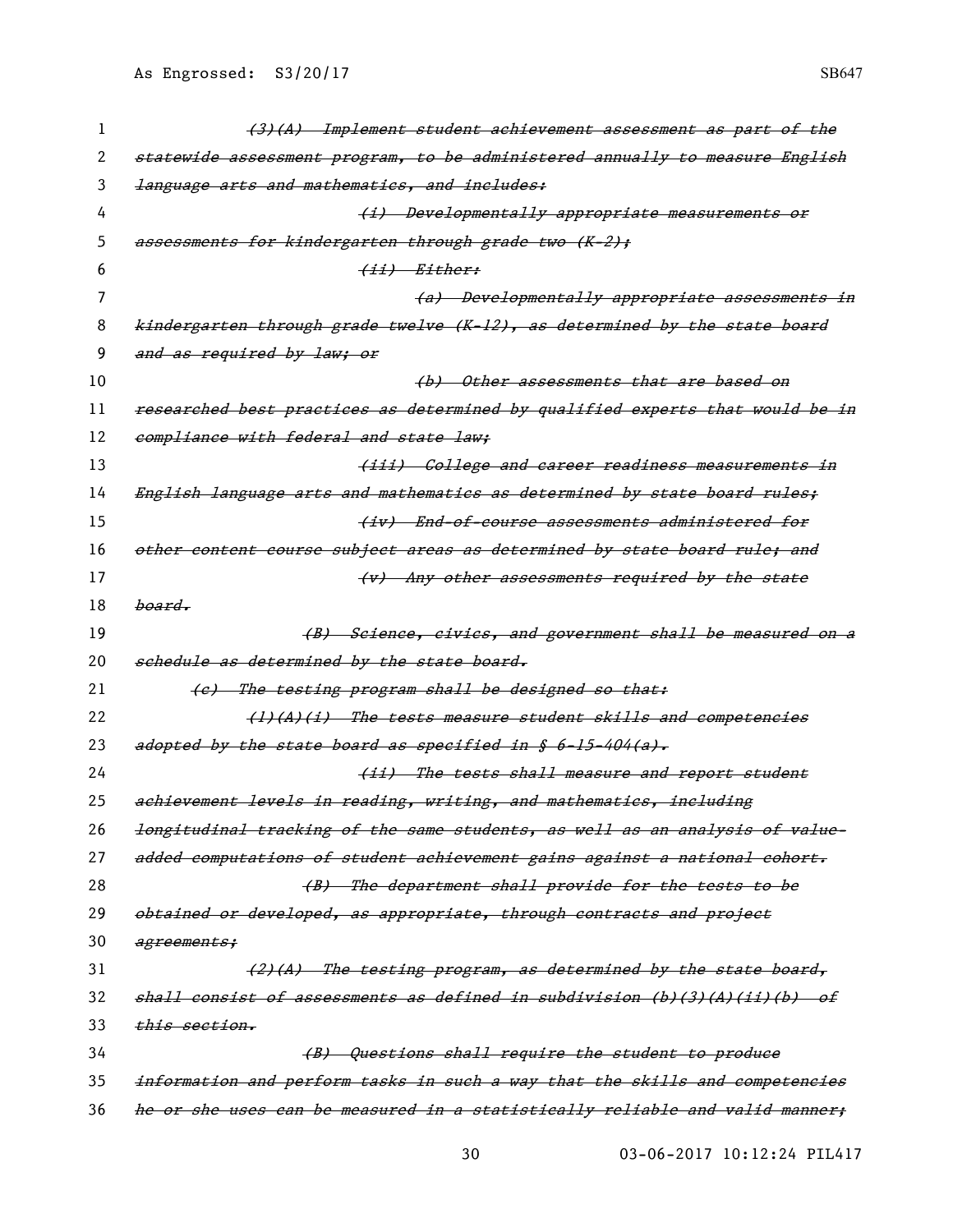| 1        | (3)(A)(i) Each testing program, whether at the elementary                     |
|----------|-------------------------------------------------------------------------------|
| 2        | beginning at grade three (3), middle school, or high school level, shall      |
| 3        | include to the fullest extent possible a test of writing in which students    |
| 4        | are required to produce writings that are then scored by appropriate analytie |
| 5        | methods that ensure overall test validity and reliability, including inter-   |
| 6        | rater reliability.                                                            |
| $\prime$ | (ii) Writing test results shall be scored and                                 |
| 8        | returned for school district and school use no later than July 1 of each year |
| 9        | beginning in 2005-2006 and each year thereafter.                              |
| 10       | (B) For end of course exams, the department may extend the                    |
| 11       | July 1 deadline under subdivision (e)(3)(A) of this section to August 1 if    |
| 12       | the department finds, based on the request for proposals, that:               |
| 13       | <del>(i) The cost of administration of the end-of-course</del>                |
| 14       | exam will be substantially more because of the earlier deadline; or           |
| 15       | (ii) The validity of the end-of-course exam results                           |
| 16       | will be compromised because of the earlier deadline;                          |
| 17       | (4) For each subject area tested, a seore shall be designated                 |
| 18       | that will be the required level of proficiency below which score a student's  |
| 19       | performance is deemed inadequate;                                             |
| 20       | (5) Beginning in the 2004-2005 school year, students in                       |
| 21       | kindergarten through grade twelve (K-12) who do not demonstrate proficiency   |
| 22       | on the Arkansas Comprehensive Assessment Program examinations shall           |
| 23       | participate in an intense remediation program specific to identified          |
| 24       | deficiencies:                                                                 |
| 25       | (6) The state board shall designate, based on valid and reliable              |
| 26       | statistical models, the proficiency levels for each part of the Arkansas      |
| 27       | Comprehensive Assessment Program examinations;                                |
| 28       | $(7)$ $(4)$ $(1)$ Participation in the testing program is mandatory for       |
| 29       | all students attending publie school except as otherwise prescribed by the    |
| 30       | state board.                                                                  |
| 31       | (ii) If a student does not participate in the                                 |
| 32       | Arkansas Comprehensive Assessment Program examinations, the school district   |
| 33       | shall notify the student's parent or guardian and provide the parent or       |
| 34       |                                                                               |
|          | guardian with information regarding the reasons for and implications of such  |
| 35       | nonparticipation.                                                             |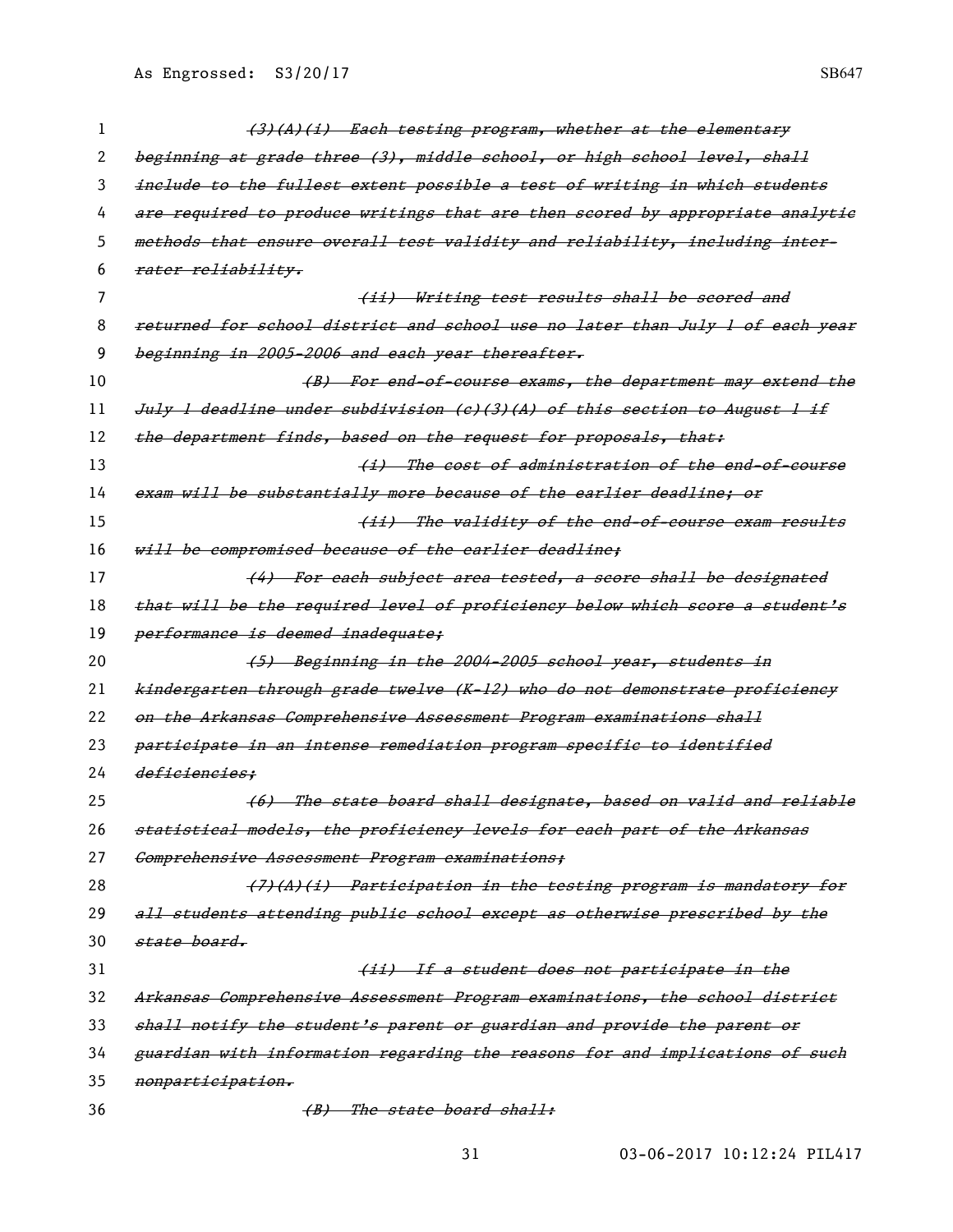|    | (i) Adopt rules in compliance with federal and state                          |
|----|-------------------------------------------------------------------------------|
| 2  | law, based upon recommendations of the department, for the provision of test  |
| 3  | aecommodations and modifications of procedures as necessary for students in   |
| 4  | exceptional education programs and for limited English proficient students;   |
| 5  | and                                                                           |
| 6  | (ii) Not make accommodations that negate the                                  |
| 7  | validity of a statewide assessment or interpretations or implementations      |
| 8  | which result in less than ninety-five percent (95%) of all students attending |
| 9  | public school participating in the testing program;                           |
| 10 | (8) The department shall implement student testing programs for               |
| 11 | any grade level and subject area necessary to effectively monitor educational |
| 12 | achievement in the state and shall provide data access to any unit within the |
| 13 | department or contracted firm or firms for the purpose of analyzing value-    |
| 14 | added computations and posting school, school district, and state student     |
| 15 | achievement, provided such disclosures are not in conflict with applicable    |
| 16 | federal and state law:                                                        |
| 17 | (9)(A) Each school district shall ensure that educators in that               |
| 18 | school district provide instruction to prepare students to demonstrate        |
| 19 | proficiency in the skills and competencies necessary for successful grade-to- |
| 20 | grade progression and high school graduation.                                 |
| 21 | (B) The department shall verify that the required skills                      |
| 22 | and competencies are part of the school district instructional programs:      |
| 23 | (10) Conduct ongoing research to develop improved statistically               |
| 24 | reliable and valid methods of assessing student performance, including        |
| 25 | without limitation the:                                                       |
| 26 | (A) Use of technology to administer, score, or report the                     |
| 27 | results of tests; and                                                         |
| 28 | (B) Use of electronic transfer of data;                                       |
| 29 | (11) Conduct or contract with a provider to conduct ongoing                   |
| 30 | research and analysis of individual student, classroom, school, school        |
| 31 | district, and state achievement data, including without limitation monitoring |
| 32 | value-added trends in individual student, school, school district, and state  |
| 33 | achievement, identifying school programs that are successful, and analyzing   |
| 34 | correlates of school achievement; and                                         |
| 35 | (12) Provide technical assistance to school districts in the                  |
| 36 | implementation of state and school district testing programs and the use of   |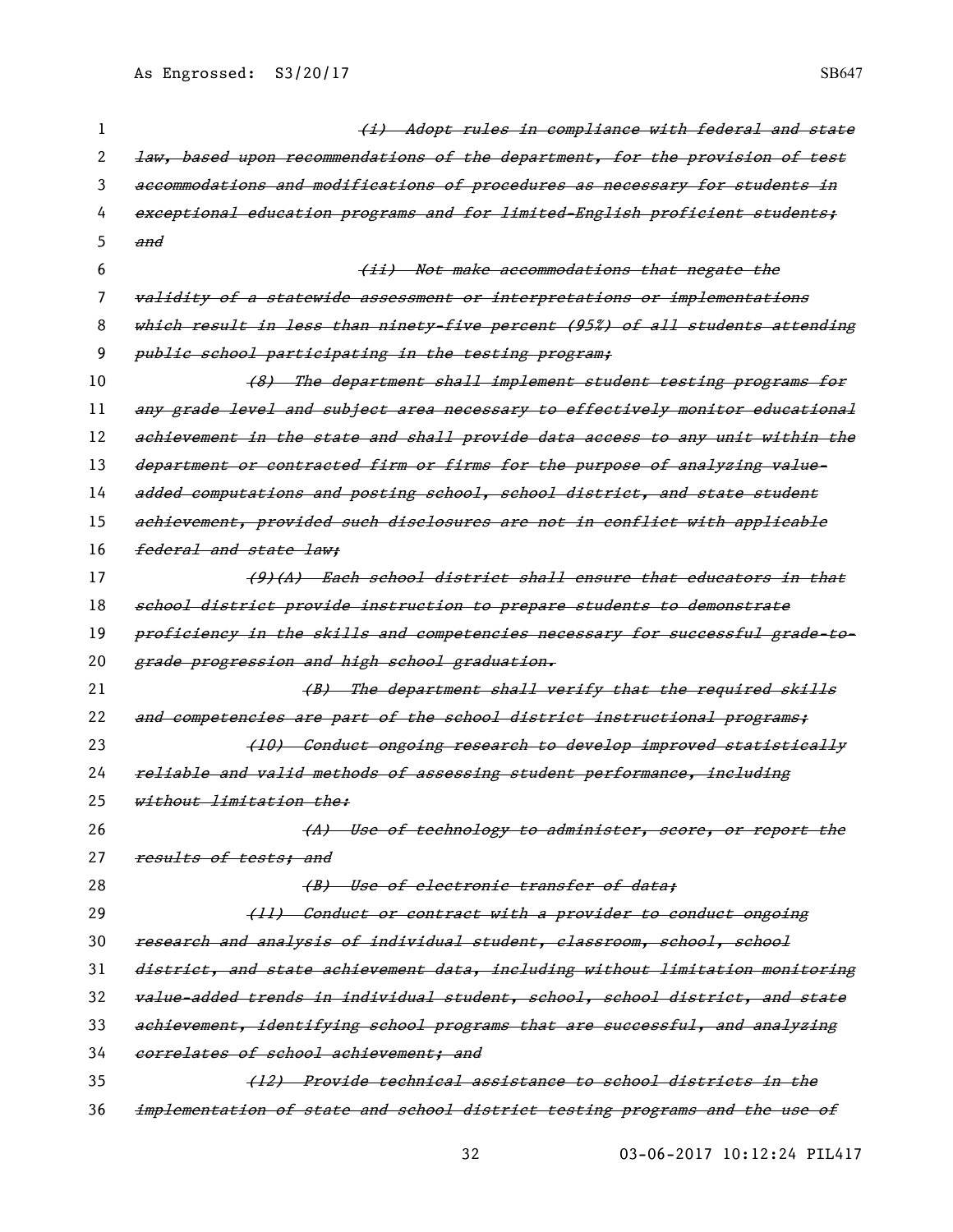| 1  | the data produced pursuant to such programs, including longitudinal tracking |
|----|------------------------------------------------------------------------------|
| 2  | <del>data.</del>                                                             |
| 3  |                                                                              |
| 4  | 6-15-434. School testing programs.                                           |
| 5  | (a) Student performance data shall be analyzed and reported to               |
| 6  | parents, the community, and the state, provided such disclosures are not in  |
| 7  | conflict with applicable federal and state law.                              |
| 8  | (b) Student performance trend data shall be one (1) of the components        |
| 9  | used in developing objectives of the school improvement plan, internal       |
| 10 | evaluations of instructional and administrative personnel, assignment of     |
| 11 | staff, allocation of resources, acquisition of instructional materials and   |
| 12 | technology, performance-based budgeting, and assignment of students into     |
| 13 | educational programs of the local school district.                           |
| 14 |                                                                              |
| 15 | 6-15-435. Required analyses.                                                 |
| 16 | The Department of Education shall provide, at a minimum, for the             |
| 17 | following analyses of data produced by the student achievement testing       |
| 18 | program:                                                                     |
| 19 | (1) The statistical system for the annual assessments shall use              |
| 20 | the Arkansas Comprehensive Assessment Program examinations and other valid   |
| 21 | and reliable measures of student learning deemed appropriate by the State    |
| 22 | Board of Education to determine classroom, school, and school district       |
| 23 | statistical distributions that shall measure the differences in a student's  |
| 24 | previous year's achievement compared to the current year's achievement for   |
| 25 | the purposes of improving student achievement, accountability, and           |
| 26 | recognition;                                                                 |
| 27 | (2)(A) The statistical system shall provide the best estimates               |
| 28 | of classroom, school, and school district effects on student progress based  |
| 29 | on established, value-added longitudinal calculations.                       |
| 30 | (B) The approach used by the department shall be approved                    |
| 31 | by the state board before implementation; and                                |
| 32 | $(3)$ $(A)$ $(i)$ The approach used by the department shall be in            |
| 33 | alignment with federal statutes and be piloted in the 2004-2005 school year  |
| 34 | to collect data to allow research and evaluation of student achievement      |
| 35 | growth models.                                                               |
| 36 | (ii) The approach shall include the following:                               |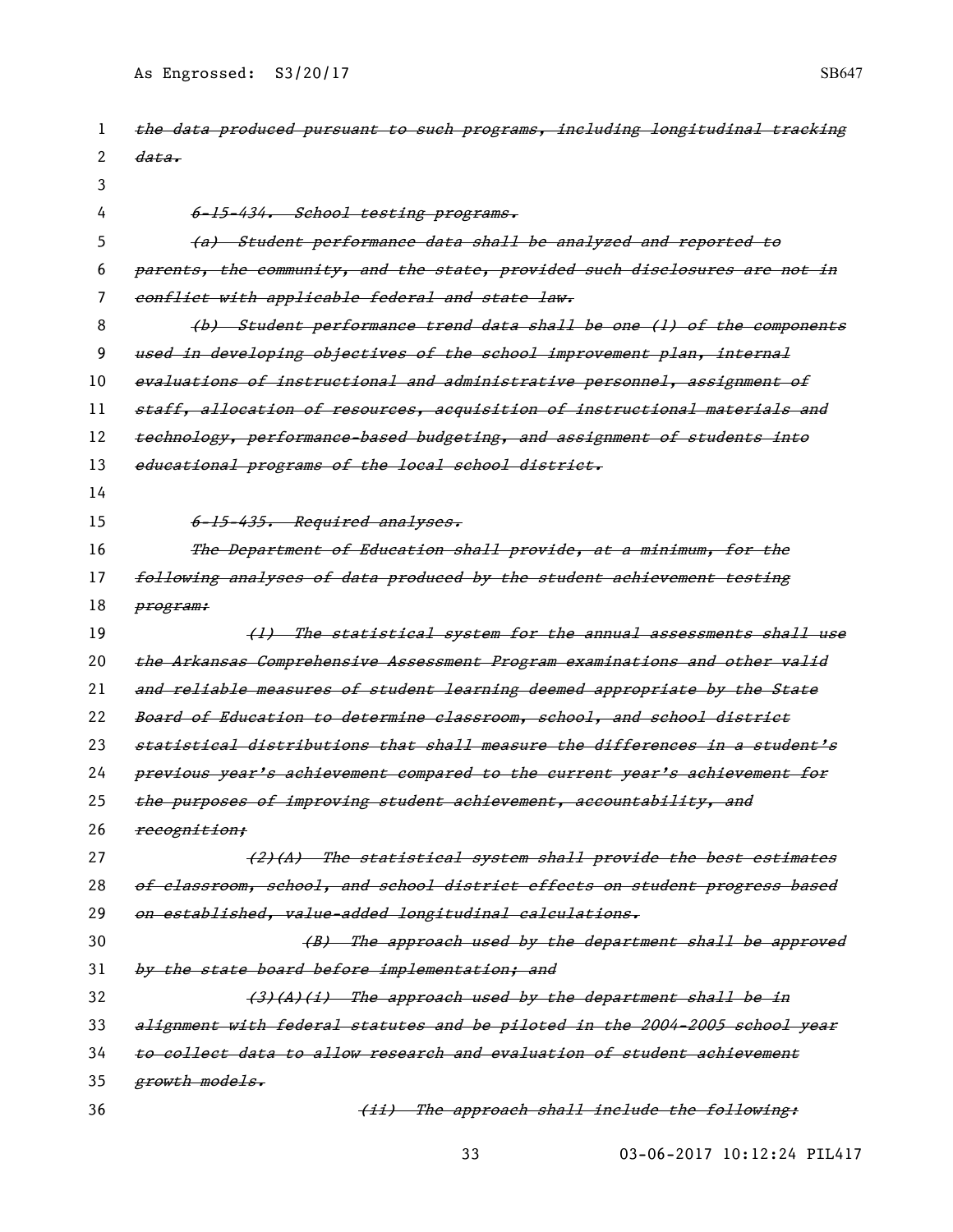| 1  | (a) Value-added longitudinal calculations;                                    |
|----|-------------------------------------------------------------------------------|
| 2  | (b) Sufficient transparency in the models'                                    |
| 3  | conception and operation to allow others in the field to validate or          |
| 4  | replicate the results; and                                                    |
| 5  | (e) An assessment of the models' accurateness                                 |
| 6  | $in$ relation to other models.                                                |
| 7  | (iii) A team of relevant technical experts in                                 |
| 8  | student assessment and the state board shall review and approve the cost      |
| 9  | effectiveness of the model in terms of actual and in-kind costs before        |
| 10 | implementation.                                                               |
| 11 | (B) The department shall establish a schedule for the                         |
| 12 | administration of the statewide assessments.                                  |
| 13 | (G)(i) Beginning in the 2005-2006 school year and each                        |
| 14 | subsequent year thereafter, in establishing such a schedule, the department   |
| 15 | is charged with the duty to accomplish the latest possible administration of  |
| 16 | the statewide assessments and the earliest possible provision, but no later   |
| 17 | than July 1, of the results to the school districts.                          |
| 18 | (ii) For end-of-course exams, the department may                              |
| 19 | extend the July 1 deadline under subdivision (3)(G)(i) of this section to     |
| 20 | August 1 if the department finds, based on the request for proposals, that:   |
| 21 | (a) The cost of administration of the end-of-                                 |
| 22 | course exam will be substantially more because of the earlier deadline; or    |
| 23 | (b) The validity of the end-of-course exam                                    |
| 24 | results will be compromised because of the earlier deadline.                  |
| 25 | (D) School district boards of directors shall not                             |
| 26 | establish school calendars that jeopardize or limit the valid testing and     |
| 27 | comparison of student learning gains.                                         |
| 28 |                                                                               |
| 29 | 6-15-436. Local assessments.                                                  |
| 30 | (a) School districts may elect to measure the learning gains of               |
| 31 | students in subjects and at grade levels in addition to those required for    |
| 32 | the Arkansas Comprehensive Assessment Program examinations.                   |
| 33 | (b) Measurement of the learning gains of students in all subjects and         |
| 34 | grade levels other than subjects and grade levels required for the program is |
| 35 | the responsibility of the school districts.                                   |
| 36 | (c) The results of these assessments shall be provided to the                 |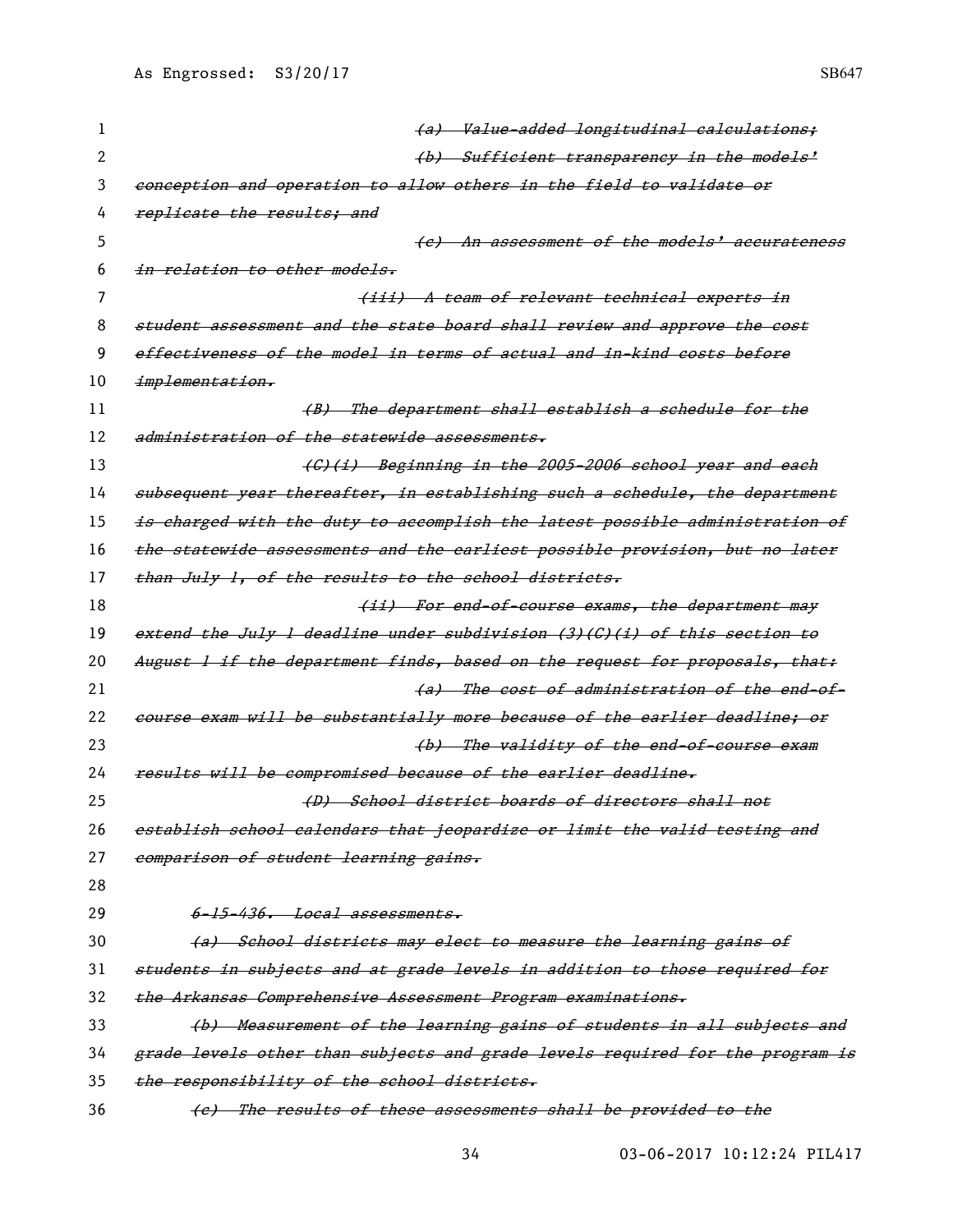| 1  | Department of Education upon request of the Commissioner of Education.       |
|----|------------------------------------------------------------------------------|
| 2  |                                                                              |
| 3  | $6 - 15 - 437$ . $Rules.$                                                    |
| 4  | The State Board of Education shall adopt any rules necessary to              |
| 5  | implement this subchapter under the Arkansas Administrative Procedure Act, § |
| 6  | <del>25-15-201 et seq.</del>                                                 |
| 7  |                                                                              |
| 8  | 6-15-438. Test security and confidentiality.                                 |
| 9  | (a) Violation of the security or confidential integrity of any test or       |
| 10 | assessment is prohibited.                                                    |
| 11 | (b)(1) The State Board of Education shall sanction a person who              |
| 12 | engages in conduct prohibited by this section.                               |
| 13 | (2) Additionally, the state board may sanetion a school district             |
| 14 | or school, or both, in which conduct prohibited in this section occurs.      |
| 15 | (3) Sanctions imposed by the state board may include without                 |
| 16 | <i>limitation one (1) or more of the following:</i>                          |
| 17 | (A) Revocation, suspension, or probation of an                               |
| 18 | individual's license;                                                        |
| 19 | (B) Issuance of a letter of reprimand to a licensed                          |
| 20 | individual to be placed in his or her state personnel file;                  |
| 21 | (C) Additional training or professional development to be                    |
| 22 | completed by a licensed individual within the time specified;                |
| 23 | (D) Additional professional development to be administered                   |
| 24 | by the school district to all licensed school district personnel involved in |
| 25 | test administration within the time specified;                               |
| 26 | (E) Issuance of a letter of warning to the school                            |
| 27 | district; and                                                                |
| 28 | (F) Establishment of a school district plan containing                       |
| 29 | strict test security guidelines that will implement procedures to ensure the |
| 30 | security and confidential integrity of all assessment instruments.           |
| 31 | (4) Professional development required pursuant to subsection                 |
| 32 | (b)(3) of this section as a result of violating test security or             |
| 33 | confidentiality may be in addition to professional development required for  |
| 34 | licensure.                                                                   |
| 35 | (e)(1) Procedures for maintaining the security and confidential              |
| 36 | integrity of all testing and assessment instruments and procedures shall be  |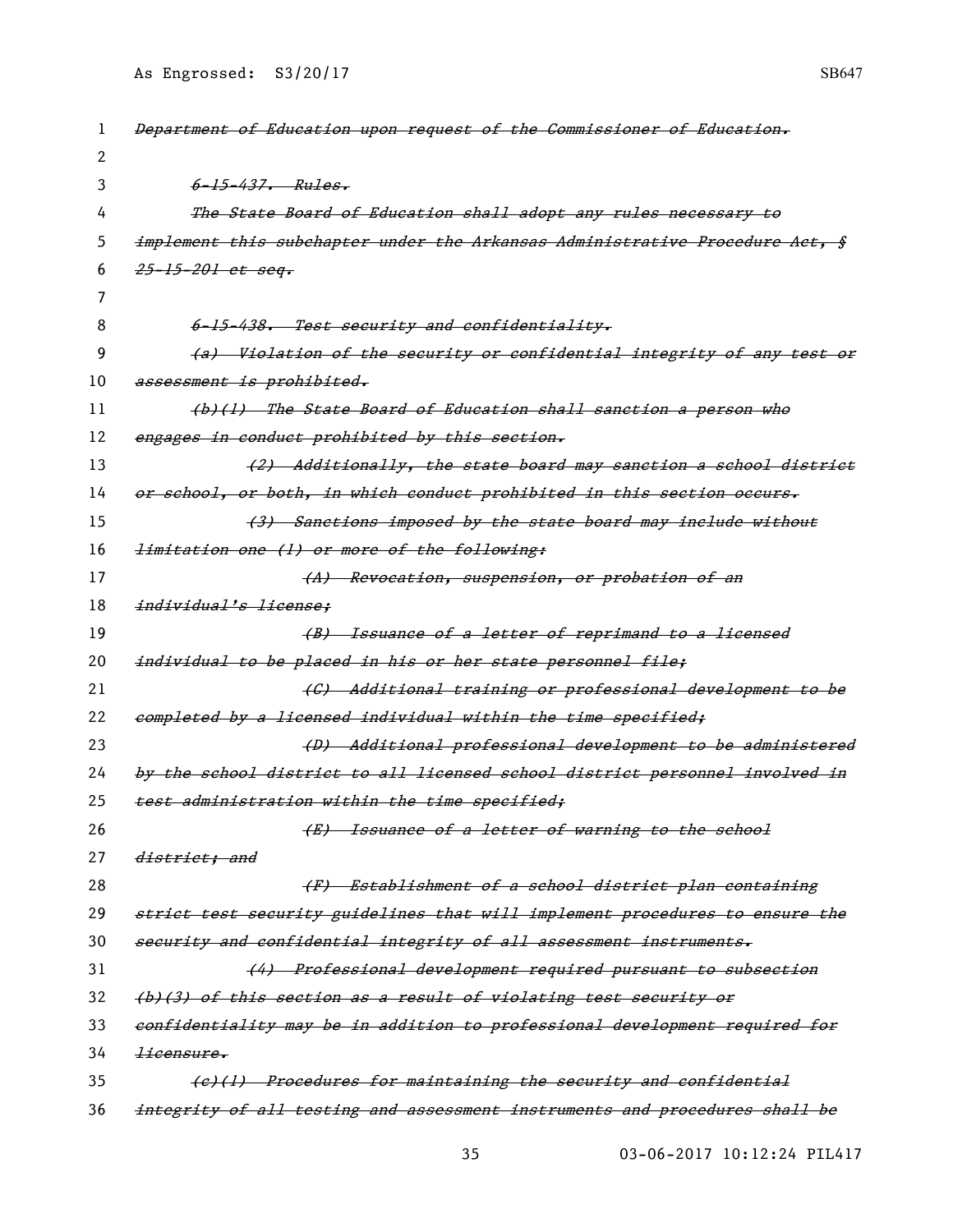| 1  | specified in the appropriate test or assessment administration instructions.   |
|----|--------------------------------------------------------------------------------|
| 2  | (2) "Conduct that violates the security or confidential                        |
| 3  | integrity of a test or assessment" means any departure from either the         |
| 4  | requirements established by the Commissioner of Education for the              |
| 5  | administration of the assessment or from the procedures specified in the       |
| 6  | applicable test administration materials.                                      |
| 7  | (3) "Conduct that violates the security or confidential                        |
| 8  | integrity of a test or assessment" may include, but is not limited to, the     |
| 9  | following acts and omissions:                                                  |
| 10 | (A) Viewing secure assessment materials;                                       |
| 11 | (B) Duplicating secure assessment materials;                                   |
| 12 | (C) Diselosing the contents of any portion of secure                           |
| 13 | <del>assessment materials:</del>                                               |
| 14 | (D) Providing, suggesting, or indicating to an examinee a                      |
| 15 | response or answer to any secure assessment items;                             |
| 16 | (E) Aiding or assisting an examinee with a response or                         |
| 17 | answer to any secure assessment item;                                          |
| 18 | (F) Changing or altering any response or answer of an                          |
| 19 | <del>examinee to a secure assessment item:</del>                               |
| 20 | (G) Failing to follow the specified testing procedures or                      |
| 21 | to proctor students:                                                           |
| 22 | (H) Failing to administer the assessment on the designated                     |
| 23 | testing dates;                                                                 |
| 24 | (I) Encouraging or assisting an individual to engage in                        |
| 25 | the conduct described in this subsection;                                      |
| 26 | (J) Failing to report to the appropriate authority that an                     |
| 27 | individual has engaged in conduct set forth in this section;                   |
| 28 | (K) Failing to follow the specified procedures and                             |
| 29 | required criteria for alternate assessments; or                                |
| 30 | (L) Failing to return the secured test booklets to the                         |
| 31 | testing company in a timely manner.                                            |
| 32 | (d)(l) A licensed teacher, including a long-term substitute teacher or         |
| 33 | retired teacher acting as a substitute teacher, may serve as a proctor during  |
| 34 | the administration of a test or assessment under this subchapter if the        |
| 35 | <i>licensed teacher has received the training required by the state board,</i> |
| 36 | commissioner, or the Department of Education.                                  |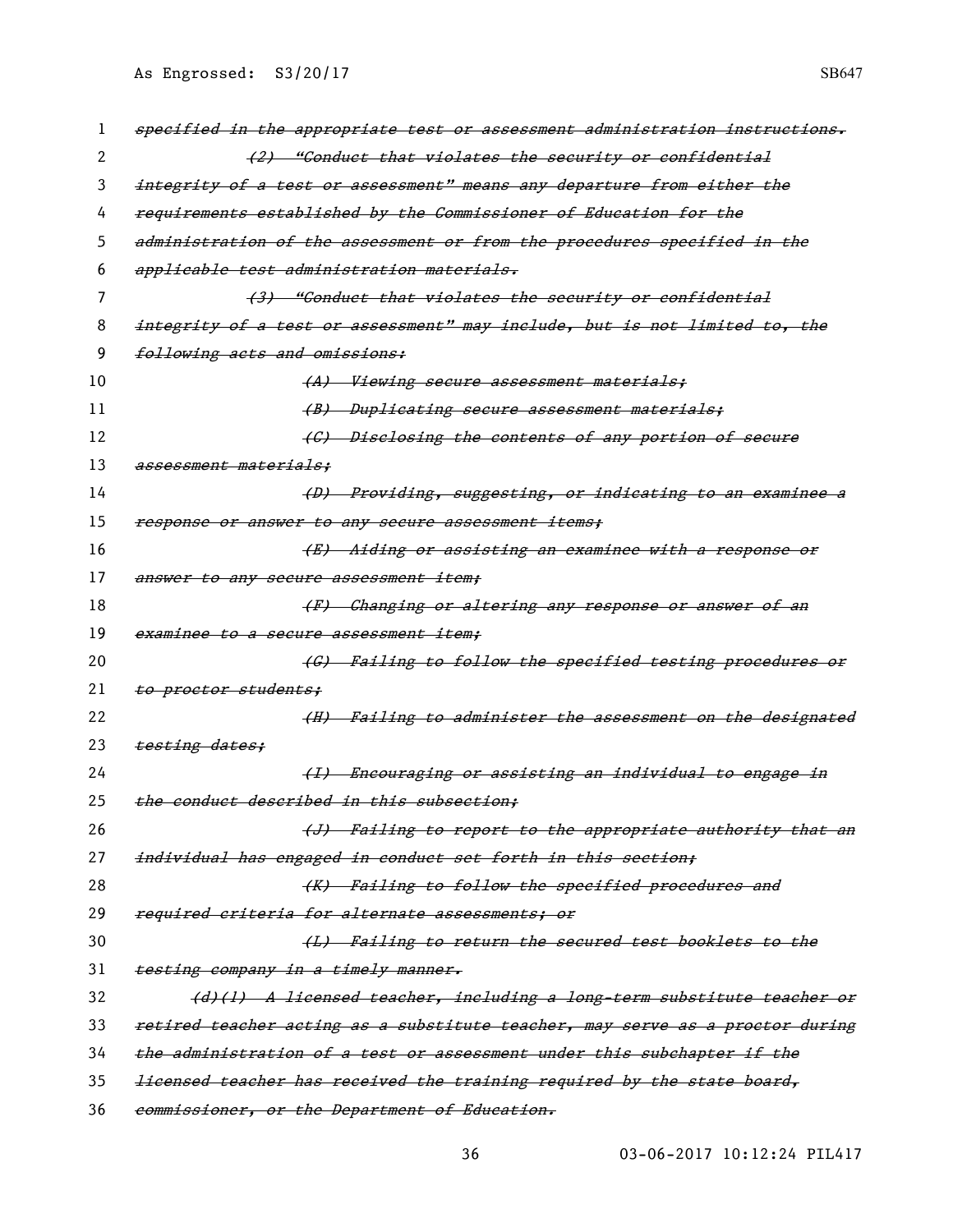8

23

2 assessment that prohibits the use of a licensed teacher, including a long-3 term substitute teacher or retired teacher acting as a substitute teacher, to 4 serve as a proctor during the administration of the test or assessment. 5 (3) As used in this section, "long-term substitute teacher" 6 means an individual who holds a valid teaching license who does not have a 7 full-time contract with a school district. 9 6-15-439. Reporting of assessment scores for the Arkansas School for 10 Mathematics, Sciences, and the Arts. 11 (a) The assessment scores under the Arkansas Comprehensive, Testing, 12 Assessment, and Accountability Program for assessments taken by students 13 attending the Arkansas School for Mathematics, Sciences, and the Arts of the 14 Unversity of Arkansas System shall be sent to the public school district the 15 student attended immediately prior to transferring to the Arkansas School for 16 Mathematics, Sciences, and the Arts, with copies made available to the 17 Arkansas School for Mathematics, Sciences, and the Arts, and shall be 18 *included on the reports of the school district the student attended* 19 immediately prior to transferring to the Arkansas School for Mathematics, 20 Sciences, and the Arts. 21 (b) The State Board of Education shall promulgate rules and 22 regulations as necessary for the proper implementation of this section. 24 6-15-440. Arkansas Leadership Academy School Support Program. 25 (a)(1) There is created the Arkansas Leadership Academy School Support 26 Program through which the Arkansas Leadership Academy in collaboration with 27 the Department of Education and other leadership groups shall provide support 28 to schools or school districts designated by the Department of Education as 29 being in school improvement and other school districts who opt to 30 *participate.* 31 (2) The program shall be designed, developed, and administered  $32$  by the academy created under  $$6-15-1007$ . 33  $(b)$  The program shall: 34 (1) Build the leadership capacity of the school and school 35 *district personnel;* 36 (2) Train a diverse school leadership team, including, but not

1 (2) The state board shall not adopt a statewide test or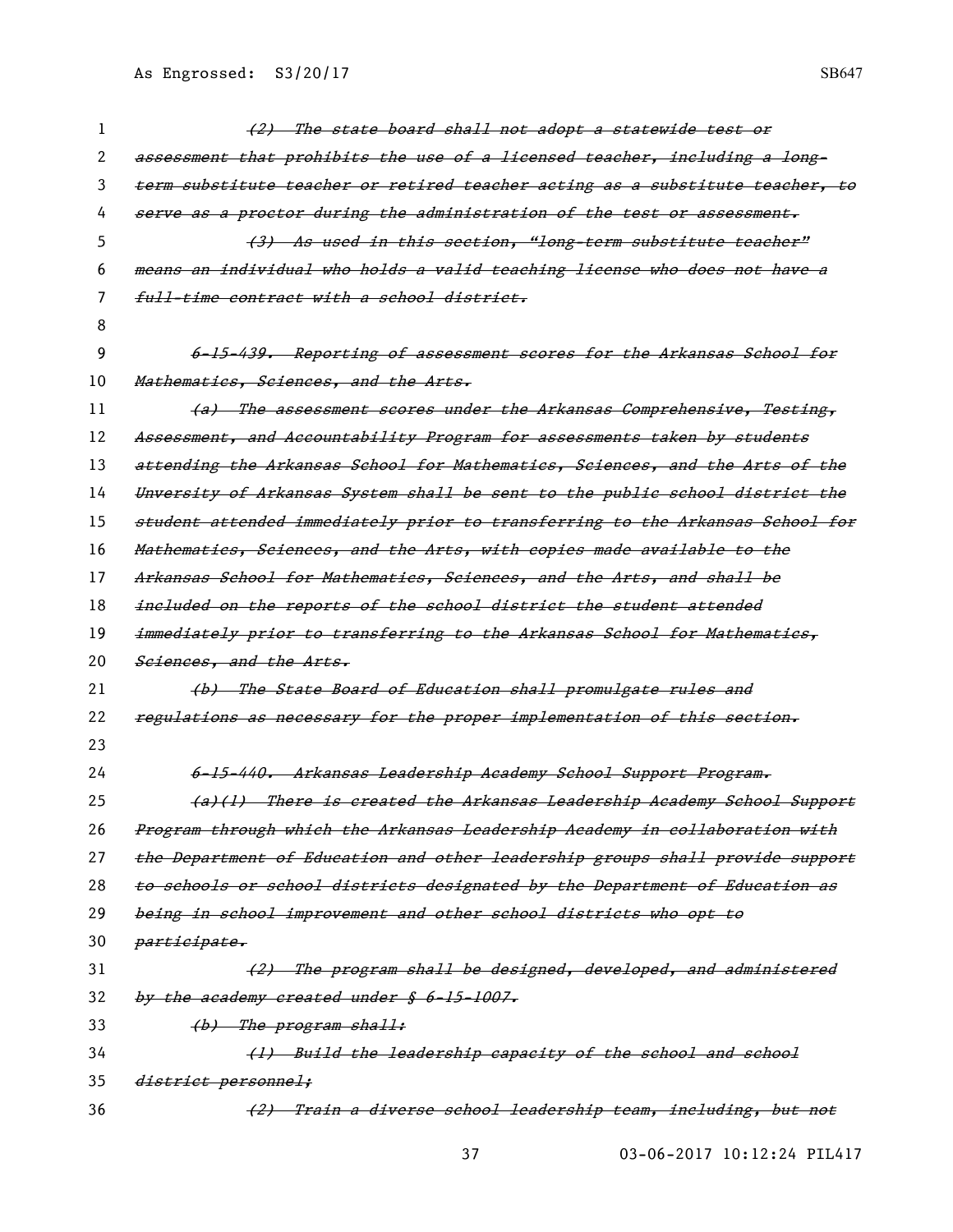| ı  | <del>limited to, superintendents, school principals, and teachers;</del>      |
|----|-------------------------------------------------------------------------------|
| 2  | (3) Provide a cadre of highly experienced, trained performance                |
| 3  | eoaches to work in the school or school district on a regular basis;          |
| 4  | (4) Work with the school and school district staff, school                    |
| 5  | district board members, parents, community members, and other stakeholders as |
| 6  | necessary to provide a comprehensive support network that can continue the    |
| 7  | school's progress and improvement after completion of the academy's formal    |
| 8  | intervention and support;                                                     |
| 9  | <del>(5) Ensure access to training programs and leadership skills</del>       |
| 10 | development;                                                                  |
| 11 | (6) Develop incentive programs for institutions and program                   |
| 12 | <del>participants;</del>                                                      |
| 13 | (7) Assist in the development of partnerships between university              |
| 14 | leadership programs and school districts; and                                 |
| 15 | (8) Work closely with the School Leadership Coordinating                      |
| 16 | Council, the Department of Education, the Department of Higher Education, and |
| 17 | the Department of Career Education to coordinate cohesive leadership goals.   |
| 18 | (e)(1) The Department of Education and the academy shall develop              |
| 19 | eriteria for selection of schools or school districts to participate in the   |
| 20 | <del>program.</del>                                                           |
| 21 | <del>(2) Any school district that is in school improvement shall be</del>     |
| 22 | eligible to participate in the program as provided in the rules of the State  |
| 23 | <del>Board of Education.</del>                                                |
| 24 | (3) The academy and participating schools shall commit to                     |
| 25 | continue participation in the school support program for no fewer than three  |
| 26 | (3) consecutive school years.                                                 |
| 27 | (d)(l) The number of schools participating in the program shall be            |
| 28 | determined by the amount of funding available for the program.                |
| 29 | (2) The state board or the Department of Education may require a              |
| 30 | school district to fund a portion of the cost of the school's or school       |
| 31 | district's participation in the school support program if the Commissioner of |
| 32 | Education determines that such participation is in the best interest of the   |
| 33 | students served by the participating school or school district.               |
| 34 | (3) Subject to the approval of the state board, the commissioner              |
| 35 | shall determine the portion of the school district's financial obligation for |
| 36 | participation in the program, if any.                                         |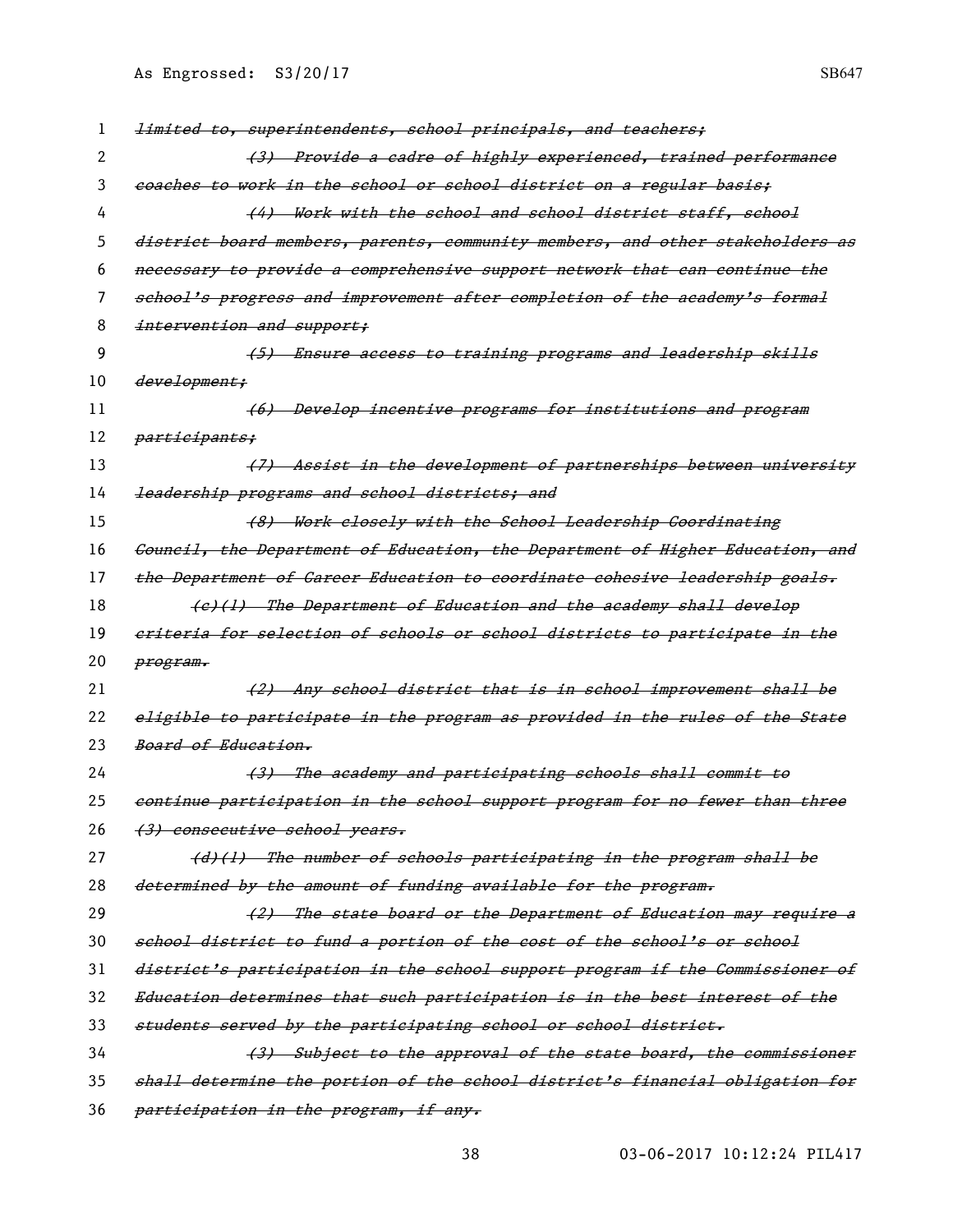| 1  | (e) The state board shall promulgate rules as necessary to implement          |
|----|-------------------------------------------------------------------------------|
| 2  | the requirements of this section.                                             |
| 3  | (f)(1) The state board shall have the authority to issue requests for         |
| 4  | proposals if the state board should determine to change the operator or the   |
| 5. | <del>location of the academy.</del>                                           |
| 6  | (2) The academy shall maintain one (1) main office and, as                    |
| 7  | needed, satellite offices partnered with institutions of higher education     |
| 8  | that have approved leadership programs and are strategically located in areas |
| 9  | of the state identified by the Department of Education as having the greatest |
| 10 | need for school leadership support.                                           |
| 11 |                                                                               |
| 12 | 6-15-441. Arkansas Gollege and Career Readiness Planning Program.             |
| 13 | (a) As used in this section:                                                  |
| 14 | (1) "College and career readiness" means the acquisition of the               |
| 15 | knowledge and skills a student needs to be successful in future endeavors,    |
| 16 | ineluding:                                                                    |
| 17 | (A) Successfully completing credit-bearing, first-year                        |
| 18 | courses at a postsecondary institution; and                                   |
| 19 | (B) Embarking on a chosen career; and                                         |
| 20 | (2) "Gollege and career readiness assessment" means a test that               |
| 21 | measures student readiness for postsecondary learning and is:                 |
| 22 | (A) Administered under this section; or                                       |
| 23 | (B) Used by an institution of higher education as part of                     |
| 24 | its admissions, placement, and scholarship processes.                         |
| 25 | $(b)$ (1)(A) A public school that serves students in grade eight (8)          |
| 26 | shall administer a college and career readiness assessment approved by the    |
| 27 | State Board of Education to each student enrolled in grade eight (8) at the   |
| 28 | <i>public school.</i>                                                         |
| 29 | (B) A public school that serves students in grades ten                        |
| 30 | through twelve (10-12) shall administer a college and career readiness        |
| 31 | assessment approved by the state board to each student before the student     |
| 32 | graduates from high school.                                                   |
| 33 | (2) Funding for the college and career readiness assessments                  |
| 34 | listed in subdivision (b)(l) of this section may be paid by using Department  |
| 35 | of Education at-risk funding.                                                 |
| 36 | (e)(1) Each public school administering the college and career                |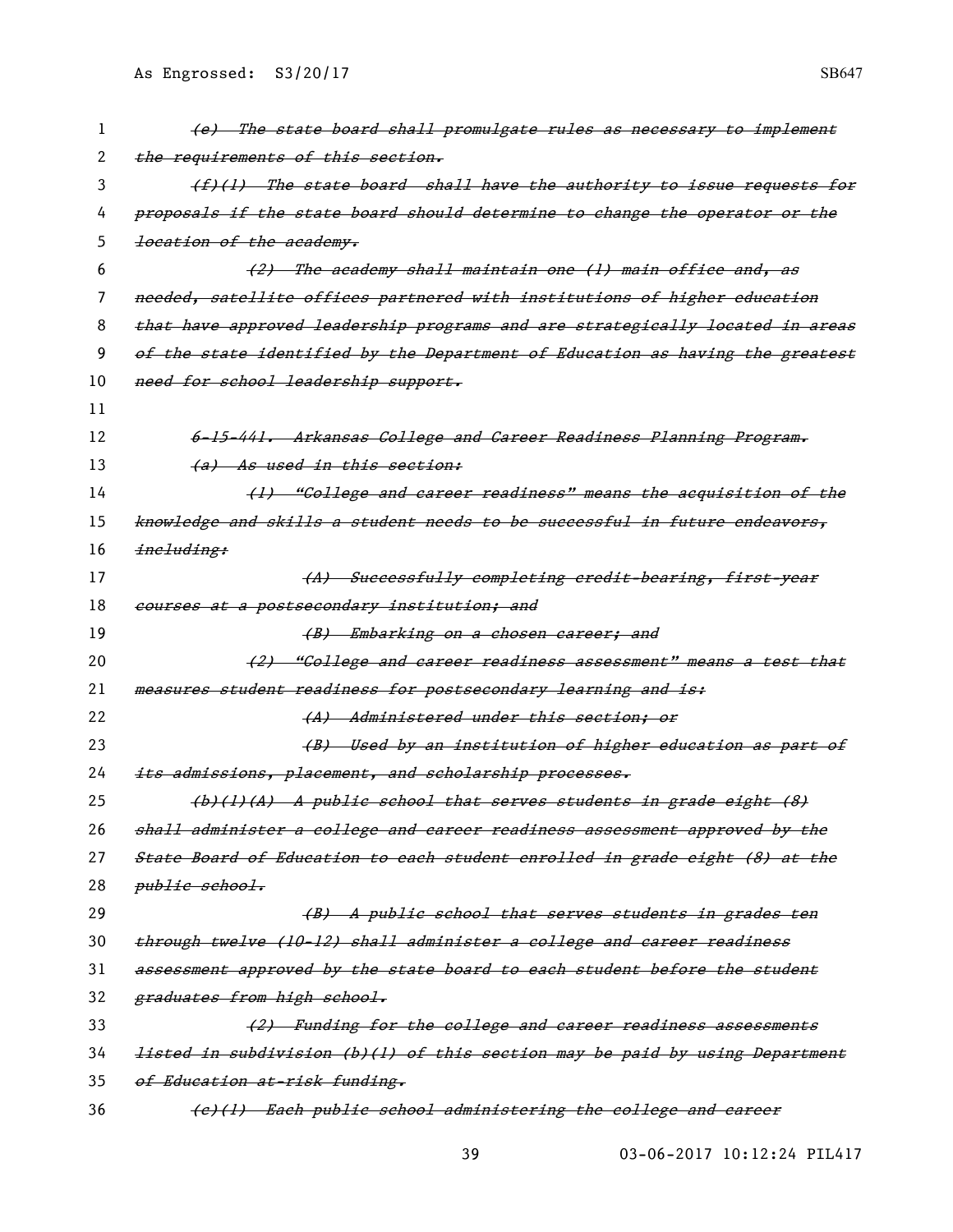| 1  | readiness assessments under this section shall use the college and career     |
|----|-------------------------------------------------------------------------------|
| 2  | readiness assessments to:                                                     |
| 3  | (A) Assist students with college and career readiness                         |
| 4  | skills, course selection in high school, and improved academic achievement;   |
| 5  | and                                                                           |
| 6  | (B) Provide the basis for the counseling under § 6-16-603                     |
| 7  | concerning postsecondary preparatory programs.                                |
| 8  | (2) Each public school shall fully incorporate the results from               |
| 9  | eollege and career readiness assessments listed in subsection (b) of this     |
| 10 | section into the college and career planning process for each student.        |
| 11 | (d) Data collection shall be maintained by the Department of Education        |
| 12 | for the purpose of:                                                           |
| 13 | (1) Increasing college and career readiness skills;                           |
| 14 | (2) Improving instruction;                                                    |
| 15 | (3) Enhancing school improvement plans;                                       |
| 16 | (4) Reducing the college remediation rates of students; and                   |
| 17 | (5) Developing and implementing postsecondary preparatory                     |
| 18 | programs under § 6-16-601 et seq.                                             |
| 19 | (e)(1) The department shall report to the House Committee on Education        |
| 20 | and the Senate Committee on Education no later than December 31 of each year  |
| 21 | <del>on the:</del>                                                            |
| 22 | (A) Implementation and effectiveness of the Arkansas                          |
| 23 | College and Career Readiness Planning Program; and                            |
| 24 | (B) Statistical analysis of postsecondary preparatory                         |
| 25 | programs under § 6-16-601 et seq. for each postsecondary preparatory program. |
| 26 | (2) The report may be posted on the department's website with a               |
| 27 | notification to the House Committee on Education and the Senate Committee on  |
| 28 | <i>Education.</i>                                                             |
| 29 | (f) The state board may promulgate rules to implement this section and        |
| 30 | shall monitor the use of college and career readiness assessments             |
| 31 | administered under this section to ensure public school compliance.           |
| 32 |                                                                               |
| 33 | SECTION 2. Arkansas Code Title 6, Chapter 15, is amended to add an            |
| 34 | additional subchapter to read as follows:                                     |
| 35 | Subchapter 29 - Arkansas Educational Support and Accountability Act           |
| 36 |                                                                               |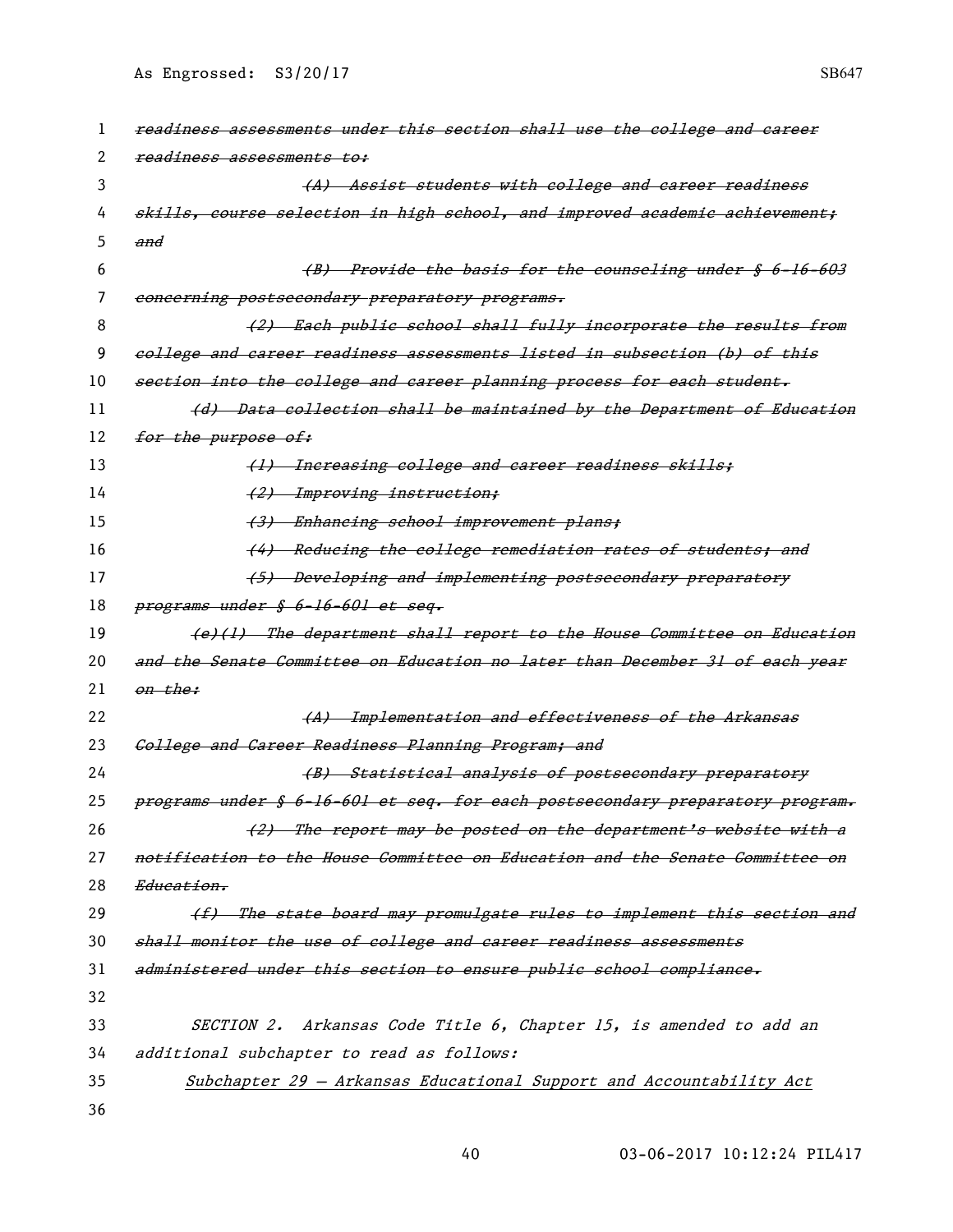| 1  | $6 - 15 - 2901$ . Title.                                                      |
|----|-------------------------------------------------------------------------------|
| 2  | This subchapter shall be known and may be cited as the "Arkansas              |
| 3  | Educational Support and Accountability Act".                                  |
| 4  |                                                                               |
| 5  | 6-15-2902. Legislative findings.                                              |
| 6  | The General Assembly finds that:                                              |
| 7  | (1) Arkansas Constitution, Article 14, $\oint$ 1, requires the State          |
| 8  | of Arkansas to provide a general, suitable, and efficient system of free      |
| 9  | public schools to the children of the state;                                  |
| 10 | (2) Under the decision of the Arkansas Supreme Court in Lake                  |
| 11 | View School District No. 25 v. Huckabee, 351 Ark. 31 (2002), it is the        |
| 12 | absolute duty of the State of Arkansas to provide all public school children  |
| 13 | with a substantially equal opportunity for an adequate education;             |
| 14 | (3) It is the state's responsibility to provide the statutory                 |
| 15 | framework necessary to ensure that all students in the public schools of this |
| 16 | state have a substantially equal opportunity to achieve and demonstrate       |
| 17 | academic readiness, individual academic growth, and competencies through the  |
| 18 | application of knowledge and skills in core subjects, consistent with state   |
| 19 | academic standards through a student-focused learning system;                 |
| 20 | $(4)$ (A) In Lake View School District No. 25 v. Huckabee, the                |
| 21 | Arkansas Supreme Court explicitly addressed the relationship between local    |
| 22 | control versus the state's responsibility when, in quoting DuPree v. Alma     |
| 23 | School District No. 30, 279 Ark. 340 (1983), it opined, "[i]f local           |
| 24 | government fails, the state government must compel it to act, and if the      |
| 25 | local government cannot carry the burden, the state must itself meet its      |
| 26 | continuing obligation".                                                       |
| 27 | (B) An accountability system that provides increasing                         |
| 28 | levels of state assistance would help the local government or the local       |
| 29 | public school district board of directors to meet this burden, while allowing |
| 30 | state intervention to occur if the local government chronically fails to meet |
| 31 | the burden in spite of the state assistance;                                  |
| 32 | (5) Arkansas public schools and school districts would benefit                |
| 33 | from an accountability system that:                                           |
| 34 | (A) Uses multiple measures of student academic achievement                    |
| 35 | and growth; and                                                               |
| 36 | (B) Allows flexibility for public schools and school                          |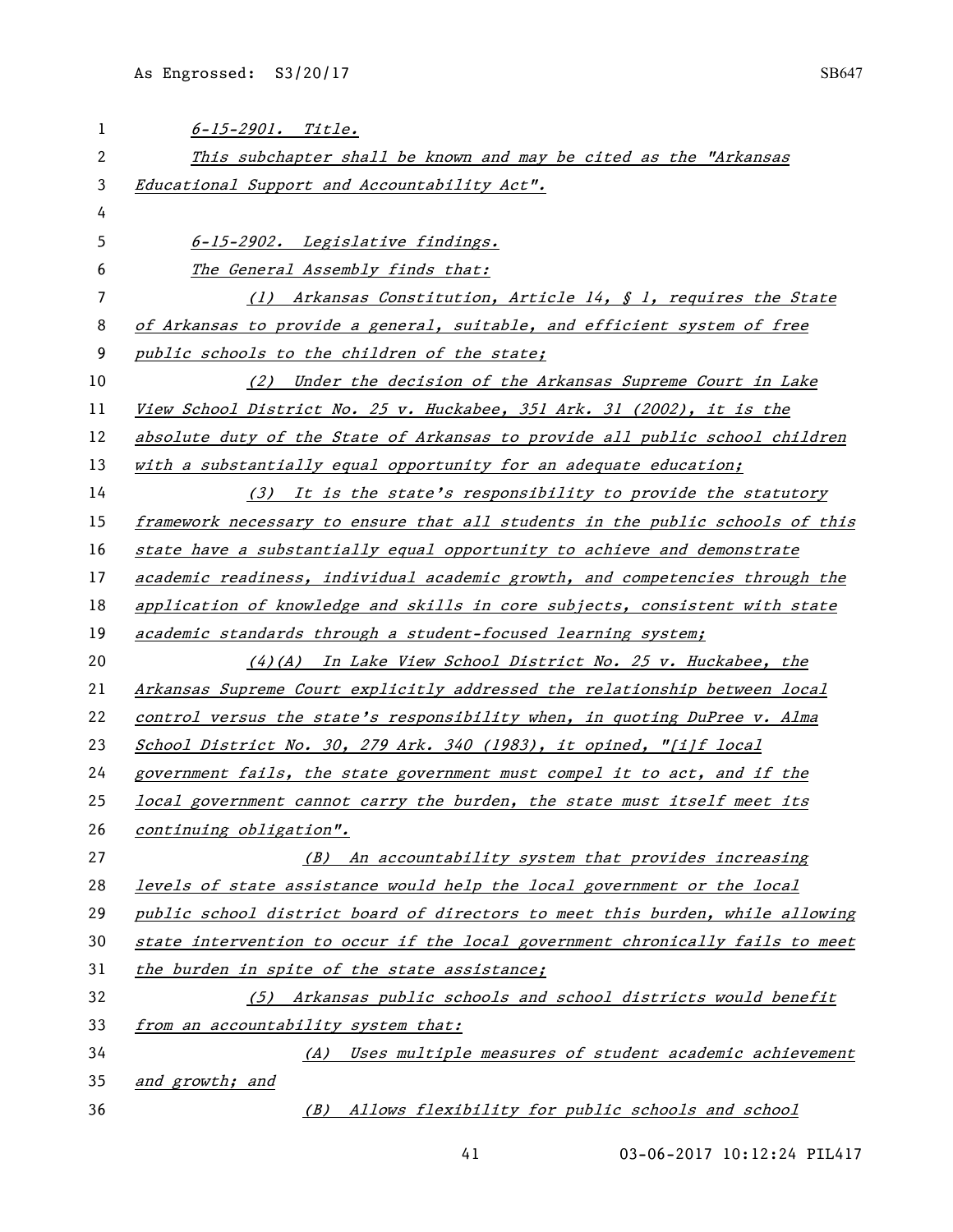| 1  | districts to utilize local decision-making while maintaining quality in       |
|----|-------------------------------------------------------------------------------|
| 2  | <i>education;</i>                                                             |
| 3  | (6) A comprehensive accountability system would empower the                   |
| 4  | state and public school districts to assess the effectiveness of student-     |
| 5  | focused education using multiple factors, measures, and indicators of student |
| 6  | achievement and school quality, rather than relying solely on an annual       |
| 7  | statewide assessment; and                                                     |
| 8  | $(7)$ (A) The State of Arkansas cannot be the sole guarantor of               |
| 9  | each individual student's success.                                            |
| 10 | (B) Parents, students, families, educational institutions,                    |
| 11 | and communities, as collaborative partners in education, play an important    |
| 12 | role in the success of individual students.                                   |
| 13 |                                                                               |
| 14 | 6-15-2903. Definitions.                                                       |
| 15 | As used in this subchapter:                                                   |
| 16 | (1) "Academic growth" means the calculation of a student's                    |
| 17 | academic progress from one school year to the next, as measured by            |
| 18 | assessments and other criteria required by rule of the State Board of         |
| 19 | <i>Education;</i>                                                             |
| 20 | (2) "College and career readiness assessment" means a set of                  |
| 21 | criterion-referenced measurements of a student's acquisition of the knowledge |
| 22 | and skills that the student needs to:                                         |
| 23 | (A) Be successful in future endeavors, including credit-                      |
| 24 | bearing, first-year courses at an institution of higher education such as a   |
| 25 | two-year or four-year college, trade school, or technical school; or          |
| 26 | (B) Embark on a career;                                                       |
| 27 | (3) "Consolidated state plan" means the Arkansas consolidated                 |
| 28 | state application accountability plan required under the Elementary and       |
| 29 | Secondary Education Act of 1965, Pub. L. No. 89-10, as reauthorized by the    |
| 30 | Every Student Succeeds Act of 2015, Pub. L. No. 114-95;                       |
| 31 | $(4)(A)$ "Educator" means a person holding a valid Arkansas                   |
| 32 | standard teaching license, an ancillary license, a provisional license, a     |
| 33 | technical permit, or an administrator's license issued by the state board.    |
| 34 | (B) "Educator" includes a licensed or nonlicensed                             |
| 35 | classroom teacher or administrator employed in a position under a waiver from |
| 36 | <i>licensure;</i>                                                             |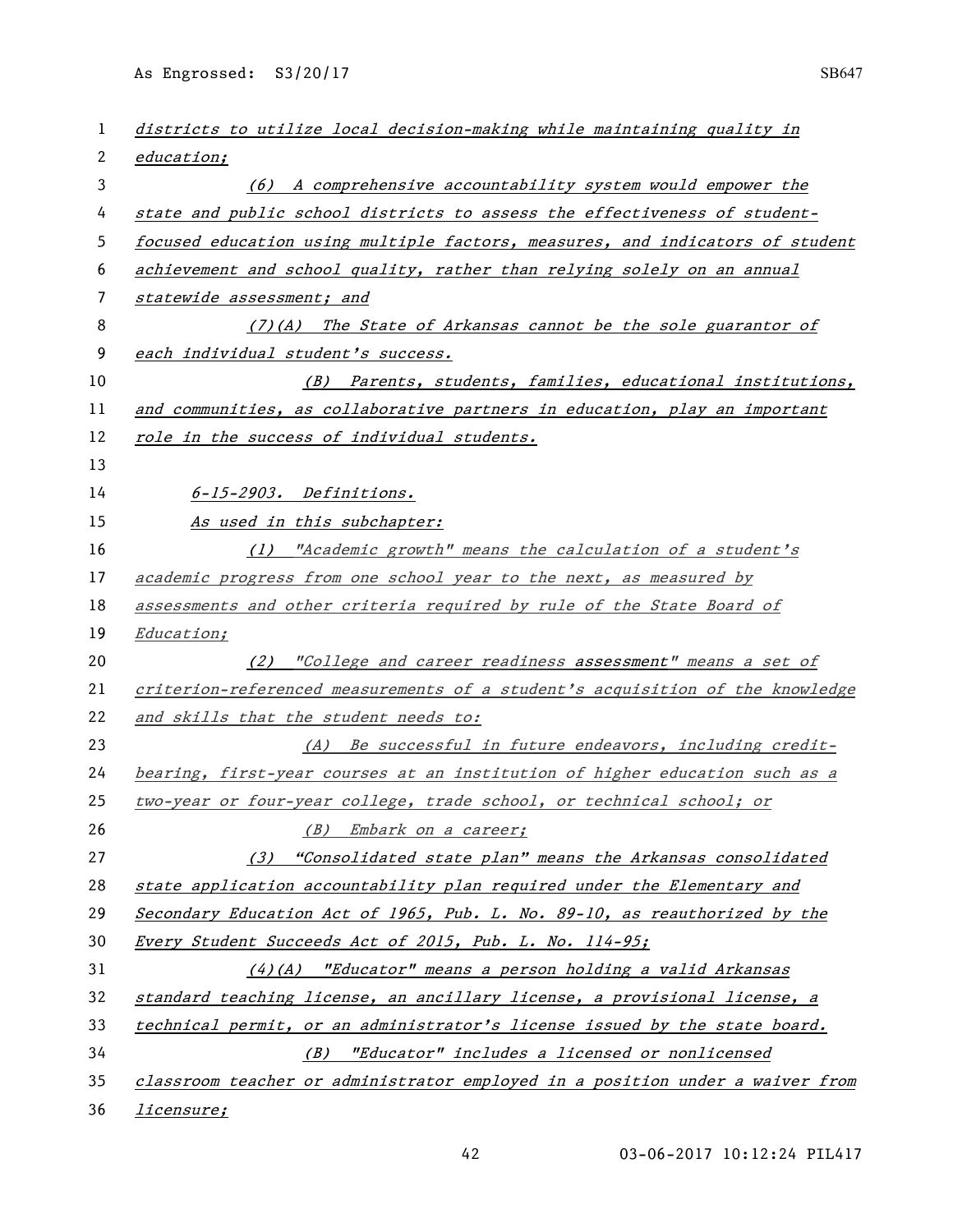| 1  | (5) "English language arts" means the academic standards for                     |
|----|----------------------------------------------------------------------------------|
| 2  | English, reading, and writing;                                                   |
| 3  | (6) "English learner" means an individual whose native language                  |
| 4  | is a language other than English or who comes from an environment where a        |
| 5  | language other than English has had a significant impact on the individual's     |
| 6  | level of English language proficiency;                                           |
| 7  | "Personally identifiable information" means the same as in<br>(7)                |
| 8  | 34 CFR § 99.3, as it existed on January 1, 2017;                                 |
| 9  | (8) "Public school" means:                                                       |
| 10 | (A) A school operated by a public school district; or                            |
| 11 | (B) An open-enrollment public charter school, as defined                         |
| 12 | $in$ $\zeta$ 6-23-103;                                                           |
| 13 | (9) "Public school district" means:                                              |
| 14 | (A) A geographic area that:                                                      |
| 15 | (i) Is governed by an elected board of directors                                 |
| 16 | that conducts the daily affairs of public schools pursuant to the supervisory    |
| 17 | authority vested by this title; and                                              |
| 18 | (ii) Qualifies as a taxing unit for purposes of ad                               |
| 19 | valorem property taxes under $\oint 26-l-l0l$ et seq. and Arkansas Constitution, |
| 20 | Article 14, § 3; or                                                              |
| 21 | (B) An open-enrollment public charter school, as defined                         |
| 22 | in $$6-23-103;$                                                                  |
| 23 | "School-level improvement plan" means a plan that at a<br>(10)                   |
| 24 | minimum:                                                                         |
| 25 | (A) Establishes goals or anticipated outcomes;                                   |
| 26 | Identifies student supports or interventions to be<br>(B)                        |
| 27 | implemented; and                                                                 |
| 28 | (C) Describes the professional learning necessary for                            |
| 29 | adults to deliver the supports or interventions;                                 |
| 30 | (11) "School district systems" means the operations and                          |
| 31 | procedures that occur within a public school district, including without         |
| 32 | <i>limitation:</i>                                                               |
| 33 | Academics;<br>(A)                                                                |
| 34 | Facilities<br>(B)                                                                |
| 35 | <i>Fiscal operations;</i><br>(C)                                                 |
| 36 | (D)<br>Human capital management; and                                             |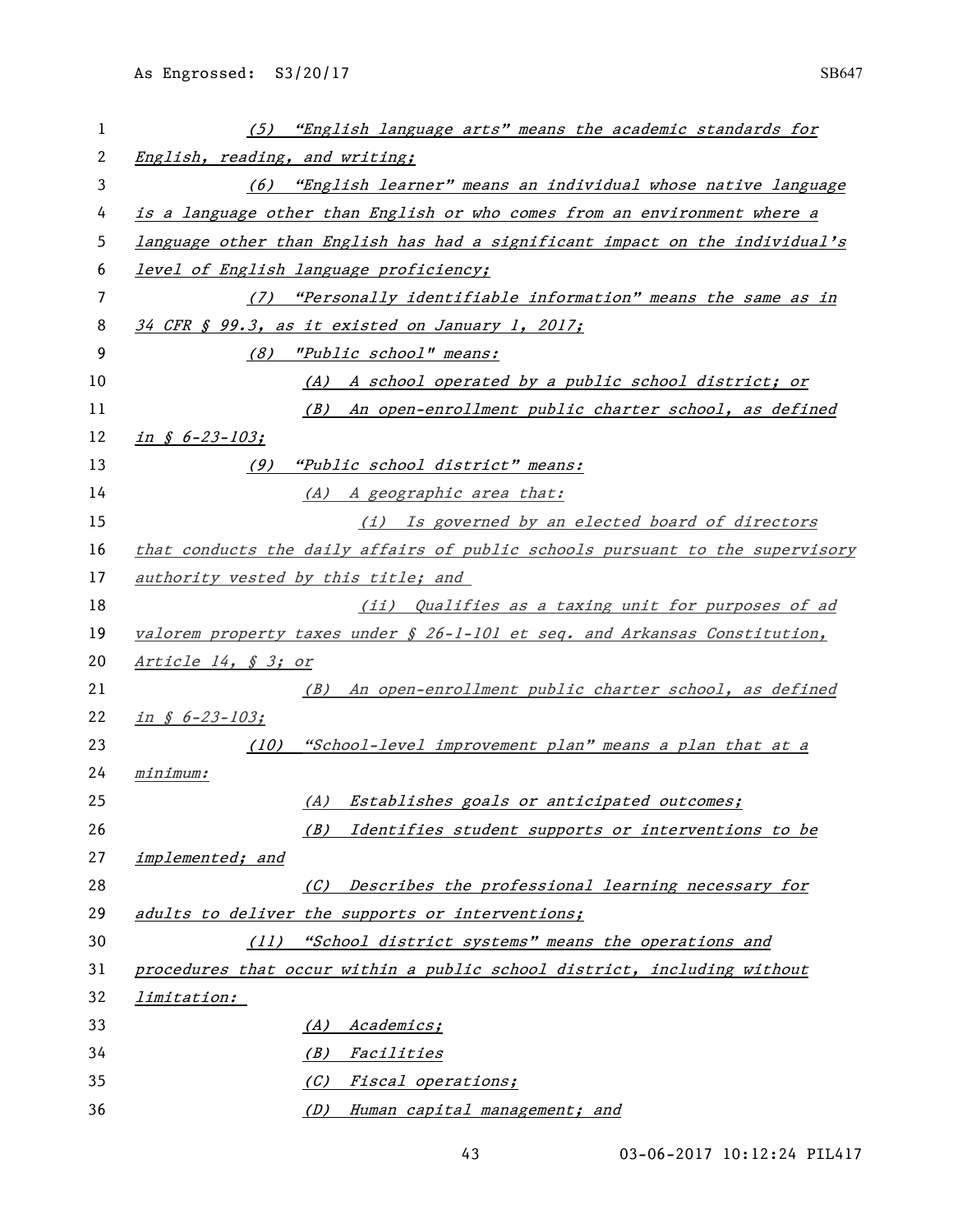| 1            | (E) Student support services; and                                                                  |
|--------------|----------------------------------------------------------------------------------------------------|
| $\mathbf{2}$ | (12) "Student success plan" means a personalized education plan                                    |
| 3            | intended to assist students with achieving readiness for college, career, and                      |
| 4            | community engagement.                                                                              |
| 5            |                                                                                                    |
| 6            | 6-15-2904. Responsibility of Department of Education.                                              |
| 7            | The Department of Education shall develop and implement a comprehensive                            |
| 8            | accountability system for Arkansas public schools and school districts that:                       |
| 9            | (1) Establishes clear academic standards that are periodically                                     |
| 10           | reviewed and revised;                                                                              |
| 11           | (2) Maintains a statewide student assessment system that includes                                  |
| 12           | a variety of assessment measures;                                                                  |
| 13           | (3) Assesses whether all students have equitable access to                                         |
| 14           | excellent educators;                                                                               |
| 15           | (4) Establishes levels of support for public school districts;                                     |
| 16           | and                                                                                                |
| 17           | Maintains information systems composed of performance<br>(5)                                       |
| 18           | indicators that allow the department to identify levels of public school                           |
| 19           | district support and generate reports for the public.                                              |
| 20           |                                                                                                    |
| 21           | 6-15-2905. Authority of State Board of Education.                                                  |
| 22           | The State Board of Education shall:                                                                |
| 23           | (1) Approve:                                                                                       |
| 24           | (A) Academic standards for each content area; and                                                  |
| 25           | (B) A statewide student assessment system, including                                               |
| 26           | without limitation performance levels for statewide assessments;                                   |
| 27<br>28     | (2) Promulgate rules to implement the comprehensive                                                |
| 29           | accountability system for Arkansas public schools and school districts and<br>this subchapter; and |
| 30           | (3) Take any other appropriate action required or authorized by                                    |
| 31           | this subchapter.                                                                                   |
| 32           |                                                                                                    |
| 33           | 6-15-2906. Academic standards.                                                                     |
| 34           | (a)(1) The Department of Education shall establish academic standards                              |
| 35           | that define what students shall know and be able to demonstrate in each                            |
| 36           | content area.                                                                                      |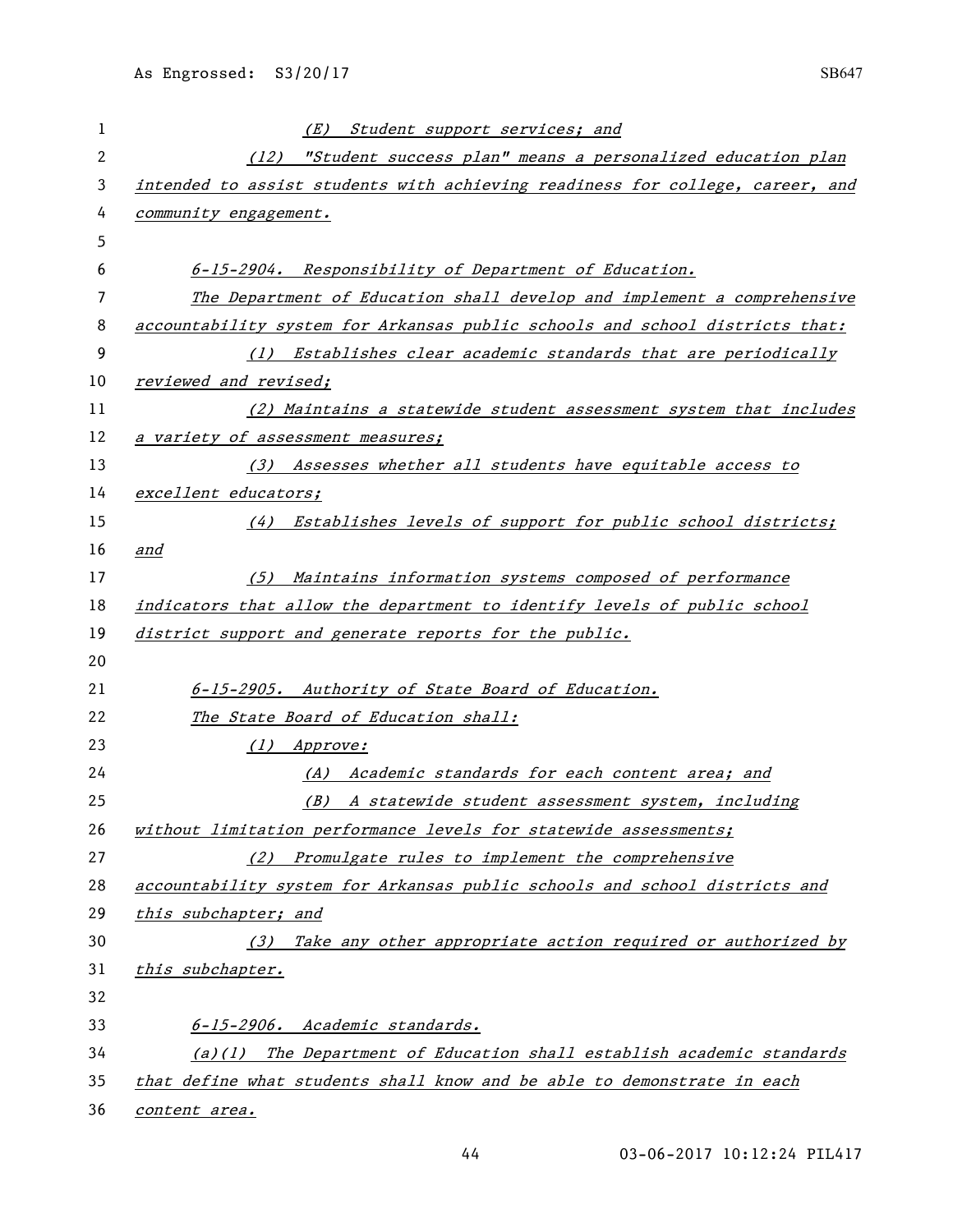| 1  | Instruction in all public schools shall be based on the<br>(2)                |
|----|-------------------------------------------------------------------------------|
| 2  | academic standards to prepare students to demonstrate the skills and          |
| 3  | competencies necessary for successful academic growth and high school         |
| 4  | graduation.                                                                   |
| 5  | (b) The department shall establish a schedule for periodic review and         |
| 6  | revision of academic standards to ensure that Arkansas academic standards are |
| 7  | rigorous and prepare students for college, career, and community engagement;  |
| 8  | The department shall include, at a minimum, the following elements<br>(c)     |
| 9  | in the periodic review and revision of Arkansas academic standards:           |
| 10 | Review and input by Arkansas:<br>(1)                                          |
| 11 | (A) Educators from elementary, secondary, and higher                          |
| 12 | education; and                                                                |
| 13 | (B) Community members with professional experience related                    |
| 14 | to the academic content area;                                                 |
| 15 | (2) Study and consideration of academic standards at the                      |
| 16 | national and international level, as appropriate;                             |
| 17 | (3) Study and consideration of an evaluation of the academic                  |
| 18 | standards from national groups or organizations, as appropriate; and          |
| 19 | (4) Public dissemination of revised academic standards.                       |
| 20 |                                                                               |
| 21 | 6-15-2907. Statewide student assessment system.                               |
| 22 | (a) The Department of Education shall implement a statewide student           |
| 23 | assessment system to be administered by Arkansas public schools on a schedule |
| 24 | determined by the State Board of Education that includes the following        |
| 25 | <i>components:</i>                                                            |
| 26 | (1) Developmentally appropriate measurements or assessments for               |
| 27 | kindergarten through grade two $(K-2)$ in literacy and mathematics;           |
| 28 | (2) Assessments to measure English language arts, mathematics,                |
| 29 | and science as identified by the state board;                                 |
| 30 | (3) Assessments of English proficiency of all English learners;               |
| 31 | and                                                                           |
| 32 | (4)(A) Assessments to measure college and career readiness;                   |
| 33 | (B) A public school that serves any student in grades ten                     |
| 34 | through twelve (10-12) shall administer college and career readiness          |
| 35 | assessments as determined by the state board to each student before he or she |
| 36 | graduates from high school.                                                   |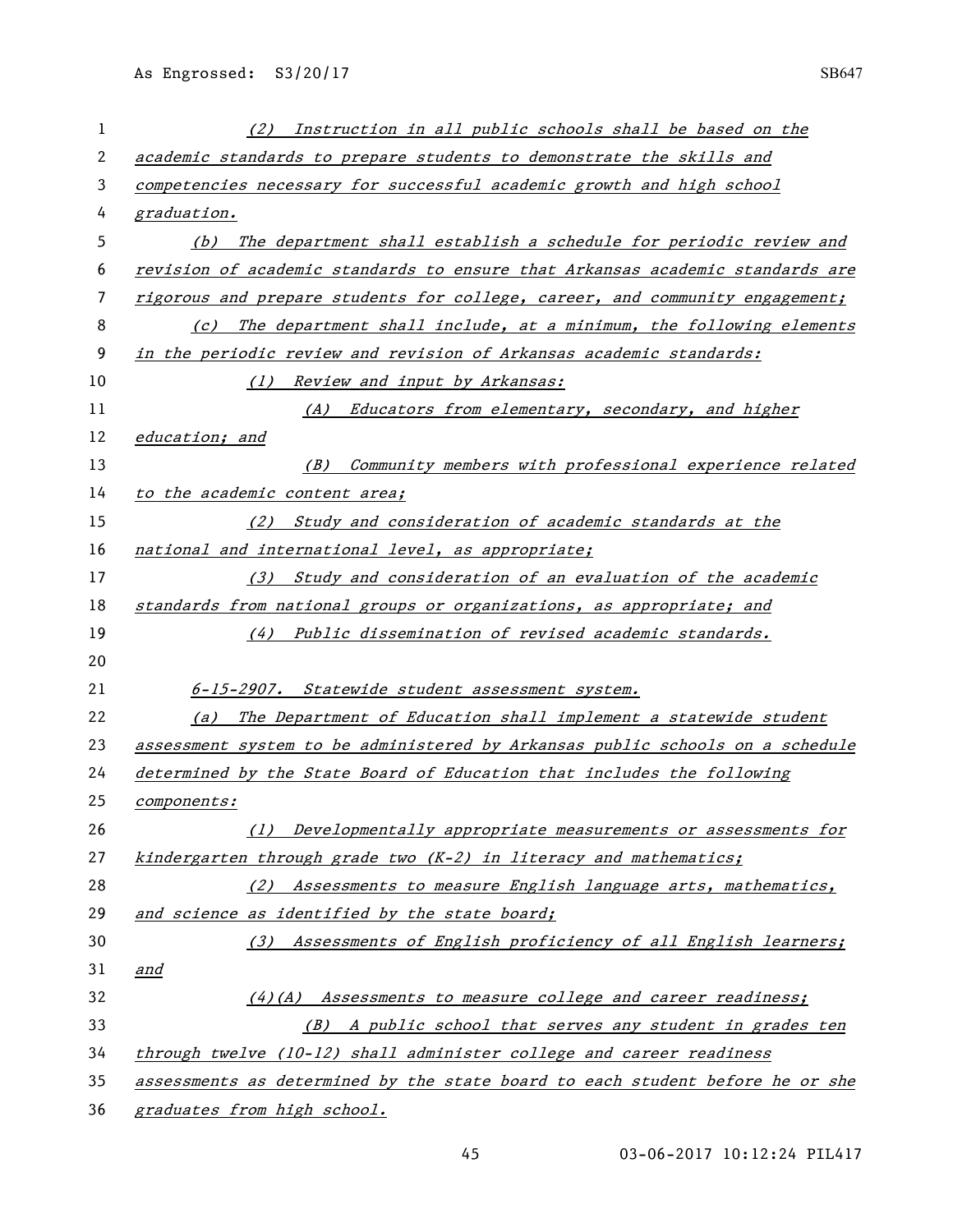| 1  | (C) Public school districts may offer additional college                      |
|----|-------------------------------------------------------------------------------|
| 2  | and career readiness assessments for students in grades ten through twelve    |
| 3  | $(10-12)$ at no cost to the student by using public school district funding,  |
| 4  | including without limitation national school lunch state categorical funding  |
| 5  | under $\oint$ 6-20-2305.                                                      |
| 6  | (b) At the direction of the state board, the department shall cause           |
| 7  | assessment instruments to be administered at additional grade levels as       |
| 8  | necessary to measure educational achievement in the public schools of this    |
| 9  | state.                                                                        |
| 10 | The statewide student assessment system may include additional<br>(c)         |
| 11 | assessment options approved by the state board, including without limitation  |
| 12 | assessments to measure application of knowledge and skills in civics,         |
| 13 | government, and additional sciences, as measured on a schedule determined by  |
| 14 | the state board.                                                              |
| 15 | (d) A public school district, at its own expense, may assess the              |
| 16 | academic achievement and growth of students by other means in addition to the |
| 17 | required statewide student assessment system.                                 |
| 18 | (e) All students enrolled in a public school district shall                   |
| 19 | participate in the statewide student assessment system.                       |
| 20 | (f) Public school district boards of directors shall not establish            |
| 21 | school calendars that limit or interfere with student participation in the    |
| 22 | statewide student assessment system.                                          |
| 23 | $(g)$ The State of Arkansas shall participate in the administration of        |
| 24 | the National Assessment of Educational Progress examinations.                 |
| 25 | (h) The department shall provide for statewide student assessments            |
| 26 | that are:                                                                     |
| 27 | (1) Valid and reliable;                                                       |
| 28 | (2) Obtained or developed, as appropriate, through contracts and              |
| 29 | project agreements;                                                           |
| 30 | (3) Aligned to the Arkansas academic standards; and                           |
| 31 | (4) Scored and returned for public school and school district                 |
| 32 | use by July 1 of each year.                                                   |
| 33 | $(i)(l)$ Public schools, school districts, and educators shall maintain       |
| 34 | assessment security and confidentiality.                                      |
| 35 | $(2)$ $(A)$ $(i)$ The following individuals may serve as the test             |
| 36 | administrator during the administration of a statewide student assessment     |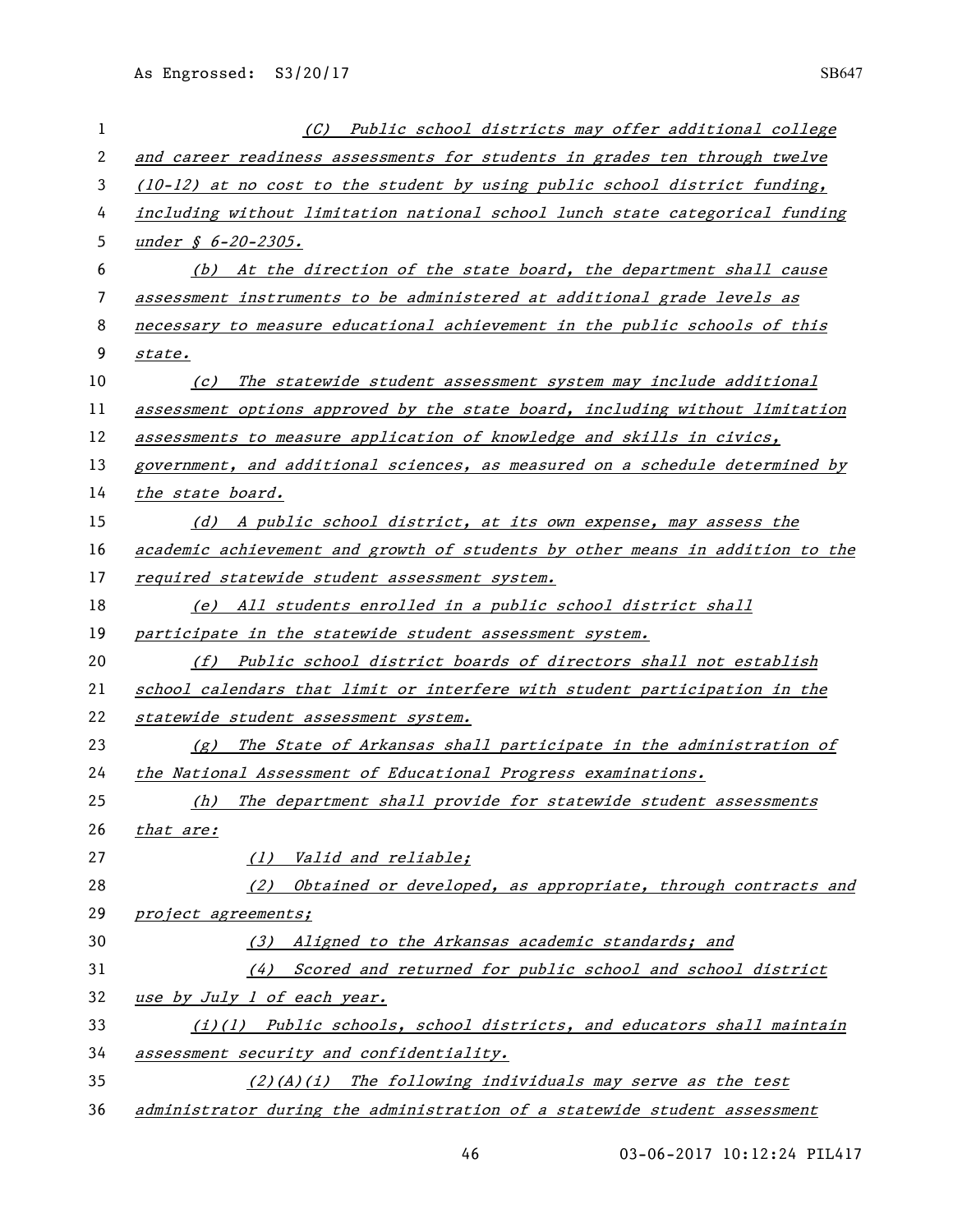| 1  | under this subchapter if the individual has received the training required by |
|----|-------------------------------------------------------------------------------|
| 2  | the department:                                                               |
| 3  | (1) A licensed educator, including a long-term                                |
| 4  | substitute teacher;                                                           |
| 5  | A retired educator; and<br>(2)                                                |
| 6  | An individual employed under a waiver from<br>(3)                             |
| 7  | licensure as a teacher of record or as an administrator.                      |
| 8  | (ii) If accompanied by a test administrator as                                |
| 9  | described in subdivision (i)(2)(A)(i) of this section, any employee,          |
| 10 | including a substitute teacher, may serve as a test proctor.                  |
| 11 | (B) A relative or guardian of a student shall not serve as                    |
| 12 | a test administrator or proctor in the same testing room as the student       |
| 13 | during the administration of an assessment under this subchapter.             |
| 14 | (C) As used in this section, "long-term substitute                            |
| 15 | teacher" means an individual who holds a valid teaching license who does not  |
| 16 | have a full-time contract with a school district.                             |
| 17 | (3) A violation by a public school, a public school district or               |
| 18 | an educator of the security or confidential integrity of any test or          |
| 19 | assessment may result in action by the state board under $\S$ 6-17-410 and 6- |
| 20 | 17-428 or under the rules promulgated by the state board to implement this    |
| 21 | <u>subchapter.</u>                                                            |
| 22 | (i) The statewide student assessment system shall not assess students'        |
| 23 | religious or political beliefs.                                               |
| 24 | $(k)(1)$ The assessment scores of students attending the Arkansas School      |
| 25 | for Mathematics, Sciences, and the Arts of the University of Arkansas System  |
| 26 | shall be sent to and included on the reports of the public school district    |
| 27 | the student attended immediately prior to transferring to the Arkansas School |
| 28 | for Mathematics, Sciences, and the Arts.                                      |
| 29 | (2) Copies of the assessment scores of students attending the                 |
| 30 | Arkansas School for Mathematics, Sciences, and the Arts shall be made         |
| 31 | available to the Arkansas School for Mathematics, Sciences, and the Arts.     |
| 32 | (1) Public school districts shall analyze and report student                  |
| 33 | performance data to students, parents, and the community, if the disclosures  |
| 34 | are not in conflict with applicable federal law and state law.                |
| 35 |                                                                               |
| 36 | 6-15-2908. Analyses of statewide student assessment data.                     |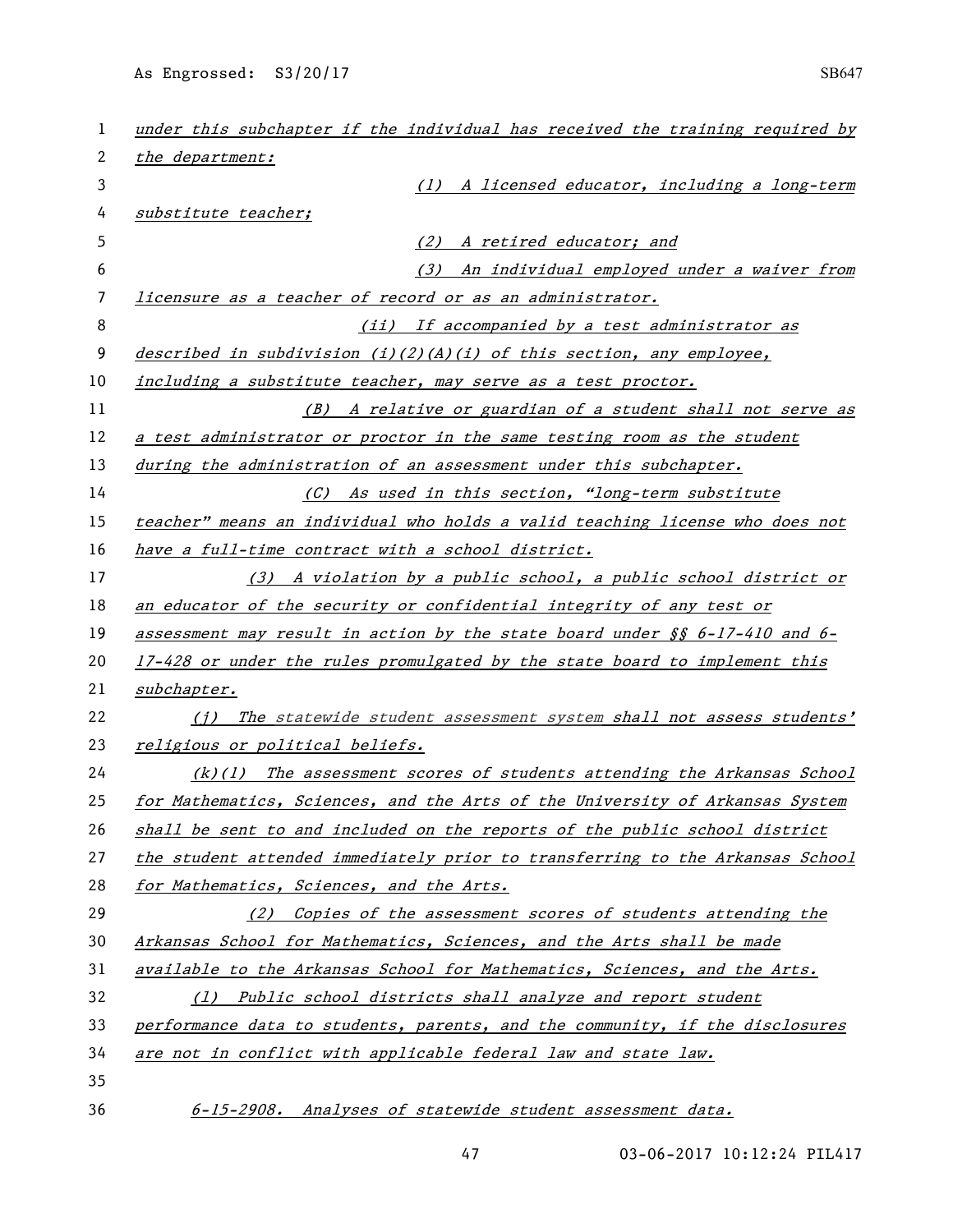| 1  | (a)(1) The Department of Education shall provide analyses of data             |
|----|-------------------------------------------------------------------------------|
| 2  | produced by statewide student assessments.                                    |
| 3  | (2) The analyses of data shall:                                               |
| 4  | (A) Use statewide student assessment results and other                        |
| 5  | valid and reliable measures of student learning, as determined by the State   |
| 6  | Board of Education, that measure student performance and growth for the       |
| 7  | purposes of improving student achievement, accountability, and recognition;   |
| 8  | and                                                                           |
| 9  | Provide the best measures of the effects of the<br>(B)                        |
| 10 | classroom, school, and school district on student performance or progress.    |
| 11 | The model used by the department shall:<br>(3)                                |
| 12 | (A) Be approved by the state board before implementation;                     |
| 13 | and                                                                           |
| 14 | Include without limitation sufficient transparency in<br>(B)                  |
| 15 | the model's selection, development, and operational use to:                   |
| 16 | (i) Ensure that clear documentation, justification,                           |
| 17 | and technical qualities are reported; and                                     |
| 18 | (ii) Allow others in the field to assess the nature                           |
| 19 | and quality of the model, the resulting scores, and interpretations based on  |
| 20 | the model's scores.                                                           |
| 21 | (b) The state board shall approve the process and timeline for a              |
| 22 | public school district to verify the accuracy or request correction of the    |
| 23 | statewide student assessment data.                                            |
| 24 | (c) The score on statewide student assessments for an English learner:        |
| 25 | (1) Shall not be counted for growth or achievement purposes in                |
| 26 | the accountability ratings of a public school or public school district if    |
| 27 | the English learner has been enrolled in a public school or private school in |
| 28 | the United States for less than twelve (12) months; and                       |
| 29 | (1) Shall be counted for growth purposes only and not for                     |
| 30 | achievement purposes in the accountability ratings of a public school or      |
| 31 | public school district if the English learner has been enrolled in a public   |
| 32 | school or private school in the United States for at least twelve (12) months |
| 33 | but not more than twenty-four (24) months.                                    |
| 34 |                                                                               |
| 35 | 6-15-2909. Public availability of test instruments and scores.                |
| 36 | (a) Any material containing the personally identifiable information,          |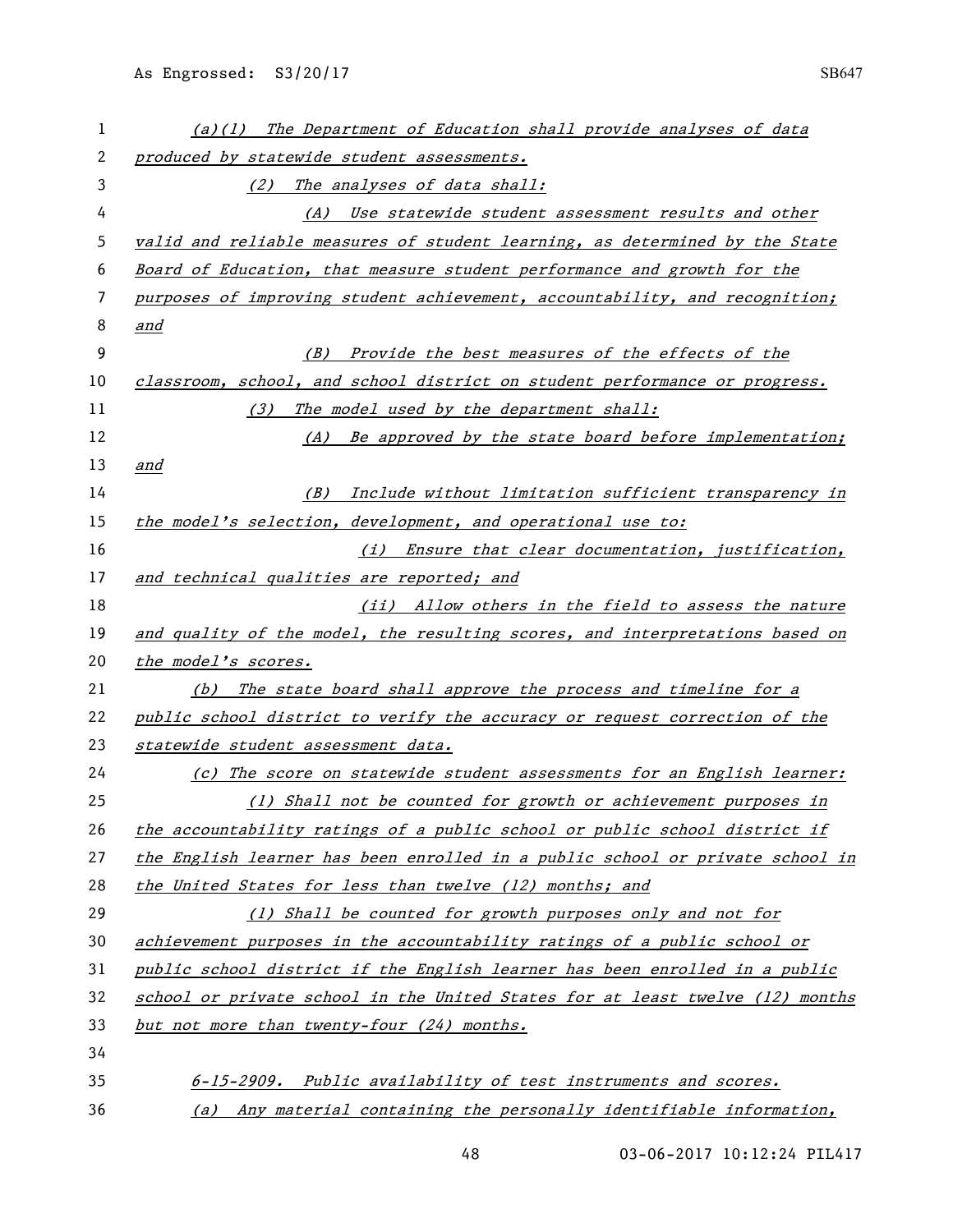| 1              | including without limitation identifiable scores, of individual students on   |
|----------------|-------------------------------------------------------------------------------|
| $\overline{c}$ | any test taken under the provisions of this subchapter shall not be:          |
| 3              | (1) Considered a public record within the meaning of the Freedom              |
| 4              | of Information Act of 1967, § 25-19-101 et seq.; or                           |
| 5              | (2) Disseminated or otherwise made available to the public by a               |
| 6              | member of the State Board of Education, an employee of the Department of      |
| 7              | Education, a member of the board of directors of a school district, an        |
| 8              | employee of a school district, or any other person, except as permitted under |
| 9              | the provisions of the Family Educational Rights and Privacy Act of 1974, 20   |
| 10             | U.S.C. § 1232g, as it existed on January 1, 2017.                             |
| 11             | (b) All analyses, reports, and compilations of test scores that do not        |
| 12             | contain personally identifiable information are a public record within the    |
| 13             | meaning of the Freedom of Information Act of 1967, § 25-19-101 et seq., if    |
| 14             | the release complies with the Family Educational Rights and Privacy Act of    |
| 15             | $1974$ , 20 U.S.C. § 1232g, as it existed on January 1, 2017, and with the    |
| 16             | Student Online Personal Information Protection Act, § 6-18-109.               |
| 17             | (c) In order to protect the validity and reliability of statewide             |
| 18             | student assessments, the test instruments shall not be made available to the  |
| 19             | public.                                                                       |
| 20             |                                                                               |
| 21             | 6-15-2910. Student performance levels.                                        |
| 22             | The Department of Education shall recommend student performance<br>(a)        |
| 23             | levels for the statewide student assessment system to the State Board of      |
| 24             | Education for its approval.                                                   |
| 25             | (b) Student performance levels shall be adopted for the following             |
| 26             | academic content areas, including without limitation:                         |
| 27             | (1) English language arts;                                                    |
| 28             | Mathematics; and<br>(2)                                                       |
| 29             | (3) Science.                                                                  |
| 30             | (c) Student performance levels for academic content areas shall               |
| 31             | indicate the skills and competencies necessary for a student to be college    |
| 32             | and career ready by the completion of high school.                            |
| 33             | (d) Student performance levels shall be adopted for English language          |
| 34             | proficiency.                                                                  |
| 35             |                                                                               |
| 36             | 6-15-2911. Student-focused learning system.                                   |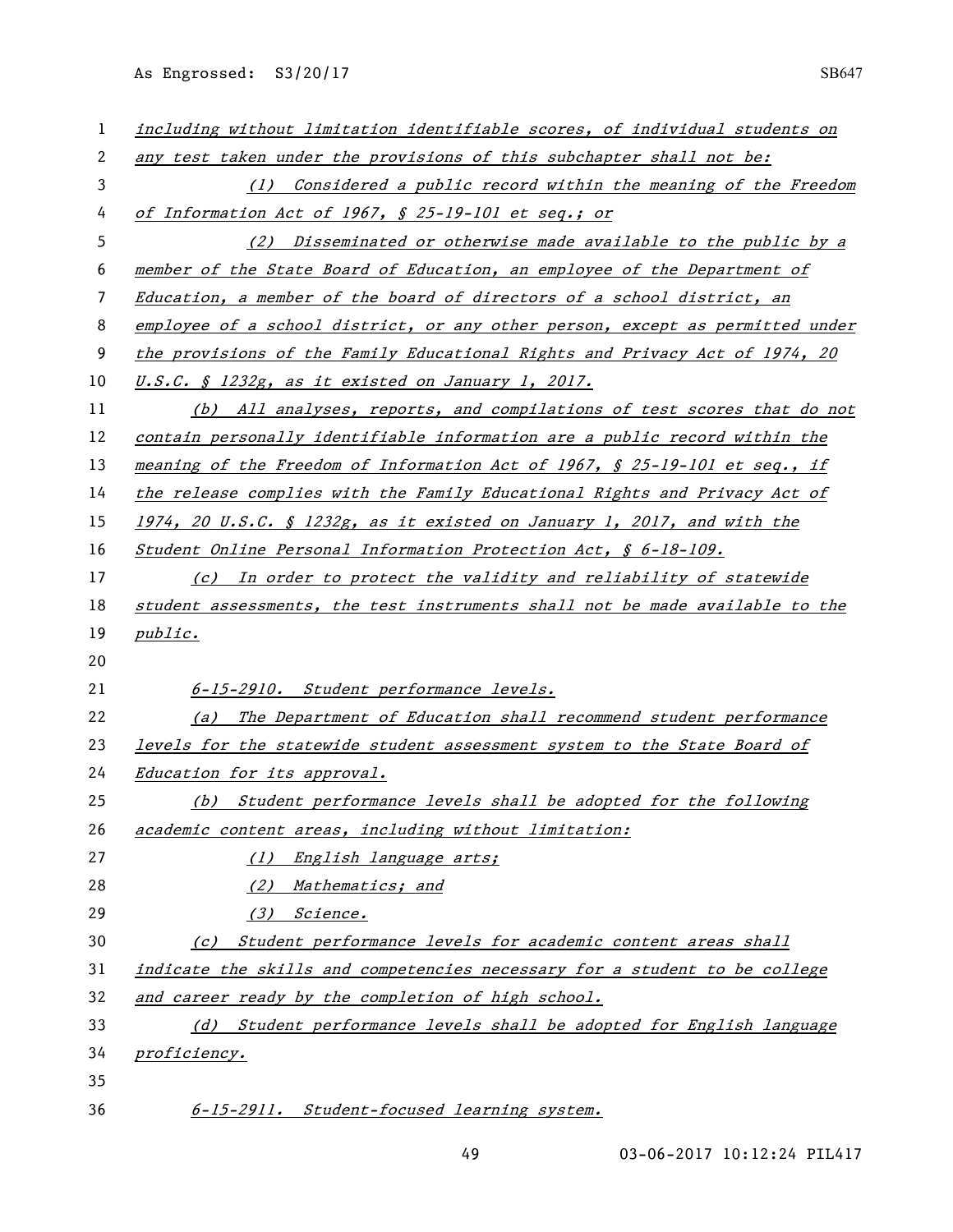| 1  | $(a)(1)$ Beginning with the 2017-2018 school year, the Department of             |
|----|----------------------------------------------------------------------------------|
| 2  | Education shall collaborate with public school districts to transition to a      |
| 3  | student-focused learning system to support success for all students.             |
| 4  | As part of a public school district's student-focused<br>(2)                     |
| 5  | learning system, the public school district shall annually use multiple          |
| 6  | academic measures to identify students in need of additional support or          |
| 7  | acceleration to personalize learning in order for students to achieve their      |
| 8  | grade-level expectations and individual growth.                                  |
| 9  | (3)(A) Academic measures shall include statewide student                         |
| 10 | assessment results.                                                              |
| 11 | (B) Academic measures may include without limitation:                            |
| 12 | Subject grades;<br>(i)                                                           |
| 13 | (ii) Student work samples; and                                                   |
| 14 | <u>(iii) Local assessment scores.</u>                                            |
| 15 | (b)(1) Beginning with the 2018-2019 school year, each student, by the            |
| 16 | end of grade eight $(8)$ , shall have a student success plan developed by school |
| 17 | personnel in collaboration with parents and the student that is reviewed and     |
| 18 | updated annually.                                                                |
| 19 | The student success plan shall, at a minimum:<br>(2)                             |
| 20 | Guide the student along pathways to graduation;<br>(A)                           |
| 21 | Address accelerated learning opportunities;<br>(B)                               |
| 22 | Address academic deficits and interventions; and<br>(C)                          |
| 23 | Include college and career planning components.<br>(D)                           |
| 24 | An individualized education program for a student with a<br>(3)                  |
| 25 | disability, identified under the Individuals with Disabilities Education Act,    |
| 26 | 20 U.S.C. $\S$ 1400 et seq., meets the requirements of this section if the       |
| 27 | individualized education program:                                                |
| 28 | (A) Addresses academic deficits and interventions for                            |
| 29 | students not meeting standards-based academic goals at an expected rate or       |
| 30 | level; and                                                                       |
| 31 | Includes a transition plan that addresses college and<br>(B)                     |
| 32 | career planning components.                                                      |
| 33 |                                                                                  |
|    | (4) The State Board of Education may promulgate rules to                         |
| 34 | implement this section that include without limitation requirements for the      |
| 35 | development and review of a student success plan if a student is enrolled for    |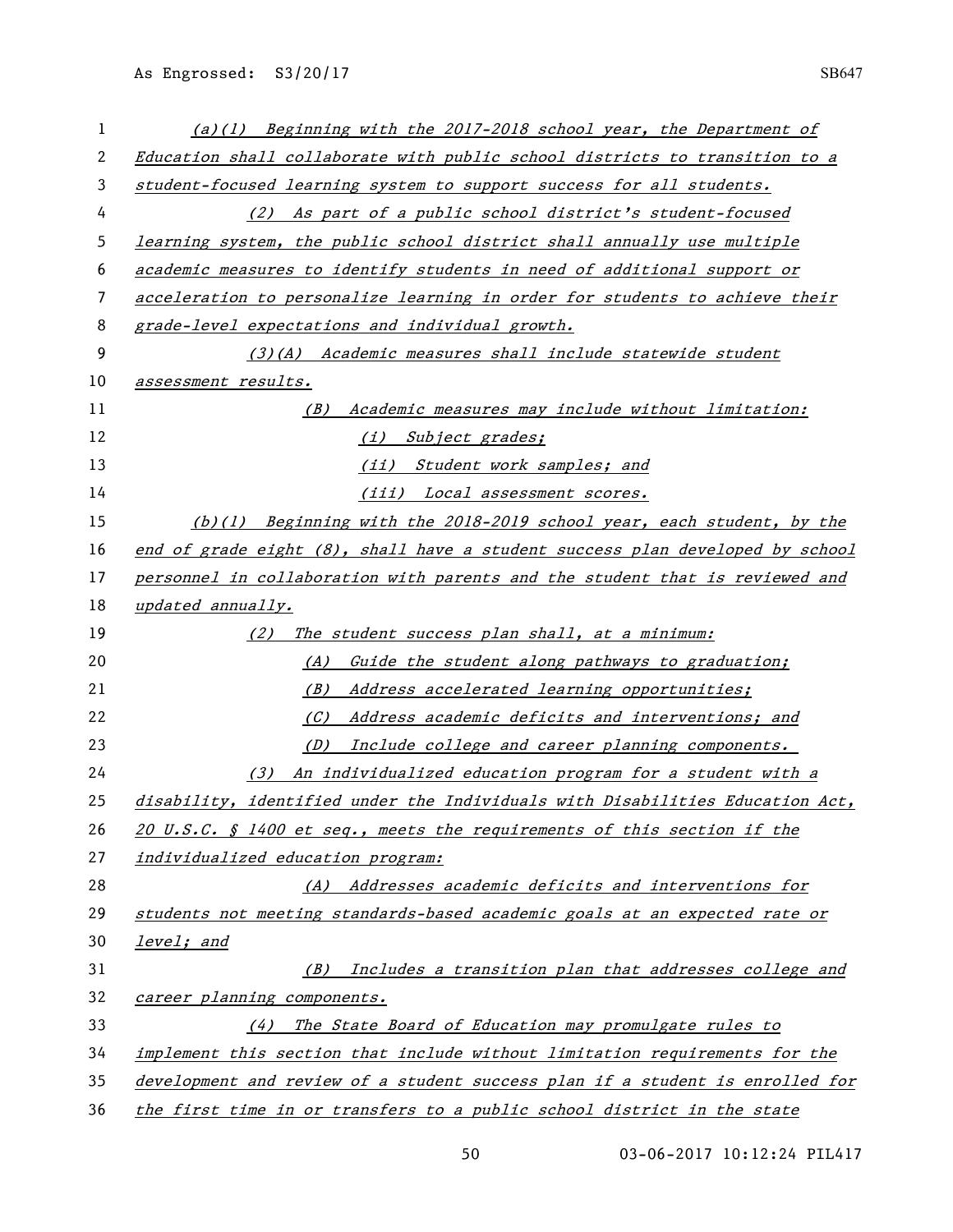| 1  | during or after the student completes grade eight (8).                        |
|----|-------------------------------------------------------------------------------|
| 2  | (c) Public school districts shall use data from college and career            |
| 3  | readiness assessments to:                                                     |
| 4  | (1) Update student success plans;                                             |
| 5  | (2) Assist students with:                                                     |
| 6  | (A) College and career readiness skills;                                      |
| 7  | (B) Course selection in high school; and                                      |
| 8  | (C) Improved academic achievement;                                            |
| 9  | Provide the basis for counseling concerning postsecondary<br>(3)              |
| 10 | preparatory programs; and                                                     |
| 11 | Support strategies or programs to:<br>(4)                                     |
| 12 | (A) Increase college preparation rates of all students,                       |
| 13 | including students of low income, English learners, and minority students;    |
| 14 | (B) Decrease the remediation rates of high school                             |
| 15 | graduates entering institutions of higher education; and                      |
| 16 | (C) Increase the attainment of career credentials or                          |
| 17 | technical certificates through expanded opportunities for students.           |
| 18 | (d) Public school districts may include community engagement                  |
| 19 | components as part of the public school's student-focused learning system and |
| 20 | student success plans.                                                        |
| 21 |                                                                               |
| 22 | 6-15-2912. Educator excellence - Intent.                                      |
| 23 | (a) It is the intent of the General Assembly that all students in             |
| 24 | Arkansas public schools be taught by qualified and effective educators and    |
| 25 | that low-income or minority students not be taught at disproportionate rates  |
| 26 | by educators who are ineffective, inexperienced, or teaching a subject for    |
| 27 | which they are not currently licensed.                                        |
| 28 | (b) The State Board of Education may promulgate rules that promote the        |
| 29 | state's goal of providing all Arkansas public school students with qualified  |
| 30 | and effective educators and include without limitation:                       |
| 31 | (1) Systems to support educator effectiveness;                                |
| 32 | (2) The method of reporting educator effectiveness by public                  |
| 33 | schools and school districts, including without limitation:                   |
| 34 | (A) The professional qualifications of educators; and                         |
| 35 | (B) The number and percentage of:                                             |
| 36 | (i) Teacher educators, principals, and school                                 |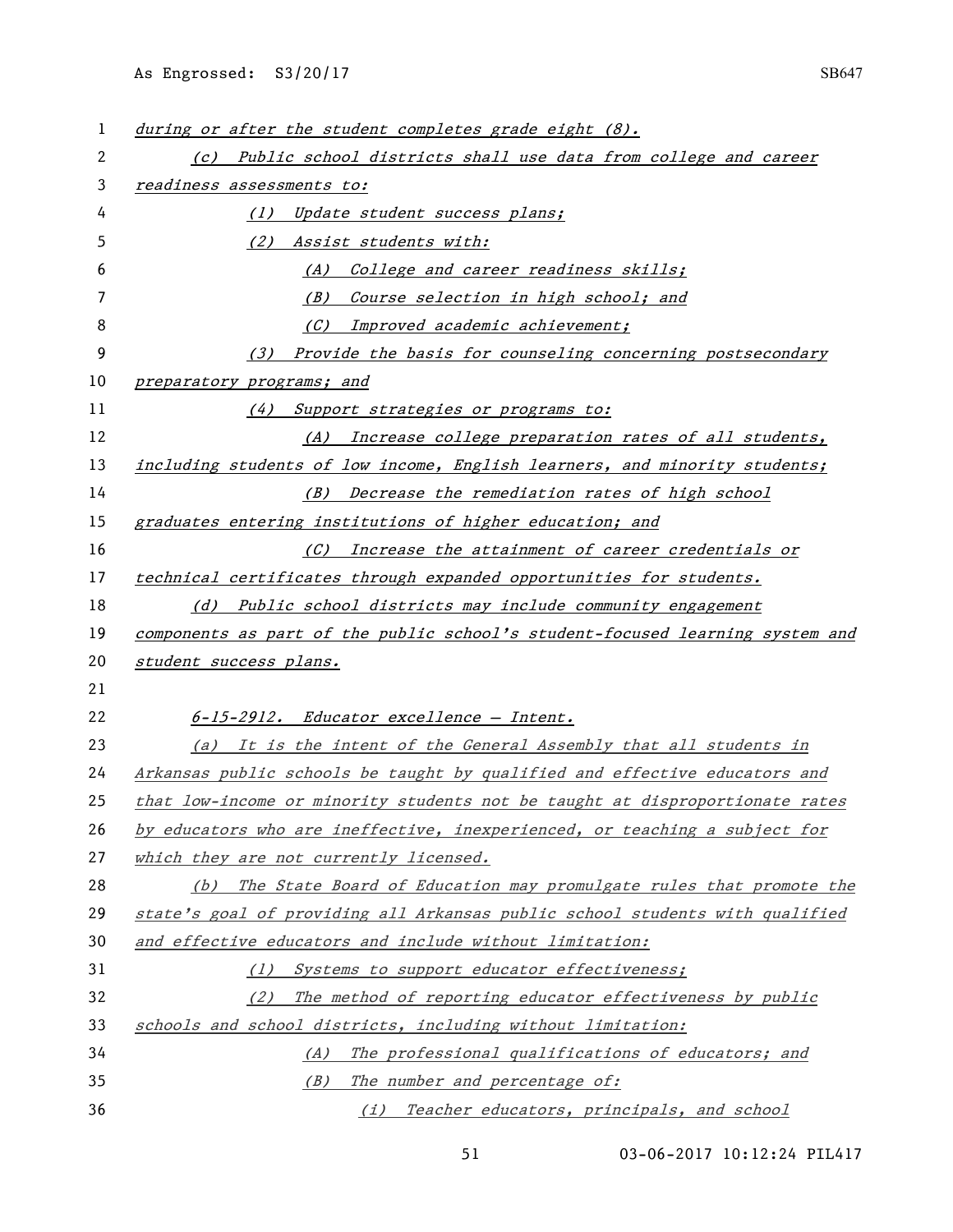| 1  | leaders who are inexperienced;                                                |
|----|-------------------------------------------------------------------------------|
| 2  | (ii) Educators with emergency or provisional                                  |
| 3  | credentials; and                                                              |
| 4  | (iii) Educators who are teaching a subject for which                          |
| 5  | they are not currently licensed; and                                          |
| 6  | The methods of calculating and reporting the rate at which<br>(3)             |
| 7  | low-income and minority students are disproportionately taught by educators   |
| 8  | who are ineffective, inexperienced, or teaching a subject for which they are  |
| 9  | not currently licensed.                                                       |
| 10 | (c) Each public school and school district shall:                             |
| 11 | (1) Report the data needed by the Department of Education to                  |
| 12 | identify and evaluate educator effectiveness in accordance with state and     |
| 13 | federal reporting requirements; and                                           |
| 14 | (2) Ensure that its educators provide instruction that aligns                 |
| 15 | with the academic standards established to prepare students to demonstrate    |
| 16 | the skills and competencies necessary for successful academic growth and high |
| 17 | school graduation.                                                            |
| 18 |                                                                               |
| 19 | 6-15-2913. Levels of school district support.                                 |
| 20 | $(a)(1)$ The State Board of Education shall promulgate rules to               |
| 21 | establish:                                                                    |
| 22 | (A)(i) The process for determining the differentiated                         |
| 23 | levels of support that the Department of Education will provide to school     |
| 24 | <i>districts.</i>                                                             |
| 25 | (ii) The levels of support shall include:                                     |
| 26 | (a) Level 1 - General;                                                        |
| 27 | (b) Level 2 - Collaborative;                                                  |
| 28 | (c) Level 3 - Coordinated;                                                    |
| 29 | (d) Level 4 - Directed; and                                                   |
| 30 | (e) Level $5$ - Intensive; and                                                |
| 31 | The process for guiding, monitoring, or directing:<br>(B)                     |
| 32 | (i) School-level improvement plans;                                           |
| 33 | (ii) Supports;                                                                |
| 34 | (iii) Resources;                                                              |
| 35 | (iv) Interventions; and                                                       |
| 36 | (v) Reporting requirements.                                                   |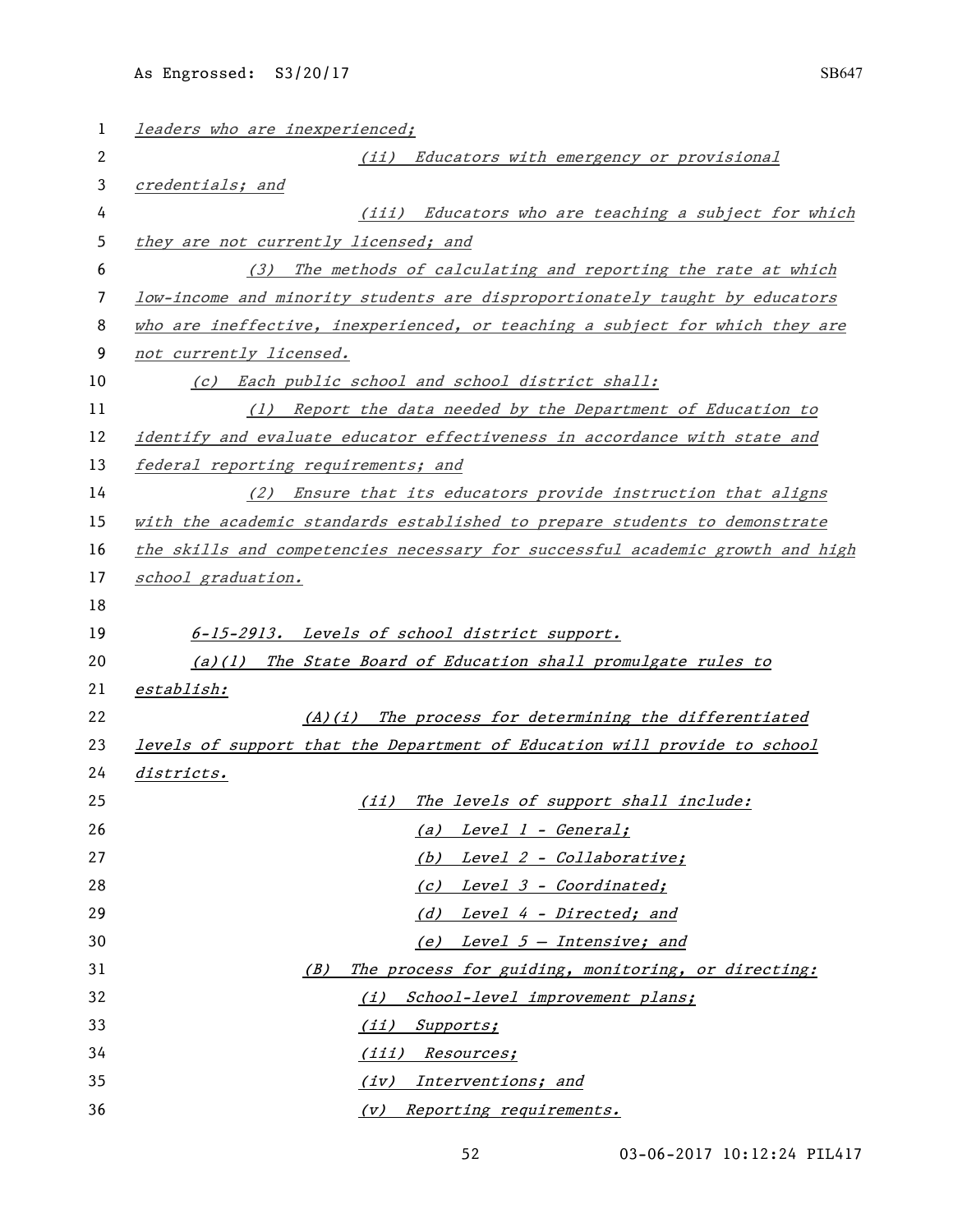| 1  | The process established by the state board for determining<br>(2)               |
|----|---------------------------------------------------------------------------------|
| 2  | the level of support provided to a public school district may include without   |
| 3  | limitation consideration of:                                                    |
| 4  | The performance levels of all students on statewide<br>(A)                      |
| 5  | student assessments adopted in accordance with the consolidated state plan;     |
| 6  | The performance levels of subgroup populations on<br>(B)                        |
| 7  | statewide student assessments adopted in accordance with the consolidated       |
| 8  | state plan;                                                                     |
| 9  | (C)<br>The schools identified as in need of targeted or                         |
| 10 | comprehensive support, or both, pursuant to the Elementary and Secondary        |
| 11 | Education Act of 1965, Pub. L. No. 89-10, as reauthorized by the Every          |
| 12 | Student Succeeds Act of 2015, Pub. L. No. 114-95; and                           |
| 13 | (D) Other criteria the state board determines appropriate,                      |
| 14 | including without limitation:                                                   |
| 15 | (i) Feeder pattern performance;                                                 |
| 16 | (ii) Graduation rates;                                                          |
| 17 | (iii) Growth calculations; and                                                  |
| 18 | (iv) Other indicators of school success.                                        |
| 19 | (b)(1) The state board may adopt, by rule, an alternate process of              |
| 20 | determining the level of support to be provided to public schools or school     |
| 21 | districts serving specific student populations, including without limitation:   |
| 22 | (A) A public school that is designated solely as an                             |
| 23 | alternative learning environment;                                               |
| 24 | (B) An open-enrollment public charter school whose mission                      |
| 25 | and enrollment are primarily focused on students who have dropped out of        |
| 26 | school or are identified as at risk of dropping out of school;                  |
| 27 | (C) A conversion public charter school whose mission and                        |
| 28 | enrollment are primarily focused on students who have dropped out of school     |
| 29 | or are identified as at risk of dropping out of school;                         |
| 30 | The Arkansas School for the Blind;<br>(D)                                       |
| 31 | The Arkansas School for the Deaf; and<br>(E)                                    |
| 32 | (F) A public school or system of education that primarily                       |
| 33 | serves adjudicated youth.                                                       |
| 34 | (2) The alternate process adopted by the state board under                      |
| 35 | subsection $(b)(1)$ of this section shall specify the method to measure student |
| 36 | academic performance.                                                           |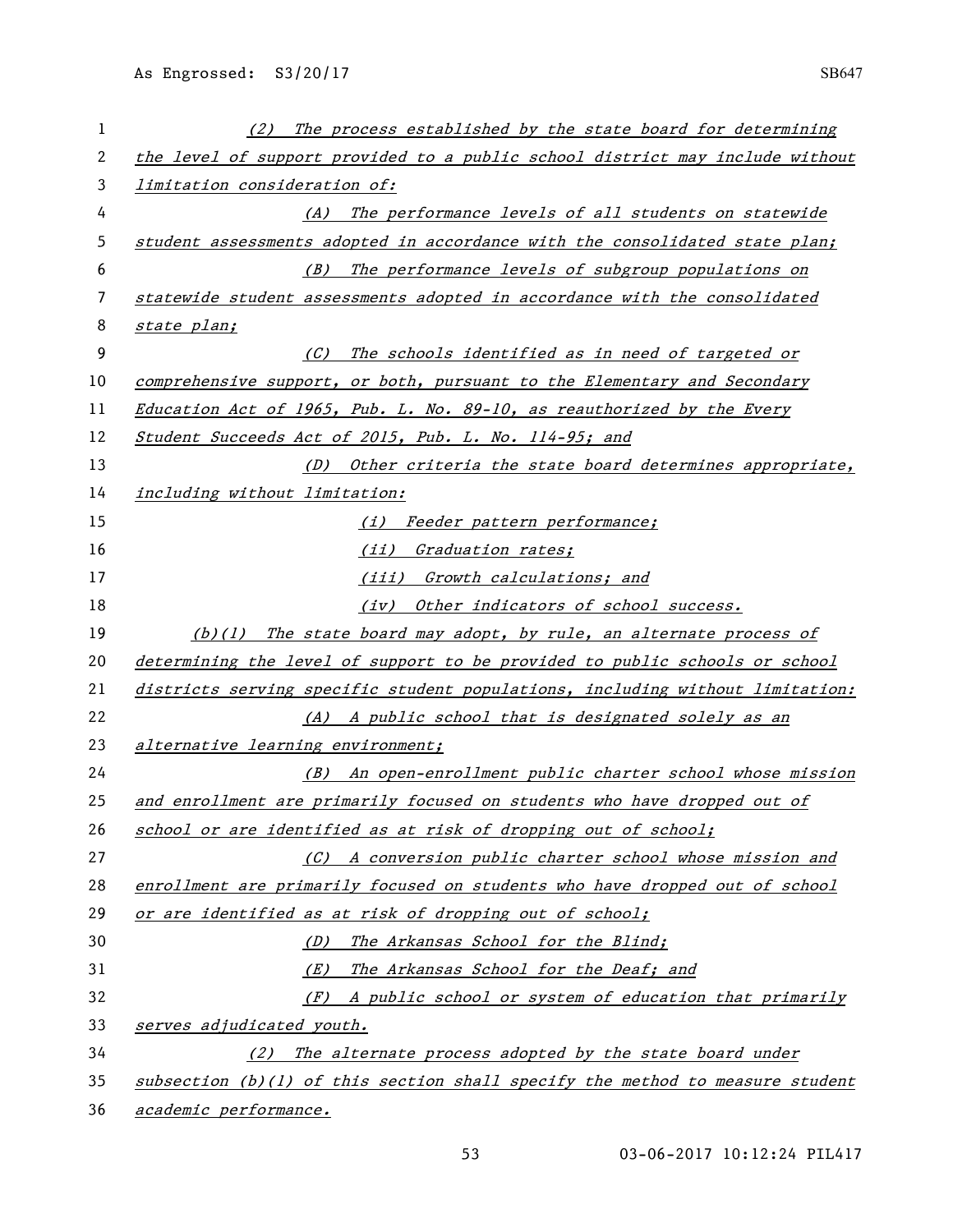| 1  | (c) A public school district that fails to comply with requirements           |
|----|-------------------------------------------------------------------------------|
| 2  | placed on the public school district by the state board under this subchapter |
| 3  | is in violation of the Standards for Accreditation of Arkansas Public Schools |
| 4  | and School Districts.                                                         |
| 5  |                                                                               |
| 6  | 6-15-2914. School-level improvement plans - School district support           |
| 7  | plans.                                                                        |
| 8  | The General Assembly finds that it is the responsibility of:<br>(a)           |
| 9  | (1) The state to support its public school districts; and                     |
| 10 | (2) A public school district to support its schools.                          |
| 11 | (b)(1) Beginning on May 1, 2018, and by May 1 annually thereafter, a          |
| 12 | public school shall submit to its public school district a school-level       |
| 13 | improvement plan for approval by the public school district and public school |
| 14 | district board of directors for implementation in the following school year.  |
| 15 | (2) School-level improvement plans shall be posted on the public              |
| 16 | school district's website by August 1 of each year.                           |
| 17 | (c) School-level improvement plans shall be:                                  |
| 18 | (1) Monitored by the public school district for implementation                |
| 19 | fidelity and progress throughout the year; and                                |
| 20 | (2) Evaluated annually by the public school district for goal                 |
| 21 | progress and accomplishment.                                                  |
| 22 | (d)(1) Annually by September 1, a public school district receiving            |
| 23 | Level 2 - Collaborative, Level 3 - Coordinated, Level 4 - Directed, or Level  |
| 24 | 5 - Intensive support shall submit to the Department of Education a public    |
| 25 | school district support plan in accordance with rules of the State Board of   |
| 26 | Education.                                                                    |
| 27 | (2) A public school district's support plan shall be posted on                |
| 28 | the public school district's website no later than ten (10) days after        |
| 29 | submission to the department.                                                 |
| 30 | (e) Public school district support plans shall include without                |
| 31 | limitation the support the public school district will provide to public      |
| 32 | schools identified as in need of targeted or comprehensive support, or both,  |
| 33 | pursuant to the Elementary and Secondary Education Act of 1965, Pub. L. No.   |
| 34 | 89-10, as reauthorized by the Every Student Succeeds Act of 2015, Pub. L. No. |
| 35 | $114 - 95.$                                                                   |
| 36 |                                                                               |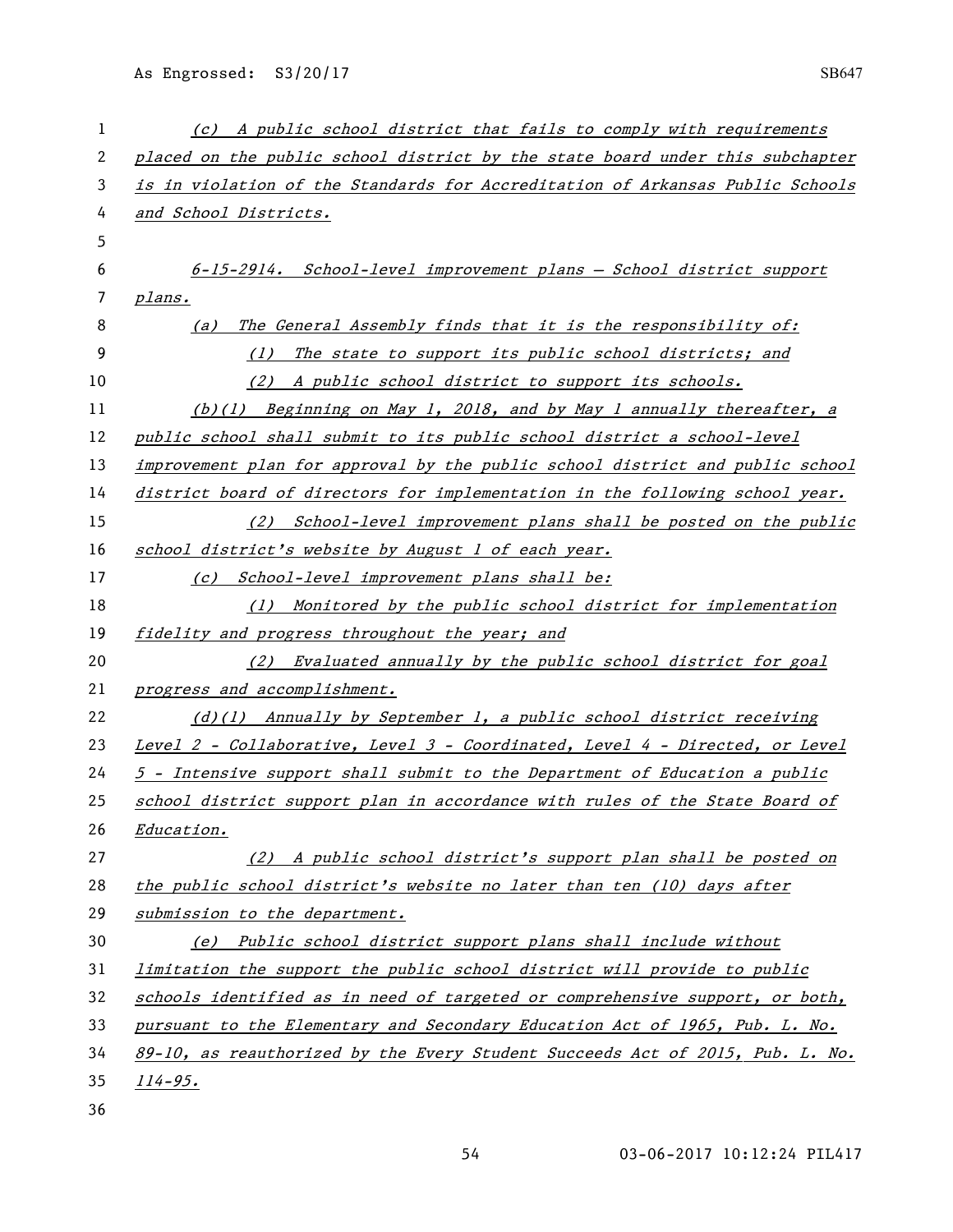| 1  | 6-15-2915. School district classification as in need of Level 5 -             |
|----|-------------------------------------------------------------------------------|
| 2  | Intensive support - Student transfer eligibility.                             |
| 3  | (a) The State Board of Education shall promulgate rules governing the         |
| 4  | classification of public school districts as in need of Level 5 - Intensive   |
| 5  | support and the support to be provided.                                       |
| 6  | The Department of Education shall notify in writing the public<br>(b)         |
| 7  | school district superintendent and the president of the public school         |
| 8  | district board of directors of the recommendation to the state board for      |
| 9  | classification as in need of Level 5 - Intensive support.                     |
| 10 | $(c)(1)$ A public school district recommended for classification as in        |
| 11 | need of Level 5 - Intensive support may appeal to the state board by filing a |
| 12 | written appeal with the Commissioner of Education in accordance with the      |
| 13 | procedure established in the rules of the state board.                        |
| 14 | (2) A public school district shall be classified as in need of                |
| 15 | Level 5 - Intensive support and receive support upon final determination by   |
| 16 | the state board.                                                              |
| 17 | (3) A public school district may appeal the state board's final               |
| 18 | determination to the Pulaski County Circuit Court under the Arkansas          |
| 19 | Administrative Procedure Act, § 25-15-201 et seq.                             |
| 20 | (d) A student attending a public school district classified as in need        |
| 21 | of Level 5 - Intensive support may transfer under the Arkansas Opportunity    |
| 22 | Public School Choice Act of 2004, § 6-18-227, to another public school        |
| 23 | district that is not classified as in need of Level $5$ - Intensive support.  |
| 24 |                                                                               |
| 25 | 6-15-2916. State Board of Education authority over a public school            |
| 26 | district classified as in need of Level 5 - Intensive support.                |
| 27 | If a public school district is classified as in need of Level 5 -             |
| 28 | Intensive support, the State Board of Education may:                          |
| 29 | (1) Direct the Commissioner of Education to conduct an analysis               |
| 30 | of all school district systems and make recommendations for action by the     |
| 31 | state board; and                                                              |
| 32 | (2) Assume authority of the public school district and take one               |
| 33 | (1) or more of the following actions at any time after classification:        |
| 34 | (A) Remove permanently, reassign, or suspend on a                             |
| 35 | temporary basis the superintendent of the school district and:                |
| 36 | (i) Appoint an individual in place of the                                     |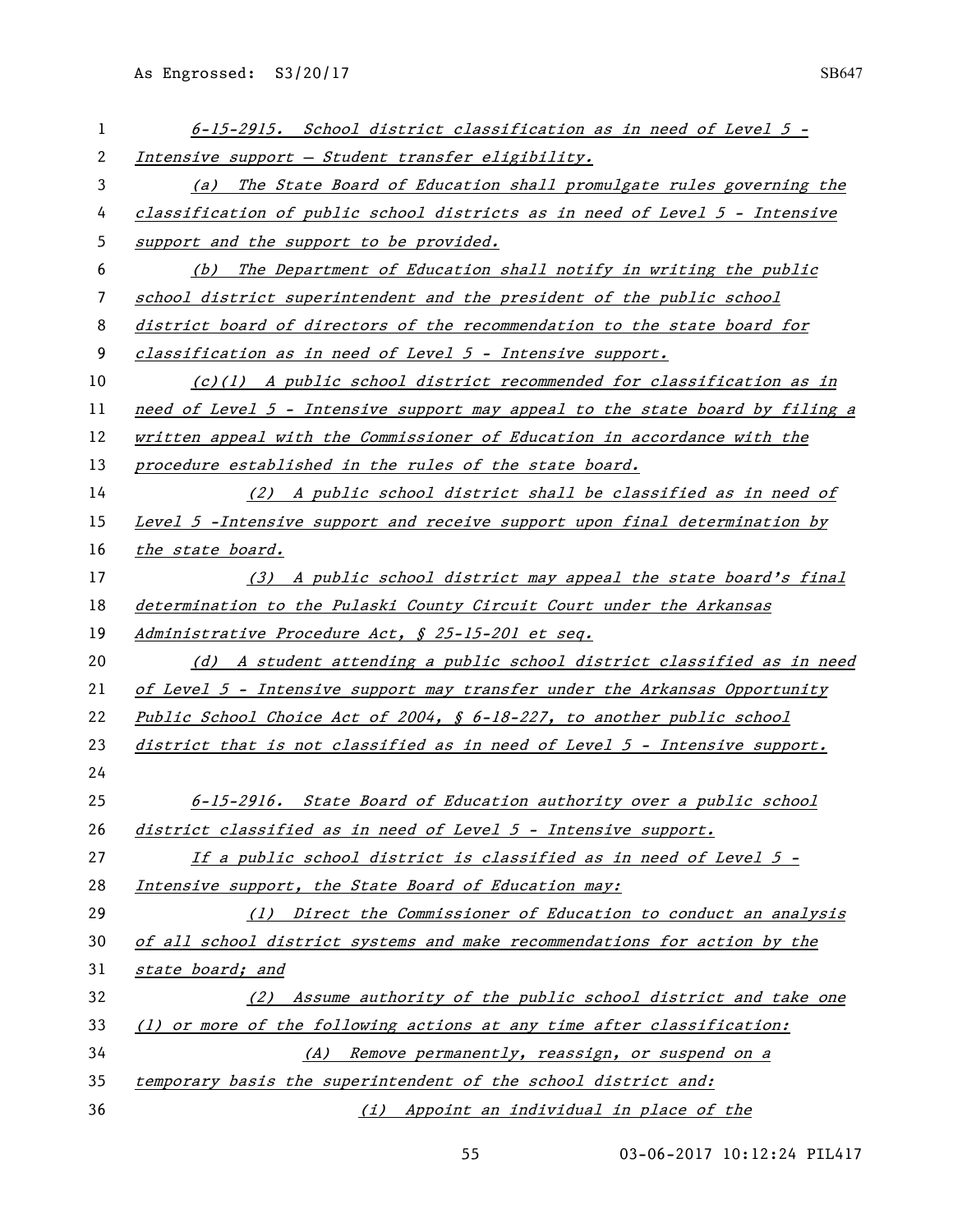| 1  | superintendent of the public school district to administratively operate the |
|----|------------------------------------------------------------------------------|
| 2  | public school district under the supervision and approval of the             |
| 3  | <i>commissioner;</i>                                                         |
| 4  | Authorize the individual to remove, replace,<br>(ii)                         |
| 5  | reassign, or suspend public school district personnel in accordance with     |
| 6  | state law; and                                                               |
| 7  | (iii) Compensate from public school district funds                           |
| 8  | the individual appointed to operate the public school district and other     |
| 9  | individuals authorized by the commissioner;                                  |
| 10 | Remove permanently or suspend on a temporary basis<br>(B)                    |
| 11 | some or all of the current public school district board of directors and     |
| 12 | either:                                                                      |
| 13 | (i) Call for the election of a new public school                             |
| 14 | district board of directors, in which case the public school district shall  |
| 15 | reimburse the county board of election commissioners for election costs as   |
| 16 | otherwise required by law;                                                   |
| 17 | Require the public school district to operate<br>(ii)                        |
| 18 | without a board of directors under the supervision of the superintendent of  |
| 19 | the public school district or an individual or panel appointed by the        |
| 20 | <i>commissioner; or</i>                                                      |
| 21 | (iii) Direct the commissioner to assume some or all                          |
| 22 | authority of the public school district board of directors as may be         |
| 23 | necessary to operate the public school district;                             |
| 24 | (C)(i) Remove on a temporary basis some or all of the                        |
| 25 | powers and duties granted to the current public school district board of     |
| 26 | directors under § 6-13-620 or any other law but allow the public school      |
| 27 | district board of directors to continue to operate under the direction and   |
| 28 | approval of the commissioner.                                                |
| 29 | (ii) The state board shall define the powers and                             |
| 30 | duties of the public school district board of directors.                     |
| 31 | (iii) The public school district board of directors                          |
| 32 | shall act in an advisory capacity to the commissioner regarding all other    |
| 33 | powers and duties maintained by the commissioner;                            |
| 34 | (D) Require the annexation, consolidation, or                                |
| 35 | reconstitution of the public school district under § 6-13-1401 et seq. and   |
| 36 | this subchapter;                                                             |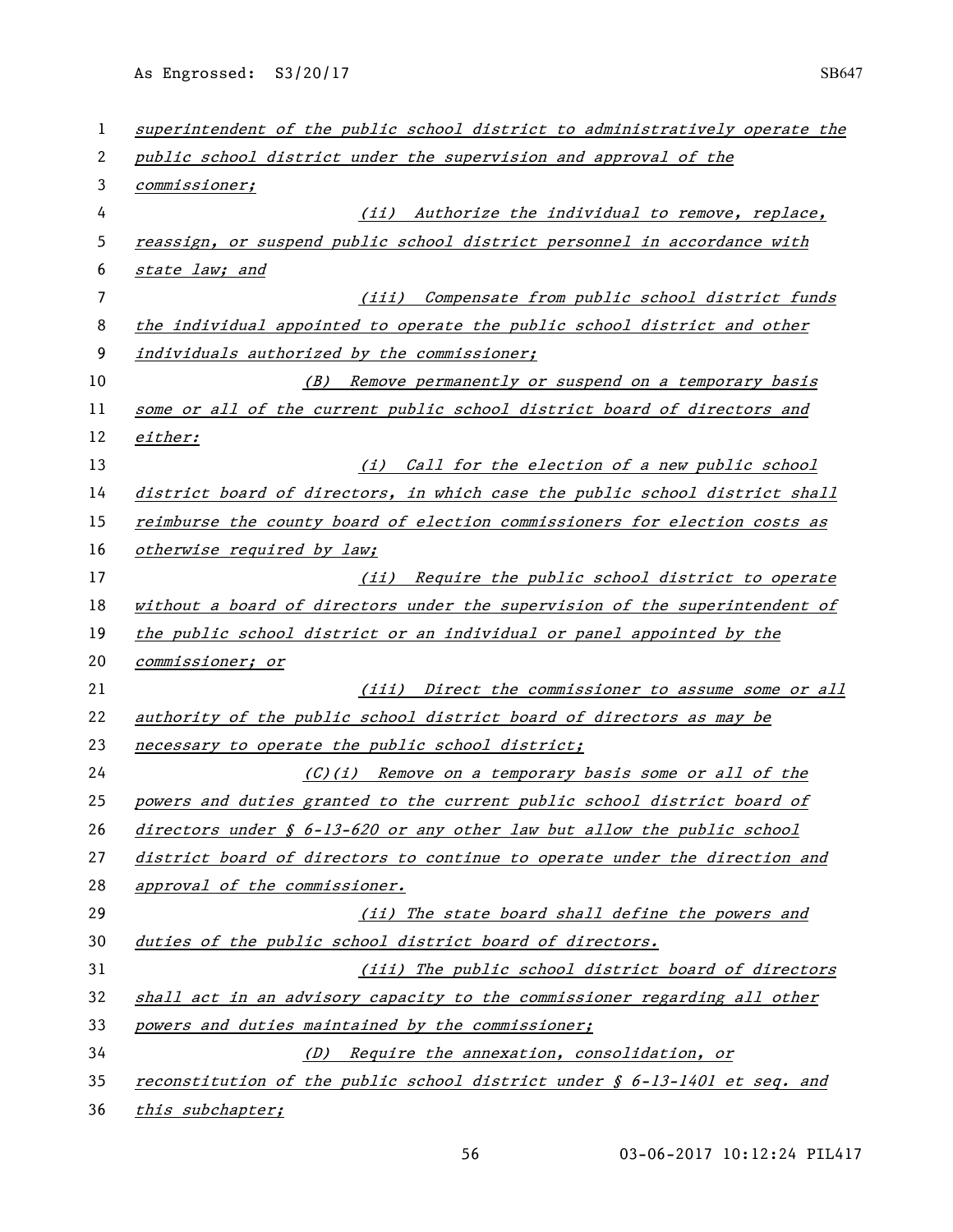| 1  | Waive provisions of Title 6 and corresponding rules of<br>(E)                |
|----|------------------------------------------------------------------------------|
| 2  | the state board with the exception of:                                       |
| 3  | (i) Special education programs as provided by this                           |
| 4  | title;                                                                       |
| 5  | Conducting criminal background checks for<br>(iii)                           |
| 6  | employees as provided in this title; and                                     |
| 7  | (iii) Health and safety codes as established by the                          |
| 8  | state board and local governmental entities;                                 |
| 9  | (F) Require reassignment of some or all of the                               |
| 10 | administrative, instructional, or support staff of a public school;          |
| 11 | (G) Require a public school to institute and fully                           |
| 12 | implement a student curriculum based on academic standards;                  |
| 13 | (H) Require a public school to provide professional                          |
| 14 | development for teachers and administrators based on the department's review |
| 15 | of educators' professional growth plans with the cost to be paid by the      |
| 16 | public school district in which the public school is located;                |
| 17 | (I) Remove one (1) or more public schools from the                           |
| 18 | jurisdiction of the classified school district and establish alternative     |
| 19 | public governance and supervision of the public school;                      |
| 20 | (J) Require reorganization, closure, or dissolution of one                   |
| 21 | (1) or more of the public schools within the classified district; and        |
| 22 | (K) Take any other necessary and proper action, as                           |
| 23 | determined by the state board that is allowed by law.                        |
| 24 |                                                                              |
| 25 | 6-15-2917. Public school district under authority of the State Board         |
| 26 | of Education.                                                                |
| 27 | (a) For a public school district under the authority of the State            |
| 28 | Board of Education, the state board shall review quarterly the progress of   |
| 29 | the public school district toward improving the issues that caused the       |
| 30 | classification of the public school district as in need of Level 5 -         |
| 31 | Intensive support.                                                           |
| 32 | (b) At any time during the second full school year following the             |
| 33 | assumption of authority or any time thereafter:                              |
| 34 | (1) The state board may direct the commissioner to update the                |
| 35 | analysis of all school district systems to determine if the public school    |
| 36 | district has demonstrated substantial improvement of the issues that caused  |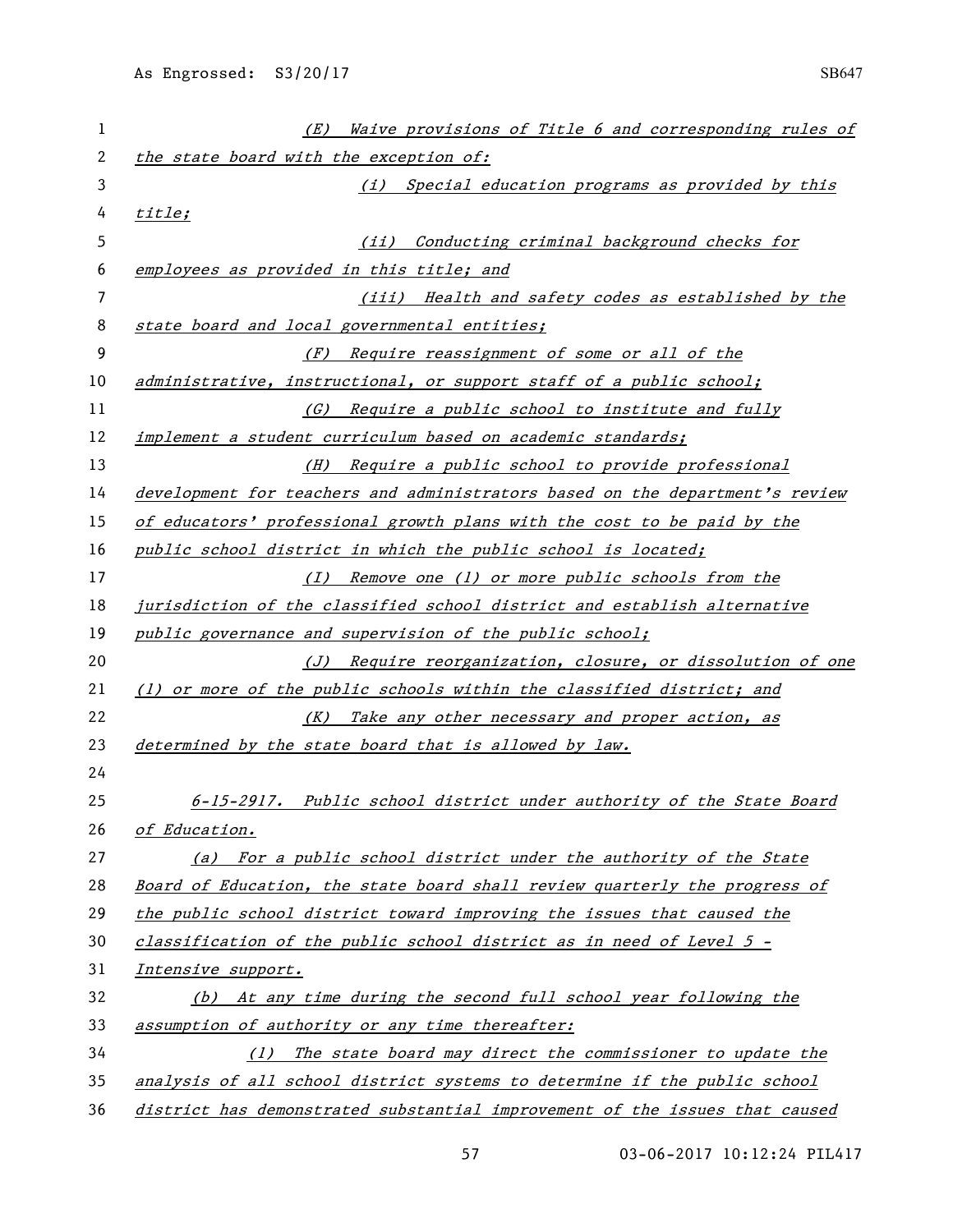| 1  | the classification of the public school district as in need of Level 5 -          |
|----|-----------------------------------------------------------------------------------|
| 2  | Intensive support;                                                                |
| 3  | The commissioner may recommend to the state board that the<br>(2)                 |
| 4  | state board:                                                                      |
| 5  | Take additional action concerning the public school<br>(A)                        |
| 6  | district under $\oint$ 6-15-2916; or                                              |
| 7  | Return the public school district to local control<br>(B)                         |
| 8  | through the appointment or election of a board of directors; and                  |
| 9  | $(3)(A)$ The state board may return the public school district to                 |
| 10 | local control through the appointment or election of a newly elected board of     |
| 11 | directors upon the recommendation of the commissioner.                            |
| 12 | (B) The state board may limit the powers and duties of the                        |
| 13 | public school district board of directors under § 6-13-620 or any other law       |
| 14 | but allow the public school district board of directors to operate under the      |
| 15 | direction and approval of the commissioner.                                       |
| 16 | (C) The state board shall define the powers and duties of                         |
| 17 | the public school district board of directors if the state board limits the       |
| 18 | powers and duties under subdivision $(b)(3)(B)$ of this section.                  |
| 19 | The public school district board of directors shall<br>(D)                        |
| 20 | act in an advisory capacity to the commissioner in regards to all other           |
| 21 | powers and duties maintained by the commissioner.                                 |
| 22 | (E) The state board may grant additional powers and duties                        |
| 23 | to the public school district board of directors if the public school             |
| 24 | district demonstrates progress toward improving the issues that caused the        |
| 25 | classification of the public school district as in need of Level 5 -              |
| 26 | Intensive support.                                                                |
| 27 | $(c)(1)$ If the public school district has not demonstrated to the state          |
| 28 | board and the Department of Education that the public school district meets       |
| 29 | the criteria to exit Level $5$ - Intensive support within five $(5)$ years of the |
| 30 | assumption of authority, the state board shall annex, consolidate, or             |
| 31 | reconstitute the public school district under $\oint$ 6-13-1401 et seq. and this  |
| 32 | subchapter.                                                                       |
| 33 | (2) The state board shall promulgate rules to establish the                       |
| 34 | criteria by which a public school district may exit Level 5 - Intensive           |
| 35 | support.                                                                          |
| 36 |                                                                                   |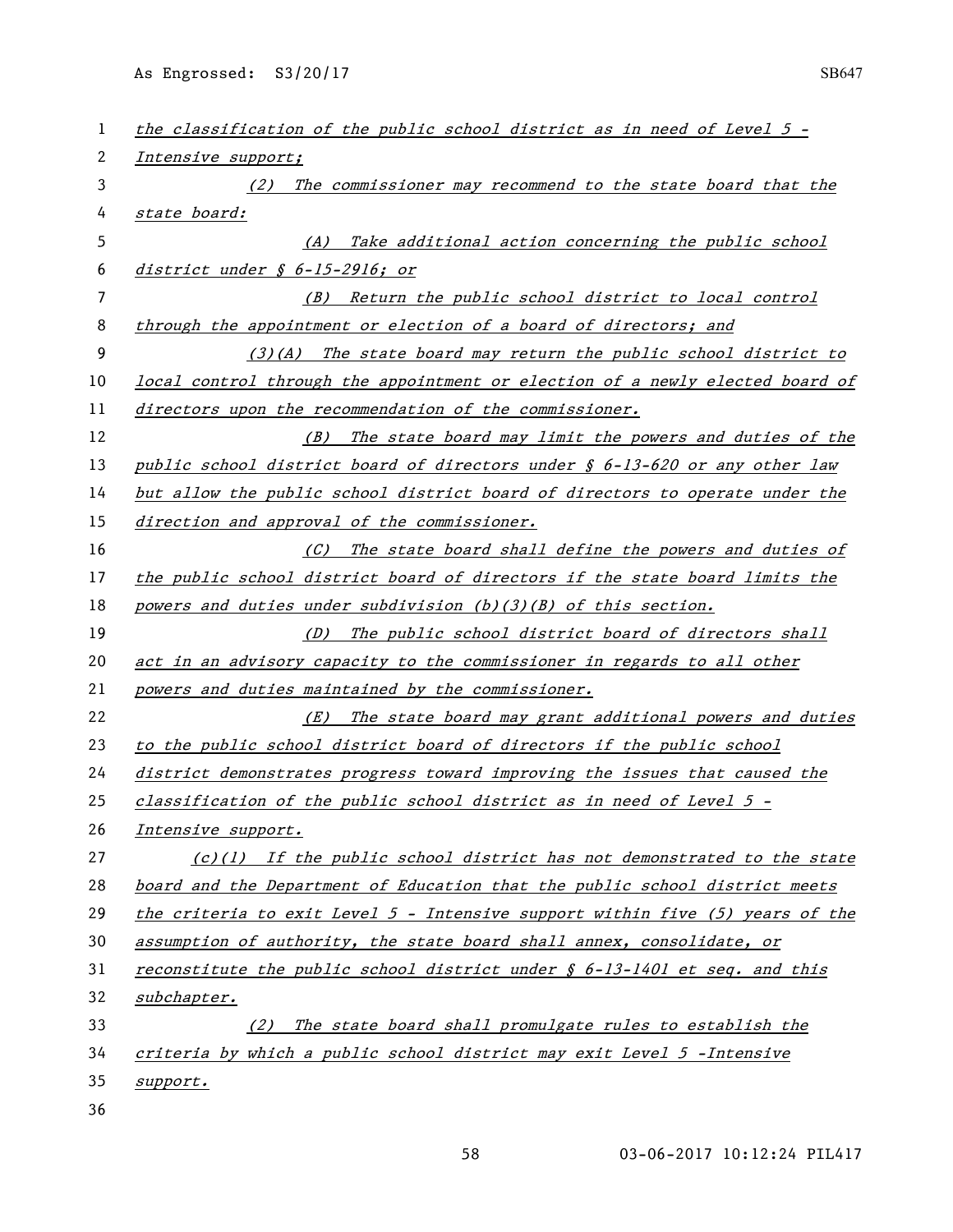| 1  | 6-15-2918. Comprehensive information systems.                                 |
|----|-------------------------------------------------------------------------------|
| 2  | The Department of Education shall:<br>(a)                                     |
| 3  | (1) Establish and maintain comprehensive information systems                  |
| 4  | that allow reporting, analysis, and data-driven decision-making by public     |
| 5  | school districts;                                                             |
| 6  | (2) Provide technical assistance to public school districts in                |
| 7  | the use of the data; and                                                      |
| 8  | (3) Provide data access to any authorized entity for analyzing                |
| 9  | computations and posting public school, public school district, and state     |
| 10 | student achievement, if the disclosures are not in conflict with applicable   |
| 11 | federal and state law.                                                        |
| 12 | (b) The department shall provide electronic resources for educators to        |
| 13 | support and augment student achievement, efficiency, and educational          |
| 14 | initiatives.                                                                  |
| 15 | (c) The department may contract with providers to collect, maintain,          |
| 16 | and analyze data and prepare reports.                                         |
| 17 |                                                                               |
| 18 | TEMPORARY LANGUAGE. DO NOT CODIFY. (a) To ensure an<br><i>SECTION 3.</i>      |
| 19 | orderly transition from the Arkansas Comprehensive Testing, Assessment, and   |
| 20 | Accountability Program Act, § 6-15-401 et seq., to the Arkansas Educational   |
| 21 | Support and Accountability Act, $\oint$ 6-15-2901 et seq., the Department of  |
| 22 | Education shall continue to provide supports and interventions to the state's |
| 23 | existing priority schools, focus schools, and public schools and public       |
| 24 | school districts in academic distress or under state authority to meet        |
| 25 | current state and federal requirements.                                       |
| 26 | (b) As part of the transition process:                                        |
| 27 | (1) Public school districts classified as being in academic                   |
| 28 | distress and under state authority as of the effective date of this act       |
| 29 | shall:                                                                        |
| 30 | (A) Be classified by the State Board of Education as in                       |
| 31 | need of Level $5$ - Intensive support;                                        |
| 32 | (B) Receive Level $5$ - Intensive support; and                                |
| 33 | (C) Continue to be under state authority subject to the                       |
| 34 | provisions of this act;                                                       |
| 35 | (2) Public schools that meet the requisite exit criteria for                  |
| 36 | academic distress, priority, or focus status shall be removed from that       |